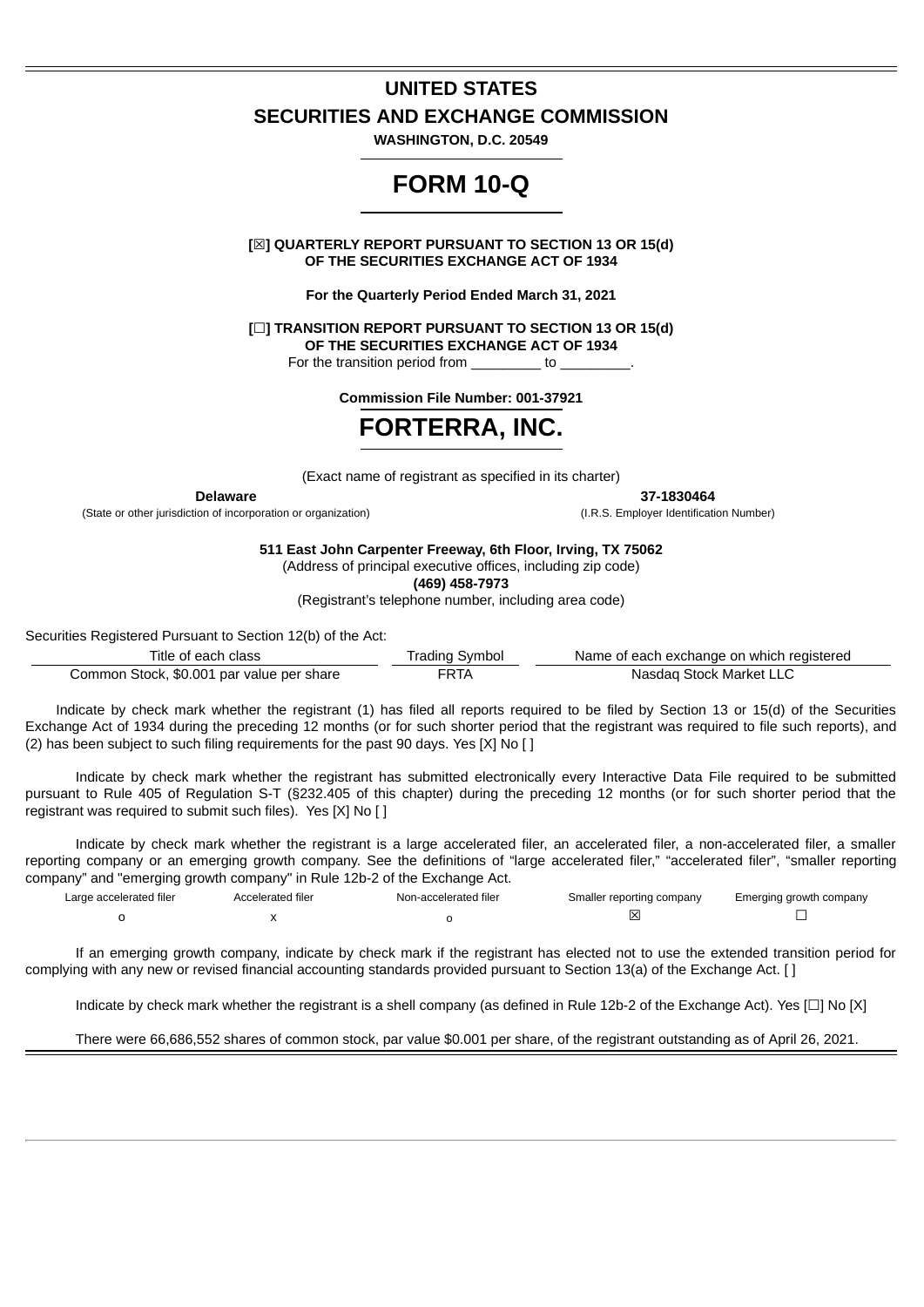# **TABLE OF CONTENTS**

<span id="page-1-0"></span>

|                |                                                                                       | гаус            |
|----------------|---------------------------------------------------------------------------------------|-----------------|
| <b>Part I</b>  | <b>Financial Information</b>                                                          |                 |
| Item 1.        | <b>Financial Statements</b>                                                           |                 |
|                | <b>Condensed Consolidated Statements of Operations</b>                                |                 |
|                | Condensed Consolidated Statements of Comprehensive Income (Loss)                      | $\overline{2}$  |
|                | <b>Condensed Consolidated Balance Sheets</b>                                          | <u>3</u>        |
|                | Condensed Consolidated Statements of Shareholders' Equity                             |                 |
|                | Condensed Consolidated Statements of Cash Flows                                       | <u>5</u>        |
|                | Notes to the Unaudited Condensed Consolidated Financial Statements                    | 6               |
| Item 2.        | Management's Discussion and Analysis of Financial Condition and Results of Operations | $\overline{28}$ |
| Item 3.        | Quantitative and Qualitative Disclosures About Market Risk                            | 37              |
| Item 4.        | <b>Controls and Procedures</b>                                                        | <u>39</u>       |
| <b>Part II</b> | <b>Other Information</b>                                                              |                 |
| Item 1.        | Legal Proceedings                                                                     | 40              |
| Item 1A.       | <b>Risk Factors</b>                                                                   | <u>40</u>       |
| Item 2.        | Unregistered Sales of Equity Securities and Use of Proceeds                           | 40              |
| Item 3.        | Defaults Upon Senior Securities                                                       | 40              |
| Item 4.        | Mine Safety Disclosures                                                               | 40              |
| Item 5.        | Other Information                                                                     | 40              |
| Item 6.        | <b>Exhibits</b>                                                                       | 41              |
|                |                                                                                       |                 |

**Page**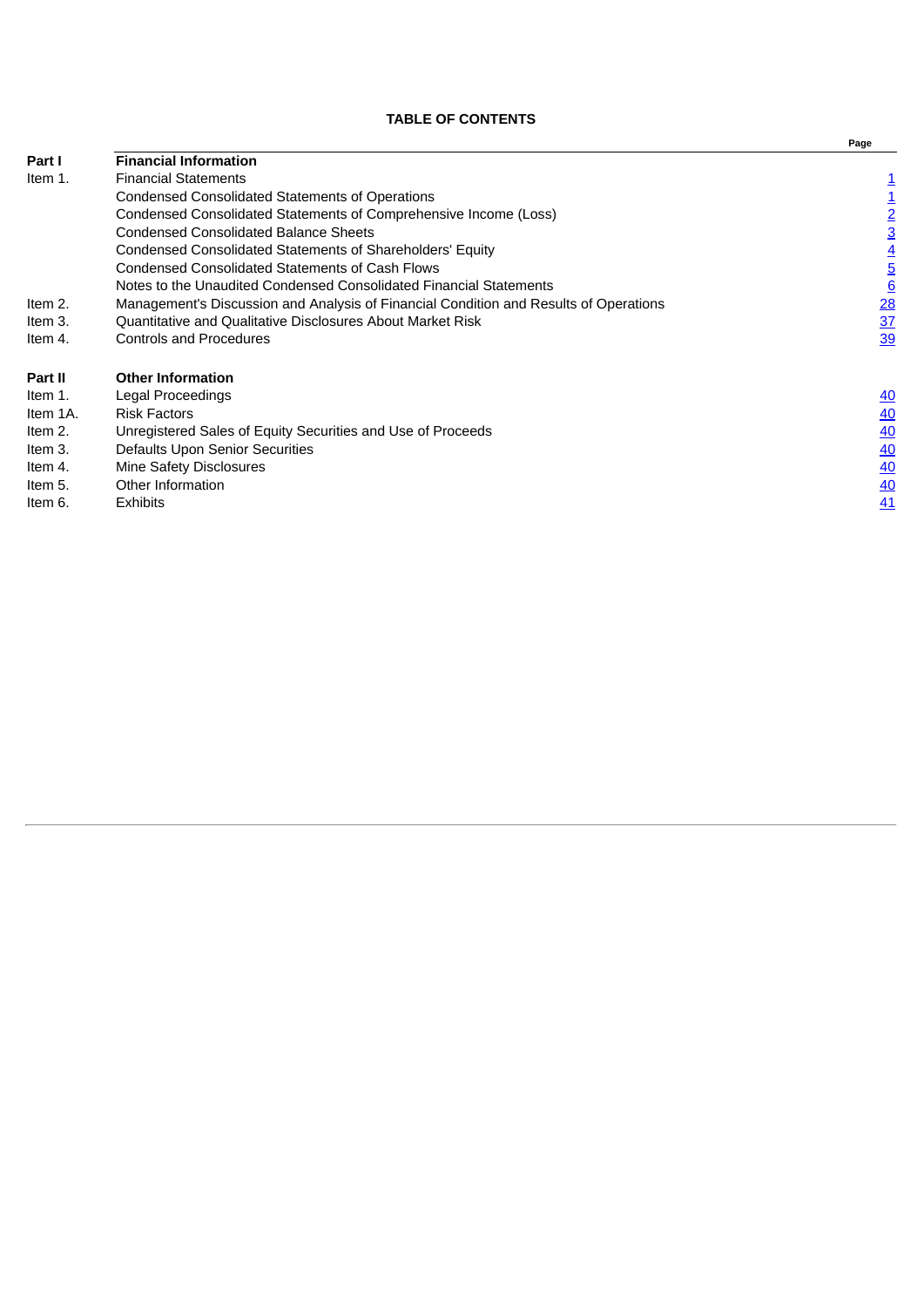# **PART I. FINANCIAL INFORMATION**

# <span id="page-2-0"></span>**Item 1. Financial Statements**

## **FORTERRA, INC. Condensed Consolidated Statements of Operations** *(in thousands, except per share data)*

|                                             |                             | Three months ended<br>March 31, |               |           |  |
|---------------------------------------------|-----------------------------|---------------------------------|---------------|-----------|--|
|                                             |                             | 2021                            |               | 2020      |  |
|                                             |                             | (unaudited)                     |               |           |  |
| <b>Net sales</b>                            | $\frac{2}{3}$               | 368,114                         | $\frac{2}{3}$ | 330,876   |  |
| Cost of goods sold                          |                             | 285,850                         |               | 272,134   |  |
| <b>Gross profit</b>                         |                             | 82,264                          |               | 58,742    |  |
| Selling, general & administrative expenses  |                             | (55,044)                        |               | (54, 240) |  |
| Impairment and exit charges                 |                             | (409)                           |               | (824)     |  |
| Other operating income, net                 |                             | 12,119                          |               | 330       |  |
|                                             |                             | (43, 334)                       |               | (54, 734) |  |
| Income from operations                      |                             | 38,930                          |               | 4,008     |  |
|                                             |                             |                                 |               |           |  |
| Other income (expense)                      |                             |                                 |               |           |  |
| Interest expense                            |                             | (18, 346)                       |               | (20, 745) |  |
| Loss on extinguishment of debt              |                             |                                 |               | (50)      |  |
| Earnings from equity method investee        |                             | 2,591                           |               | 2,799     |  |
| Income (loss) before income taxes           |                             | 23,175                          |               | (13,988)  |  |
| Income tax expense                          |                             | (4, 499)                        |               | (78)      |  |
|                                             |                             |                                 |               |           |  |
| Net income (loss)                           | $\boldsymbol{\mathfrak{s}}$ | 18,676                          | $\, \, \$$    | (14,066)  |  |
|                                             |                             |                                 |               |           |  |
| Earnings (loss) per share:                  |                             |                                 |               |           |  |
| <b>Basic</b>                                | \$                          | 0.28                            | \$            | (0.22)    |  |
| <b>Diluted</b>                              | \$                          | 0.27                            | $\frac{1}{2}$ | (0.22)    |  |
| Weighted average common shares outstanding: |                             |                                 |               |           |  |
| <b>Basic</b>                                |                             | 66,240                          |               | 64,804    |  |
| <b>Diluted</b>                              |                             | 69,440                          |               | 64,804    |  |

<span id="page-2-1"></span>*See accompanying notes to unaudited condensed consolidated financial statements*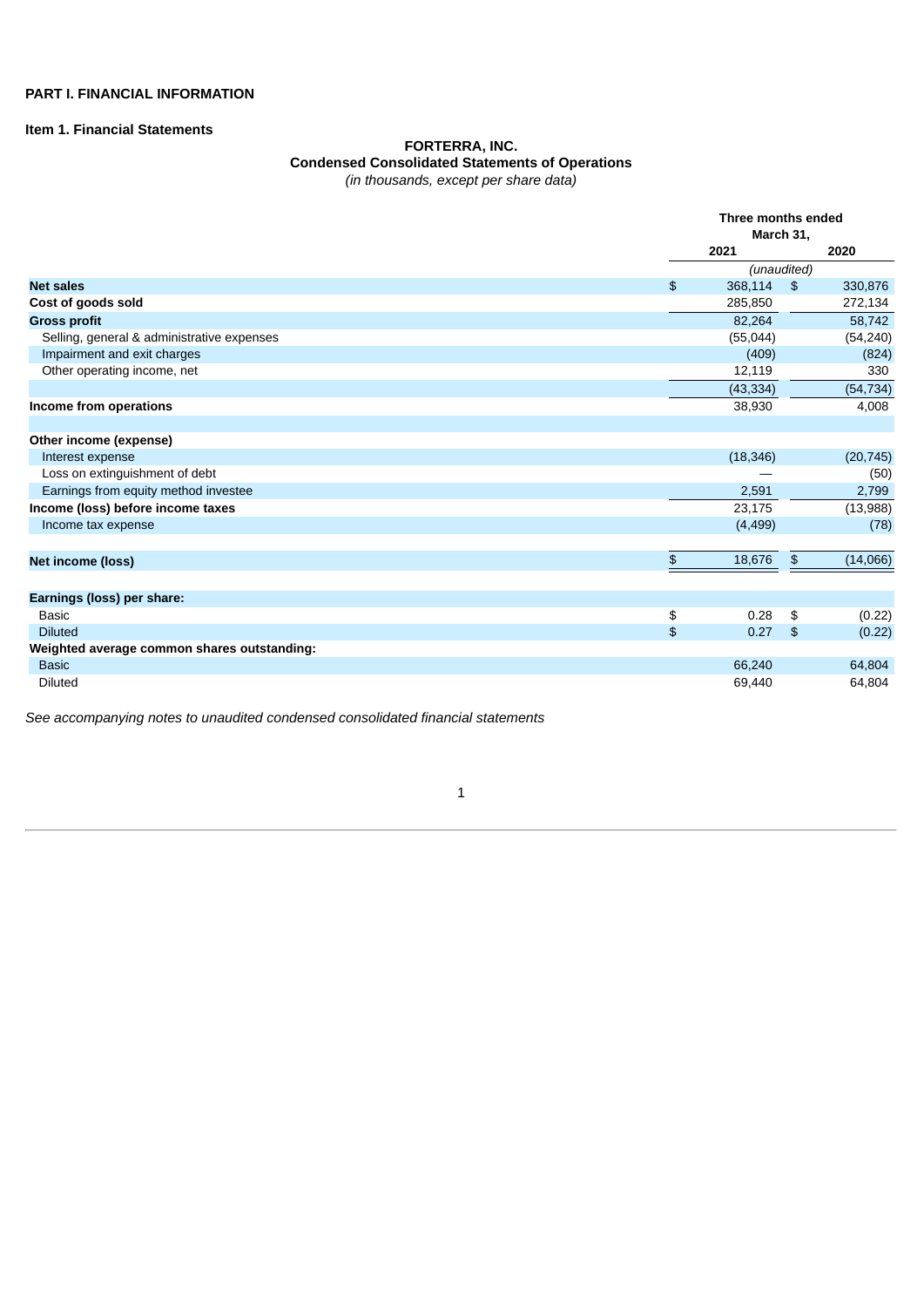# **FORTERRA, INC. Condensed Consolidated Statements of Comprehensive Income (Loss)**

*(in thousands)*

| Three months ended<br>March 31, |     |             |  |
|---------------------------------|-----|-------------|--|
| 2021                            |     | 2020        |  |
|                                 |     |             |  |
| \$<br>18,676                    | \$. | (14,066)    |  |
|                                 |     | (681)       |  |
| 659                             |     | (5,699)     |  |
| 19,335                          |     | (20,446)    |  |
|                                 |     | (unaudited) |  |

<span id="page-3-0"></span>*See accompanying notes to unaudited condensed consolidated financial statements*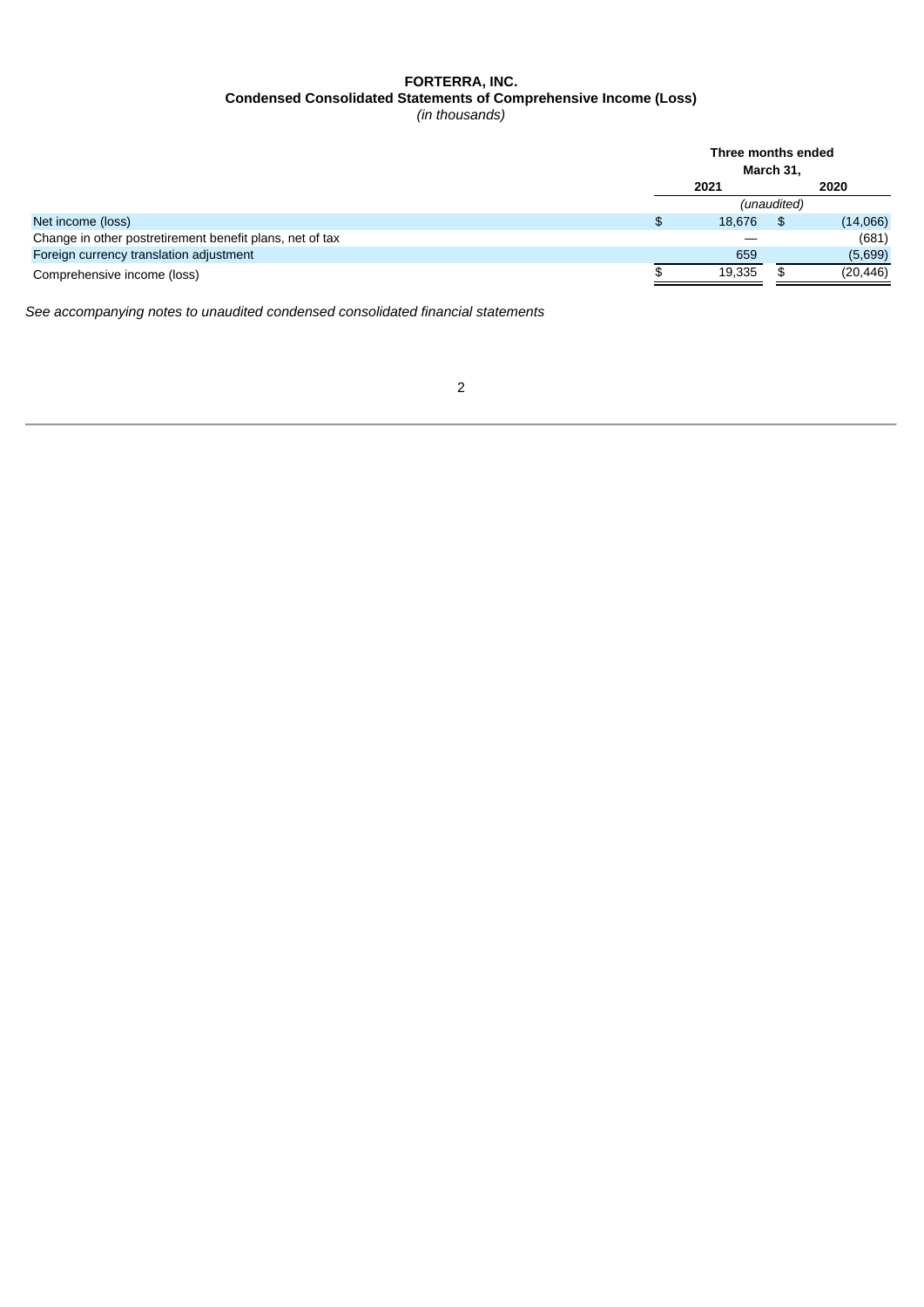# **FORTERRA, INC. Condensed Consolidated Balance Sheets**

*(in thousands)*

|                                                                                                                | March 31,<br>2021 |             |               | December 31,<br>2020 |
|----------------------------------------------------------------------------------------------------------------|-------------------|-------------|---------------|----------------------|
| <b>ASSETS</b>                                                                                                  |                   | (unaudited) |               |                      |
| <b>Current assets</b>                                                                                          |                   |             |               |                      |
| Cash and cash equivalents                                                                                      | $\frac{1}{2}$     | 36,591      | $\frac{2}{3}$ | 25,678               |
| Receivables, net                                                                                               |                   | 263,862     |               | 227,948              |
| Inventories                                                                                                    |                   | 256,455     |               | 222,928              |
| Prepaid expenses                                                                                               |                   | 9,005       |               | 7,967                |
| Other current assets                                                                                           |                   | 2,047       |               | 2,022                |
| Total current assets                                                                                           |                   | 567.960     |               | 486.543              |
| <b>Non-current assets</b>                                                                                      |                   |             |               |                      |
| Property, plant and equipment, net                                                                             |                   | 442,556     |               | 451,082              |
| Operating lease right-of-use assets                                                                            |                   | 53,518      |               | 54,379               |
| Goodwill                                                                                                       |                   | 509,299     |               | 509,127              |
| Intangible assets, net                                                                                         |                   | 93.113      |               | 101,409              |
| Investment in equity method investee                                                                           |                   | 49,376      |               | 48,285               |
| Other long-term assets                                                                                         |                   | 1,905       |               | 4,987                |
| <b>Total assets</b>                                                                                            | \$                | 1,717,727   | \$            | 1,655,812            |
|                                                                                                                |                   |             |               |                      |
| <b>LIABILITIES AND EQUITY</b>                                                                                  |                   |             |               |                      |
| <b>Current liabilities</b>                                                                                     |                   |             |               |                      |
| Trade payables                                                                                                 | \$                | 161,332     | \$            | 134,144              |
| <b>Accrued liabilities</b>                                                                                     |                   | 101,225     |               | 115,693              |
| Deferred revenue                                                                                               |                   | 7,301       |               | 8,220                |
| Current portion of long-term debt                                                                              |                   | 12,510      |               | 12,510               |
| Current portion of tax receivable agreement                                                                    |                   | 8,333       |               | 8,333                |
| <b>Total current liabilities</b>                                                                               |                   | 290,701     |               | 278,900              |
| <b>Non-current liabilities</b>                                                                                 |                   |             |               |                      |
| Long-term debt                                                                                                 |                   | 922,584     |               | 887,511              |
| Long-term finance lease liabilities                                                                            |                   | 142,620     |               | 142,195              |
| Long-term operating lease liabilities                                                                          |                   | 50.650      |               | 50.943               |
| Deferred tax liabilities                                                                                       |                   | 8,453       |               | 9,671                |
| Other long-term liabilities                                                                                    |                   | 31,782      |               | 36,918               |
| Long-term tax receivable agreement                                                                             |                   | 55,907      |               | 55,907               |
| <b>Total liabilities</b>                                                                                       |                   | 1,502,697   |               | 1,462,045            |
| Commitments and Contingencies (Note 14)                                                                        |                   |             |               |                      |
| <b>Equity</b>                                                                                                  |                   |             |               |                      |
| Common stock, \$0.001 par value, 190,000 shares authorized; 66,656 and 65,981 shares issued<br>and outstanding |                   | 19          |               | 19                   |
| Additional paid-in-capital                                                                                     |                   | 254,507     |               | 252,579              |
| Accumulated other comprehensive loss                                                                           |                   | (6, 297)    |               | (6,956)              |
| <b>Retained deficit</b>                                                                                        |                   | (33, 199)   |               | (51, 875)            |
| Total shareholders' equity                                                                                     |                   | 215.030     |               | 193.767              |
| Total liabilities and shareholders' equity                                                                     | \$                | 1,717,727   | $\frac{2}{3}$ | 1,655,812            |
|                                                                                                                |                   |             |               |                      |

<span id="page-4-0"></span>*See accompanying notes to unaudited condensed consolidated financial statements*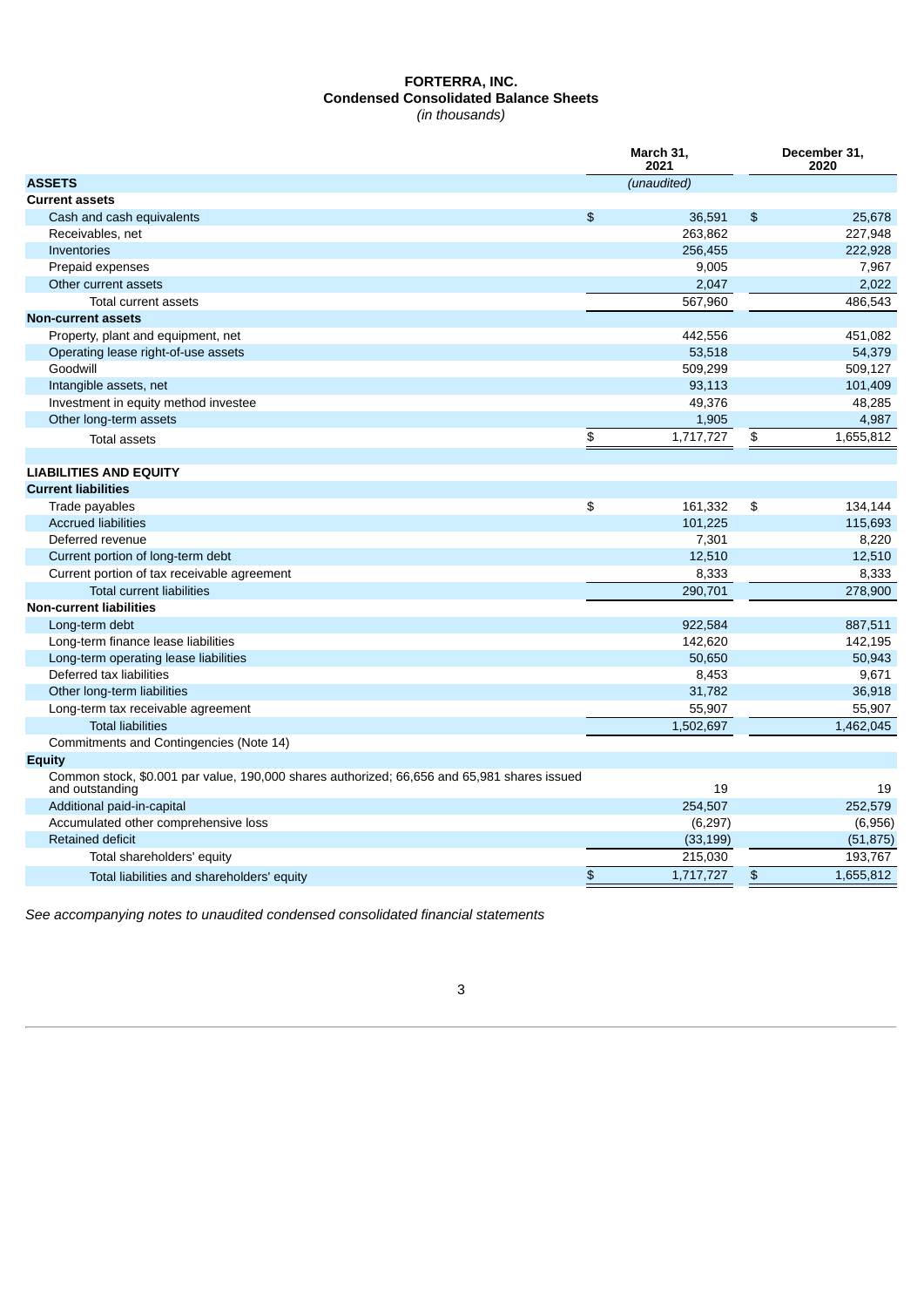# **FORTERRA, INC. Condensed Consolidated Statements of Shareholders' Equity**

*(in thousands, except share data) (unaudited)*

|                                         | <b>Common Stock</b> |          |                                      |                                                            |          |                            |                |                                         |         |
|-----------------------------------------|---------------------|----------|--------------------------------------|------------------------------------------------------------|----------|----------------------------|----------------|-----------------------------------------|---------|
|                                         | <b>Shares</b>       | Amount   | <b>Additional</b><br>Paid-in-Capital | <b>Accumulated Other</b><br>Comprehensive<br>Income (Loss) |          | Retained<br><b>Deficit</b> |                | Total<br>Shareholders'<br><b>Equity</b> |         |
| Balance at December 31, 2020            | 65,980,787          | \$<br>19 | \$<br>252.579                        | - \$                                                       | (6,956)  | \$                         | $(51, 875)$ \$ |                                         | 193,767 |
| Share-based compensation expense        |                     |          | 2.784                                |                                                            |          |                            |                |                                         | 2.784   |
| Stock-based plan activity               | 674.896             |          | (856)                                |                                                            |          |                            |                |                                         | (856)   |
| Comprehensive income:                   |                     |          |                                      |                                                            |          |                            |                |                                         |         |
| Net income                              |                     |          |                                      |                                                            |          |                            | 18,676         |                                         | 18,676  |
| Foreign currency translation adjustment |                     |          |                                      |                                                            | 659      |                            |                |                                         | 659     |
| Balance at March 31, 2021               | 66.655.683          | \$<br>19 | \$<br>254,507                        | - \$                                                       | (6, 297) | \$                         | (33, 199)      | \$                                      | 215,030 |

|                                                             | <b>Common Stock</b> |          |                                      |                                                            |    |                            |    |          |  |                                         |
|-------------------------------------------------------------|---------------------|----------|--------------------------------------|------------------------------------------------------------|----|----------------------------|----|----------|--|-----------------------------------------|
|                                                             | <b>Shares</b>       | Amount   | <b>Additional</b><br>Paid-in-Capital | <b>Accumulated Other</b><br>Comprehensive<br>Income (Loss) |    | Retained<br><b>Deficit</b> |    |          |  | Total<br>Shareholders'<br><b>Equity</b> |
| Balance at December 31, 2019                                | 64,740,667          | \$<br>19 | \$<br>244,372 \$                     | (7,063)                                                    | \$ | $(116, 361)$ \$            |    | 120,967  |  |                                         |
| Share-based compensation expense                            |                     |          | 2.864                                |                                                            |    |                            |    | 2,864    |  |                                         |
| Stock-based plan activity                                   | 336,752             |          | (194)                                |                                                            |    |                            |    | (194)    |  |                                         |
| Comprehensive loss:                                         |                     |          |                                      |                                                            |    |                            |    |          |  |                                         |
| Net loss                                                    |                     |          |                                      |                                                            |    | (14,066)                   |    | (14,066) |  |                                         |
| Change in other postretirement benefit plans, net<br>of tax |                     |          |                                      | (681)                                                      |    |                            |    | (681)    |  |                                         |
| Foreign currency translation adjustment                     |                     |          |                                      | (5,699)                                                    |    |                            |    | (5,699)  |  |                                         |
| Balance at March 31, 2020                                   | 65,077,419          | \$<br>19 | \$<br>247,042                        | \$<br>(13,443)                                             | \$ | (130, 427)                 | \$ | 103,191  |  |                                         |

<span id="page-5-0"></span>*See accompanying notes to unaudited condensed consolidated financial statements*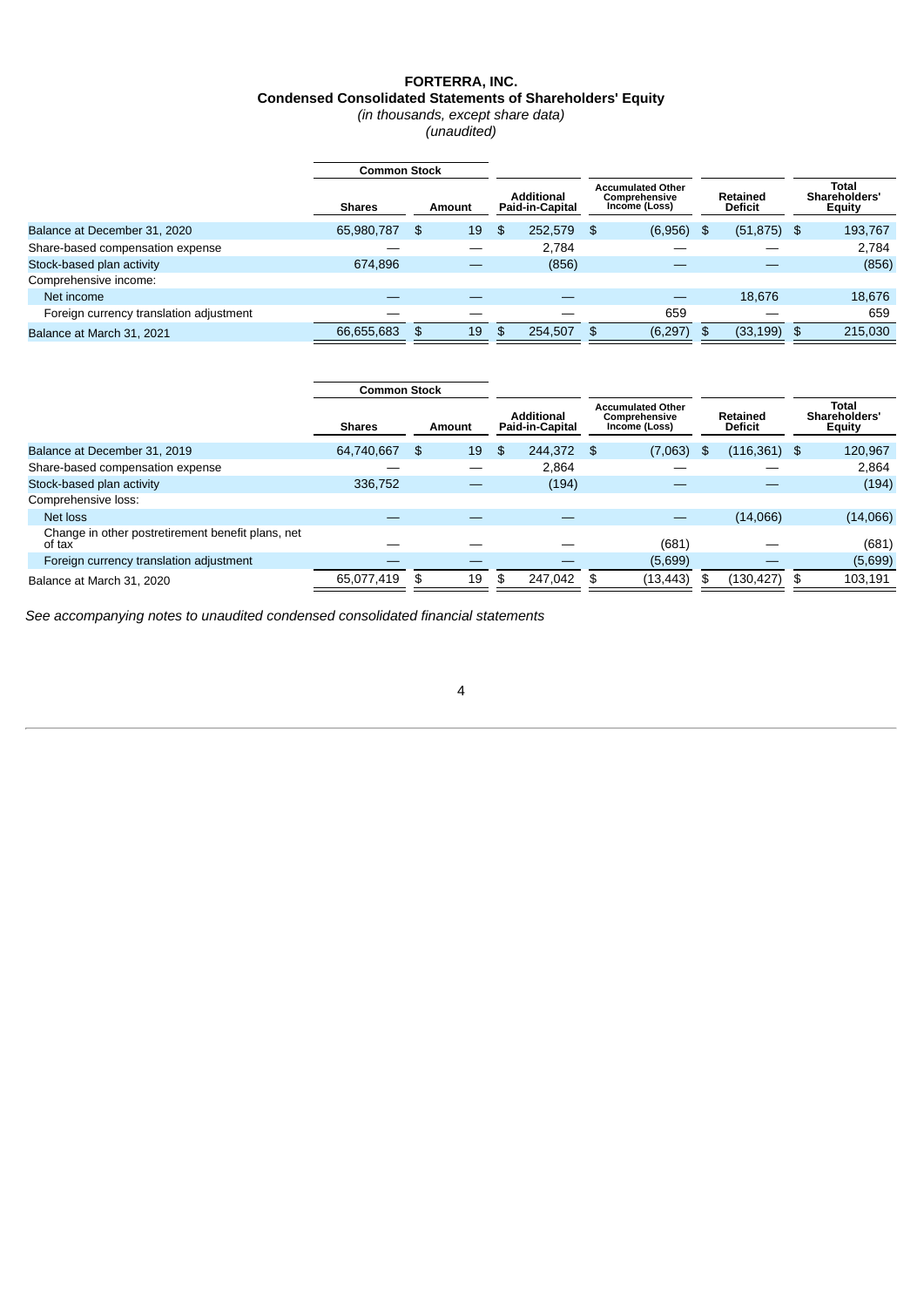## **FORTERRA, INC. Condensed Consolidated Statements of Cash Flows** *(in thousands)*

|                                                                                      | Three months ended |             |               |
|--------------------------------------------------------------------------------------|--------------------|-------------|---------------|
|                                                                                      |                    | March 31,   |               |
|                                                                                      |                    | 2021        | 2020          |
| CASH FLOWS FROM OPERATING ACTIVITIES                                                 |                    | (unaudited) |               |
| Net income (loss)                                                                    | \$                 | 18.676 \$   | (14,066)      |
| Adjustments to reconcile net income (loss) to net cash used in operating activities: |                    |             |               |
| Depreciation & amortization expense                                                  |                    | 20,462      | 22,501        |
| (Gain) loss on disposal of property, plant and equipment                             |                    | (11, 116)   | 36            |
| Loss on extinguishment of debt                                                       |                    |             | 50            |
| Amortization of debt discount and issuance costs                                     |                    | 1,228       | 1,871         |
| Stock-based compensation expense                                                     |                    | 2,784       | 2,864         |
| Impairment charges                                                                   |                    | 382         |               |
| Earnings from equity method investee                                                 |                    | (2,591)     | (2,799)       |
| Distributions from equity method investee                                            |                    | 1,500       | 1,600         |
| Unrealized (gain) loss on derivative instruments, net                                |                    | (143)       | 746           |
| Unrealized foreign currency loss, net                                                |                    | 82          | 335           |
| Provision (recoveries) for doubtful accounts                                         |                    | 284         | (132)         |
| Deferred taxes                                                                       |                    | (1,218)     | 5,970         |
| Other non-cash items                                                                 |                    | 704         | 1,106         |
| Change in assets and liabilities:                                                    |                    |             |               |
| Receivables, net                                                                     |                    | (18, 664)   | (23, 371)     |
| Inventories                                                                          |                    | (33, 393)   | (21, 842)     |
| Other current assets                                                                 |                    | (1,050)     | (6, 572)      |
| Accounts payable and accrued liabilities                                             |                    | 11,000      | 11,406        |
| Other assets and liabilities                                                         |                    | (5,890)     | 1,072         |
| NET CASH USED IN OPERATING ACTIVITIES                                                |                    | (16, 963)   | (19, 225)     |
| CASH FLOWS FROM INVESTING ACTIVITIES                                                 |                    |             |               |
| Purchase of property, plant and equipment, and intangible assets                     |                    | (11,048)    | (4, 278)      |
| Proceeds from sale of fixed assets                                                   |                    | 2,992       |               |
| NET CASH USED IN INVESTING ACTIVITIES                                                |                    | (8,056)     | (4, 278)      |
| CASH FLOWS FROM FINANCING ACTIVITIES                                                 |                    |             |               |
| Repayments of term loans                                                             |                    | (3, 127)    | (8,071)       |
| Proceeds from revolver                                                               |                    | 40,000      | 180,000       |
| Proceeds from issuance of common stock                                               |                    | 1,468       |               |
| Other financing activities                                                           |                    | (2,576)     | (341)         |
| NET CASH PROVIDED BY FINANCING ACTIVITIES                                            |                    | 35,765      | 171,588       |
| Effect of exchange rate changes on cash                                              |                    | 167         | (474)         |
| Net change in cash and cash equivalents                                              |                    | 10,913      | 147,611       |
| Cash and cash equivalents, beginning of period                                       |                    | 25,678      | 34,800        |
|                                                                                      | \$                 | 36,591      | \$<br>182,411 |
| Cash and cash equivalents, end of period                                             |                    |             |               |
| SUPPLEMENTAL DISCLOSURES:                                                            |                    |             |               |
| Cash interest paid                                                                   | \$                 | 24.667      | 17,138<br>\$  |
| Income taxes paid (refunds received), net                                            |                    | 903         | (99)          |

<span id="page-6-0"></span>*See accompanying notes to unaudited condensed consolidated financial statements*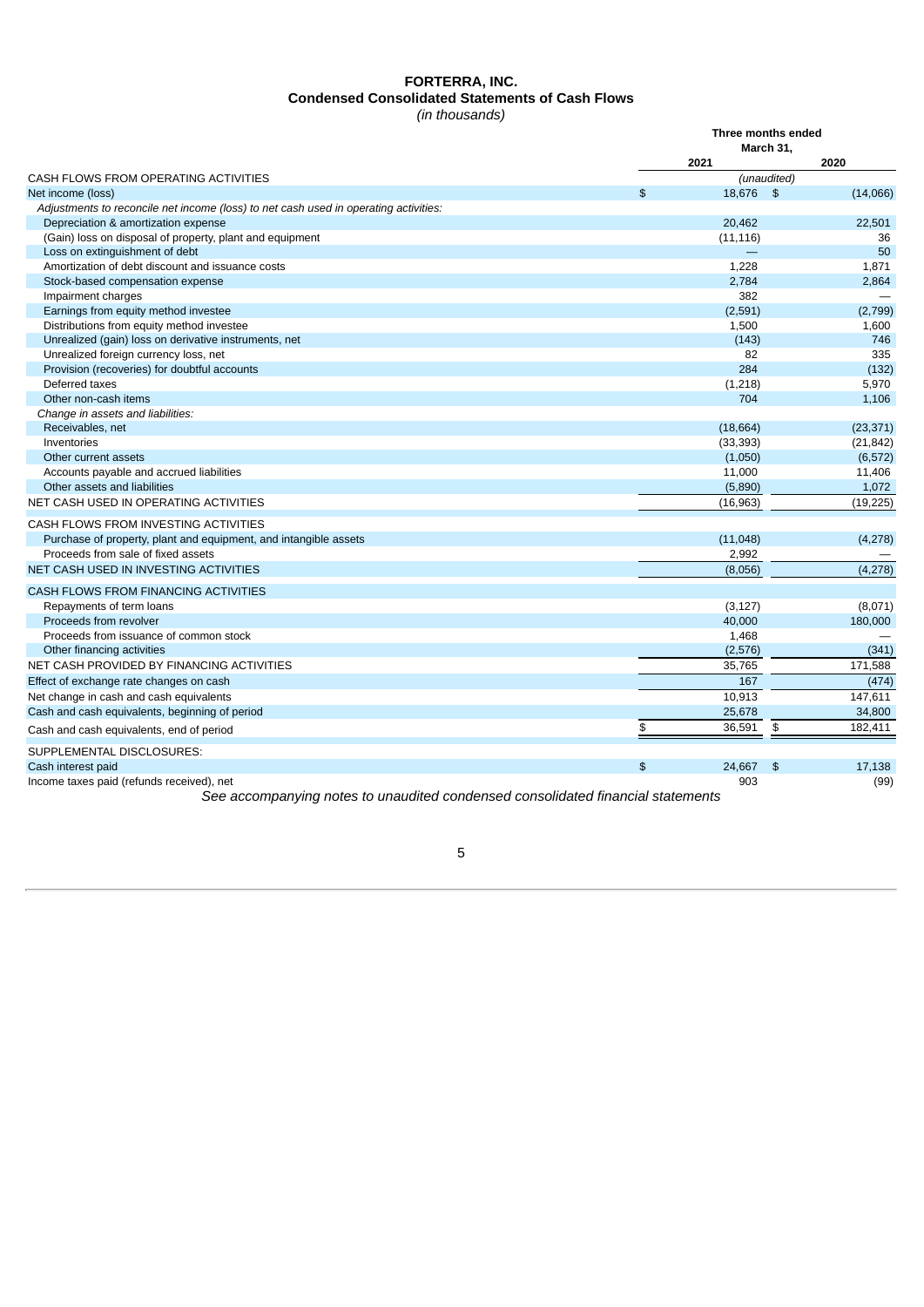#### **1. Description of the business**

Forterra, Inc. ("Forterra" or the ''Company'') is involved in the manufacturing, sale and distribution of building products in the United States ("U.S.") and Eastern Canada. Forterra's primary products are concrete drainage pipe, precast concrete structures, and water transmission pipe used in drinking and wastewater systems. These products are used in the infrastructure, residential and non-residential sectors of the construction industry.

#### **2. Summary of significant accounting policies**

#### *General*

The Company's condensed consolidated financial statements have been prepared in accordance with generally accepted accounting principles in the United States ("U.S. GAAP") and include the accounts and results of operations of the Company and its consolidated subsidiaries. All intercompany transactions have been eliminated in consolidation.

The condensed consolidated balance sheets and the condensed consolidated statements of operations, comprehensive income (loss), cash flows and equity for the periods presented herein reflect all adjustments that are of a normal recurring nature and are necessary for a fair statement of the results of the periods shown. Certain information and note disclosures normally included in annual financial statements have been condensed or omitted pursuant to the rules and regulations of the U.S. Securities and Exchange Commission ("SEC").

The results of operations for the periods presented are not necessarily indicative of the results that may be expected for the year ending December 31, 2021. Seasonal changes and other conditions can affect the sales volumes of the Company's products. The financial results for any interim period do not necessarily indicate the expected results for the year.

These condensed consolidated financial statements should be read in conjunction with the audited consolidated financial statements and notes thereto for the year ended December 31, 2020 as provided in Forterra, Inc.'s Annual Report on Form 10-K for the year ended December 31, 2020 filed with the SEC on February 25, 2021 (the "2020 10-K"). The Company has continued to follow the accounting policies set forth in those financial statements, except as supplemented and documented below. Certain prior year numbers were reclassified to conform with current year presentation. Such reclassification had no impact on the previously reported results of operations.

#### *Use of estimates*

The preparation of the condensed consolidated financial statements in conformity with U.S. GAAP requires management to make estimates and assumptions that affect the reported amounts of assets and liabilities, the disclosure of contingent assets and liabilities as of the reporting date, and the reported amounts of revenues and expenses during the reporting period. Actual results could differ from these estimates. These estimates are based on management's best knowledge of current events and actions that the Company may undertake in the future. The more significant estimates made by management relate to fair value estimates for assets and liabilities acquired in business combinations; estimates for accrued liabilities for environmental cleanup, bodily injury and insurance claims; estimates for commitments and contingencies; and estimates for the realizability of deferred tax assets, the tax receivable agreement obligation, inventory reserves, allowance for doubtful accounts and impairment of goodwill and long-lived assets.

Certain accounting matters that generally require consideration of forecasted financial information were assessed in light of the impact from the coronavirus disease 2019 ("COVID-19") pandemic. The accounting matters assessed included, but were not limited to, the Company's allowance for doubtful accounts, inventory reserves, goodwill impairment, impairment of property and equipment and valuation allowances for tax assets.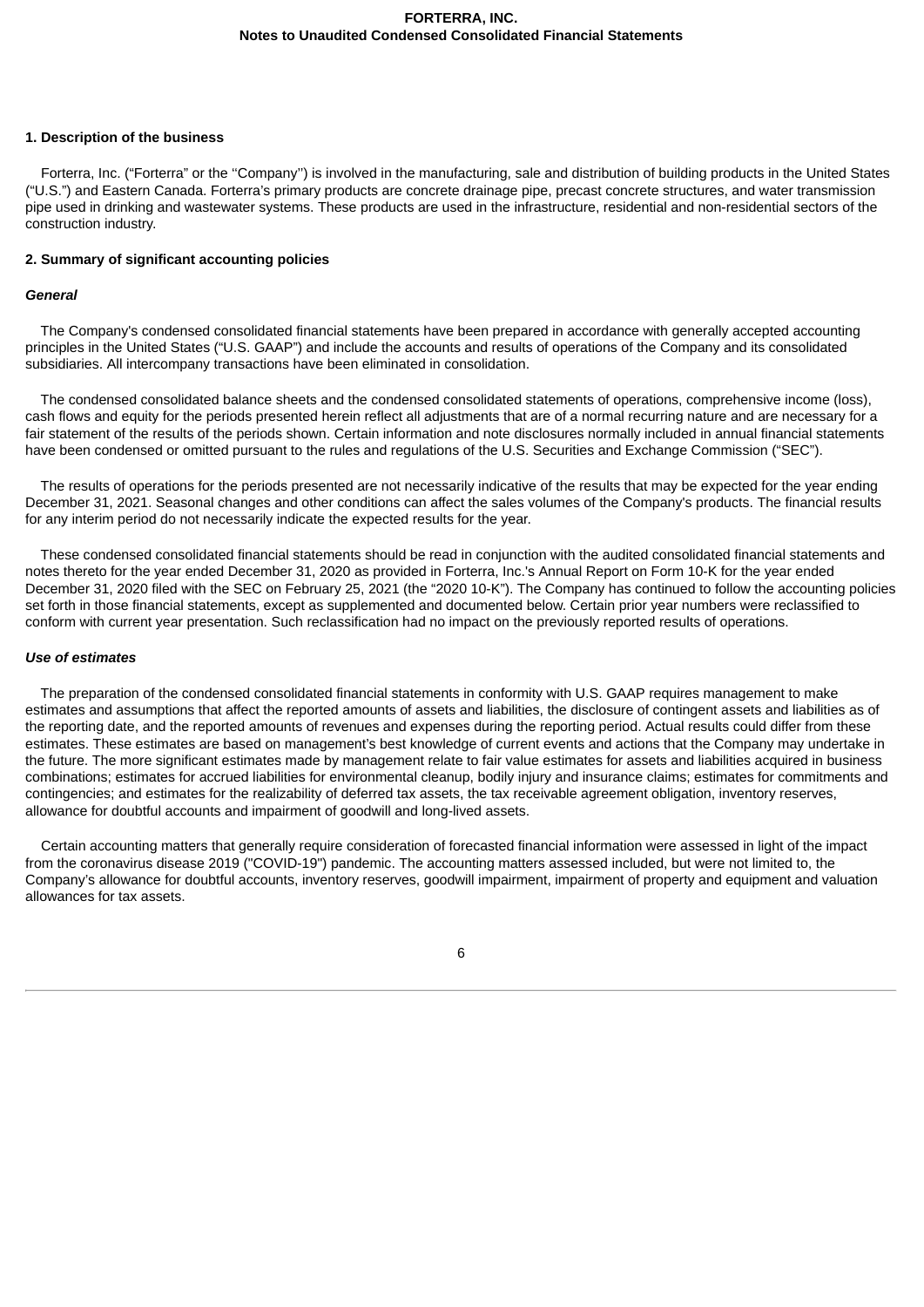While the assessments resulted in no material impacts to the Company's condensed consolidated financial statements as of and for the three months ended March 31, 2021, the Company believes the full impact of the COVID-19 outbreak remains uncertain and will continue to assess if ongoing developments related to the outbreak may cause future material impacts to its consolidated financial statements.

#### *Concentration of Credit Risk*

The Company had an individual customer within its Water Pipe & Products segment that accounted for approximately 19% and 18% of the Company's total net sales for the three months ended March 31, 2021 and 2020, respectively, and receivables at March 31, 2021 and December 31, 2020 representing 17% and 16% of the Company's total receivables, net, respectively.

#### *Credit Losses*

*Trade accounts receivable.* The allowance for doubtful accounts is based on the Company's assessment of the collectability of customer accounts. The Company regularly reviews the allowance by considering factors such as historical experience, credit quality, the age of the accounts receivable balances, and current economic conditions that may affect a customer's ability to pay.

The Company's exposure to credit losses may increase if one or more of its customers are adversely affected by changes in laws or other government recommendations or mandates, economic pressures or uncertainty associated with local or global economic recessions, disruption or other impacts associated with the COVID-19 pandemic, or other customer-specific factors. Although the Company has historically not experienced significant credit losses, it is possible that there could be a material adverse impact from potential adjustments of the carrying amount of trade receivables as customers are impacted by the COVID-19 pandemic.

## *Recent Accounting Guidance Adopted*

In March 2020, the Financial Accounting Standards Board ("FASB") issued Accounting Standards Update ("ASU") 2020-04, *Reference* Rate Reform (Topic 848): Facilitation of the Effects of Reference Rate Reform on Financial Reporting. The amendments in the ASU provide optional guidance for a limited time to ease the potential burden in accounting for reference rate reform. The new guidance provides optional expedients and exceptions for applying U.S. GAAP to contracts, hedging relationships and other transactions affected by reference rate reform if certain criteria are met. The amendments apply only to contracts and hedging relationships that reference London Interbank Offered Rate ("LIBOR") or another reference rate expected to be discontinued due to reference rate reform. The guidance was effective upon issuance and generally can be applied through December 31, 2022 and has not had any material impact to the Company's condensed consolidated financial statements.

In December 2019, the FASB issued ASU No. 2019-12, *Simplifying the Accounting for Income Taxes (Topic 740)*. The new guidance simplifies the accounting for income taxes by eliminating certain exceptions related to the approach for intraperiod tax allocation, the methodology for calculating income taxes in an interim period, hybrid taxes, and the recognition of deferred tax liabilities for outside basis differences. It also clarifies and simplifies other aspects of the accounting for income taxes. The Company adopted this ASU on January 1, 2021 on a prospective basis, which did not have a material impact on the Company's condensed consolidated financial statements.

## **3. Mergers and dispositions**

#### *Quikrete Merger Agreement*

On February 19, 2021, the Company entered into an Agreement and Plan of Merger (the "Merger Agreement") with Quikrete Holdings, Inc., a Delaware corporation ("Parent"), and Jordan Merger Sub, Inc., a Delaware corporation and a wholly-owned subsidiary of Parent ("Merger Sub"). Pursuant to the Merger

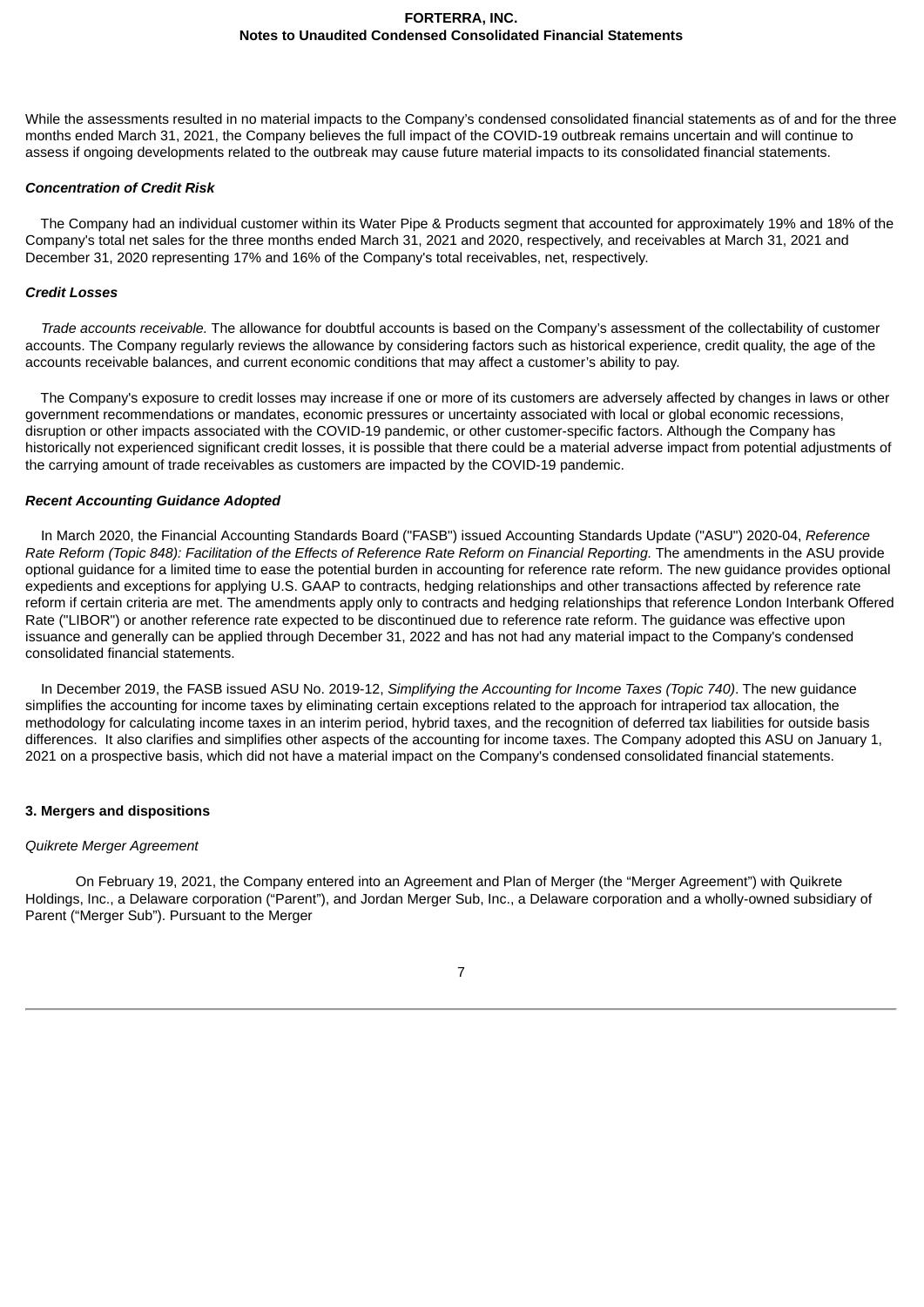Agreement, subject to the satisfaction or waiver of specified conditions, Merger Sub will merge with and into the Company (the "Merger"), with the Company surviving the Merger as a wholly-owned subsidiary of Parent.

Pursuant to the Merger Agreement, at the effective time of the Merger (the "Effective Time"), each issued and outstanding share of common stock (the "Common Stock") of the Company (other than (i) any shares held in the treasury of the Company or owned, directly or indirectly, by Parent, Merger Sub or any wholly-owned subsidiary of the Company immediately prior to the Effective Time, (ii) shares that are subject to any vesting restrictions ("Company Restricted Shares") granted under the Company's stock incentive plans (the "Company Stock Plans") and (iii) any shares owned by stockholders who have properly exercised and perfected appraisal rights under Delaware law) will be automatically canceled and converted into the right to receive \$24.00 in cash, without interest (the "Merger Consideration"), subject to deduction for any required withholding tax.

#### At the Effective Time:

- (1) each restricted stock unit that is solely subject to time-based vesting requirements granted under the Company Stock Plans that is outstanding immediately prior to the Effective Time shall fully vest and be converted into the right to receive an amount in cash (without interest and subject to applicable tax withholdings) equal to the product of (i) the Merger Consideration multiplied by (ii) the number of shares of Common Stock subject to such vested restricted stock unit;
- (2) each restricted stock unit that is subject to performance-based vesting requirements granted under the Company Stock Plans that is outstanding immediately prior to the Effective Time shall immediately vest and be converted into the right to receive an amount in cash (without interest and subject to applicable tax withholdings) equal to the product of (i) the Merger Consideration multiplied by (ii) the number of shares subject to such vested restricted stock unit immediately prior to the Effective Time as determined in accordance with the Merger Agreement;
- (3) each option to purchase shares of Common Stock granted under the Company Stock Plans that is outstanding immediately prior to the Effective Time shall fully vest, to the extent not vested previously, and be converted into the right to receive an amount in cash (without interest and subject to applicable tax withholdings) equal to the product of (i) the remainder, if positive, of (A) the Merger Consideration minus (B) the exercise price per share of Common Stock of such option multiplied by (ii) the number of shares of Common Stock subject to such vested option; and
- (4) each Company Restricted Share that is outstanding immediately prior to the Effective Time shall immediately vest in full and be converted into the right to receive an amount in cash (without interest and subject to applicable tax withholdings) equal to the Merger Consideration.

Each party's obligation to consummate the Merger is subject to certain conditions, including, among others: (i) expiration or termination of the applicable waiting period under the Hart-Scott-Rodino Antitrust Improvements Act of 1976, as amended; (ii) the absence of any order issued by any court of competent jurisdiction, other legal restraint or prohibition or any law enacted or deemed applicable by a governmental entity that prohibits or makes illegal the consummation of the Merger; (iii) the passing of twenty (20) days from the date on which the Company mails to the Company's stockholders the definitive information statement regarding the stockholder approval of the Merger by written consent in definitive form; (iv) subject to certain qualifications, the accuracy of representations and warranties of the other party set forth in the Merger Agreement; and (v) the performance by the other party in all material respects of its obligations under the Merger Agreement. Parent's obligation to consummate the Merger is also conditioned on, among other things, the absence of any Material Adverse Effect (as defined in the Merger Agreement).

Entry into the Merger Agreement has been unanimously approved by the board of directors of the Company.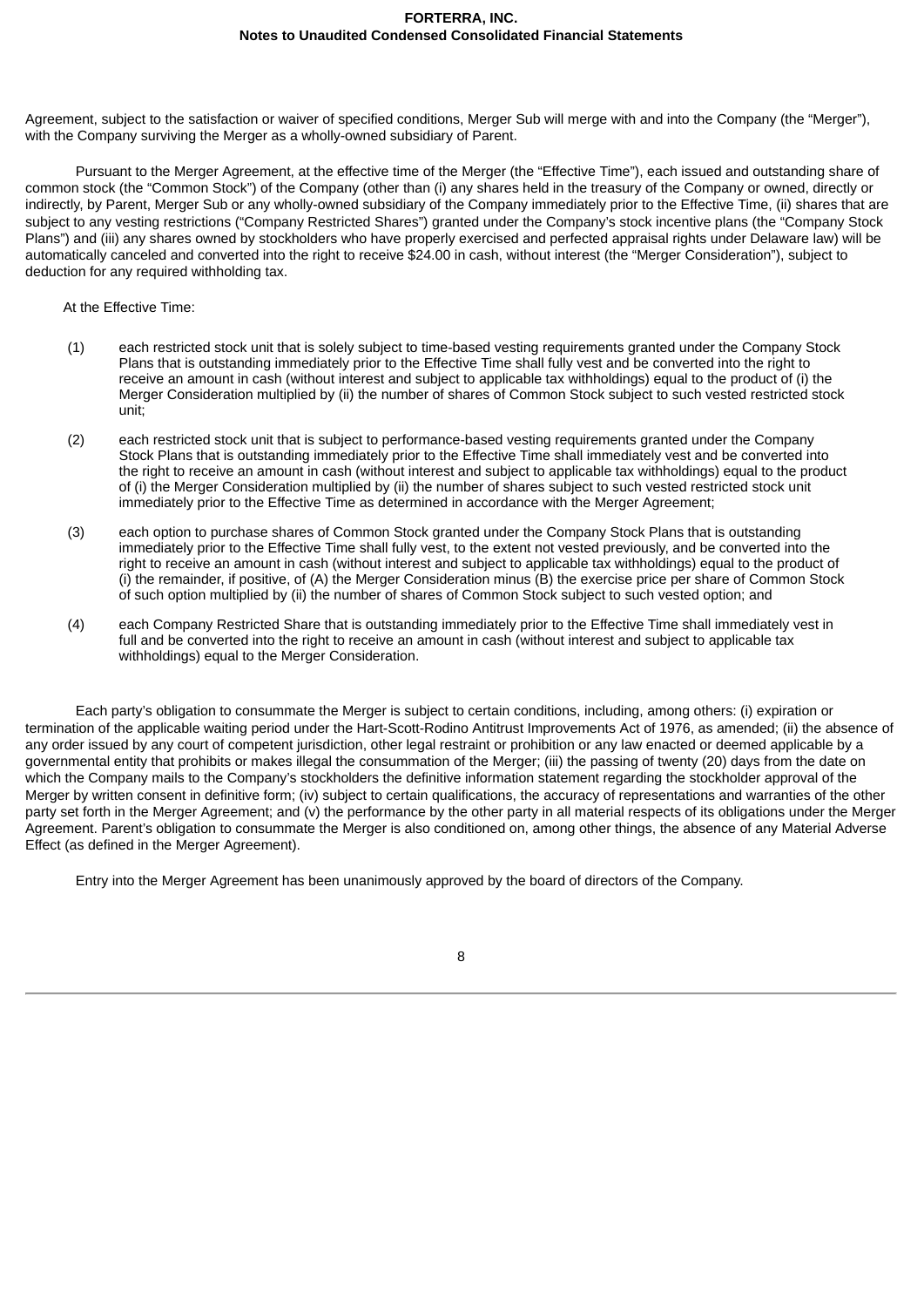The Merger Agreement includes customary representations, warranties and covenants of the Company, Parent and Merger Sub. Among other things, the Company has agreed to use commercially reasonable efforts to conduct its business in the ordinary course of business consistent with past practice and use commercially reasonable efforts to preserve intact its businesses until the Merger is consummated. The Company and Parent have also agreed to use their respective reasonable best efforts to obtain any approvals from governmental authorities for the Merger, including all required antitrust approvals, on the terms and subject to the conditions set forth in the Merger Agreement, provided that Parent and its affiliates will not be required to take, or agree to take, certain actions with respect to assets, businesses or product lines of Parent or any of its subsidiaries, or the Company or any of its subsidiaries, accounting for more than \$80 million of EBITDA (as defined in the Merger Agreement) for the 12 months ended December 31, 2020, measured in accordance with the Merger Agreement.

The Merger Agreement contains certain provisions giving each of Parent and the Company rights to terminate the Merger Agreement under certain circumstances, including the right for either Parent or the Company to terminate the Merger Agreement if the Merger has not been consummated on or before November 19, 2021, which date will be automatically extended for up to two additional 60-day periods in specified circumstances as described in the Merger Agreement (such date, as may be so extended pursuant to the Merger Agreement, the "Outside Date"). Upon termination of the Merger Agreement under specified circumstances, the Company will be required to pay Parent a termination fee of \$50 million. The Merger Agreement further provides that Parent will be required to pay the Company a reverse termination fee of \$85 million under certain circumstances if the Merger Agreement is terminated due to the failure of the parties to obtain required approvals under Antitrust Laws (as defined in the Merger Agreement) prior to the Outside Date or as a result of a Restraint (as defined in the Merger Agreement) arising under applicable Antitrust Laws.

If the Merger is consummated, the shares of Common Stock will be delisted from the Nasdaq Stock Market LLC and deregistered under the Securities Exchange Act of 1934, as amended (the "Exchange Act").

#### *Transaction costs*

For the three months ended March 31, 2021, the Company recognized aggregate transaction costs, including legal, accounting, valuation, and advisory fees, specific to the Merger of \$3 million. These costs are recorded in the condensed consolidated statements of operations within selling, general & administrative expenses.

#### **4. Receivables, net**

Receivables consist of the following *(in thousands)*:

|                                                            | March 31,<br>2021 |         |      | December 31,<br>2020 |  |  |
|------------------------------------------------------------|-------------------|---------|------|----------------------|--|--|
| Trade receivables                                          |                   | 227.924 | - SS | 195.997              |  |  |
| Amounts billed but not yet paid under retainage provisions |                   | 2,817   |      | 4.022                |  |  |
| Other receivables                                          |                   | 34.502  |      | 29.026               |  |  |
| <b>Total receivables</b>                                   |                   | 265.243 |      | 229,045              |  |  |
| Less: Allowance for doubtful accounts                      |                   | (1.381) |      | (1,097)              |  |  |
| Receivables, net                                           |                   | 263.862 | \$.  | 227,948              |  |  |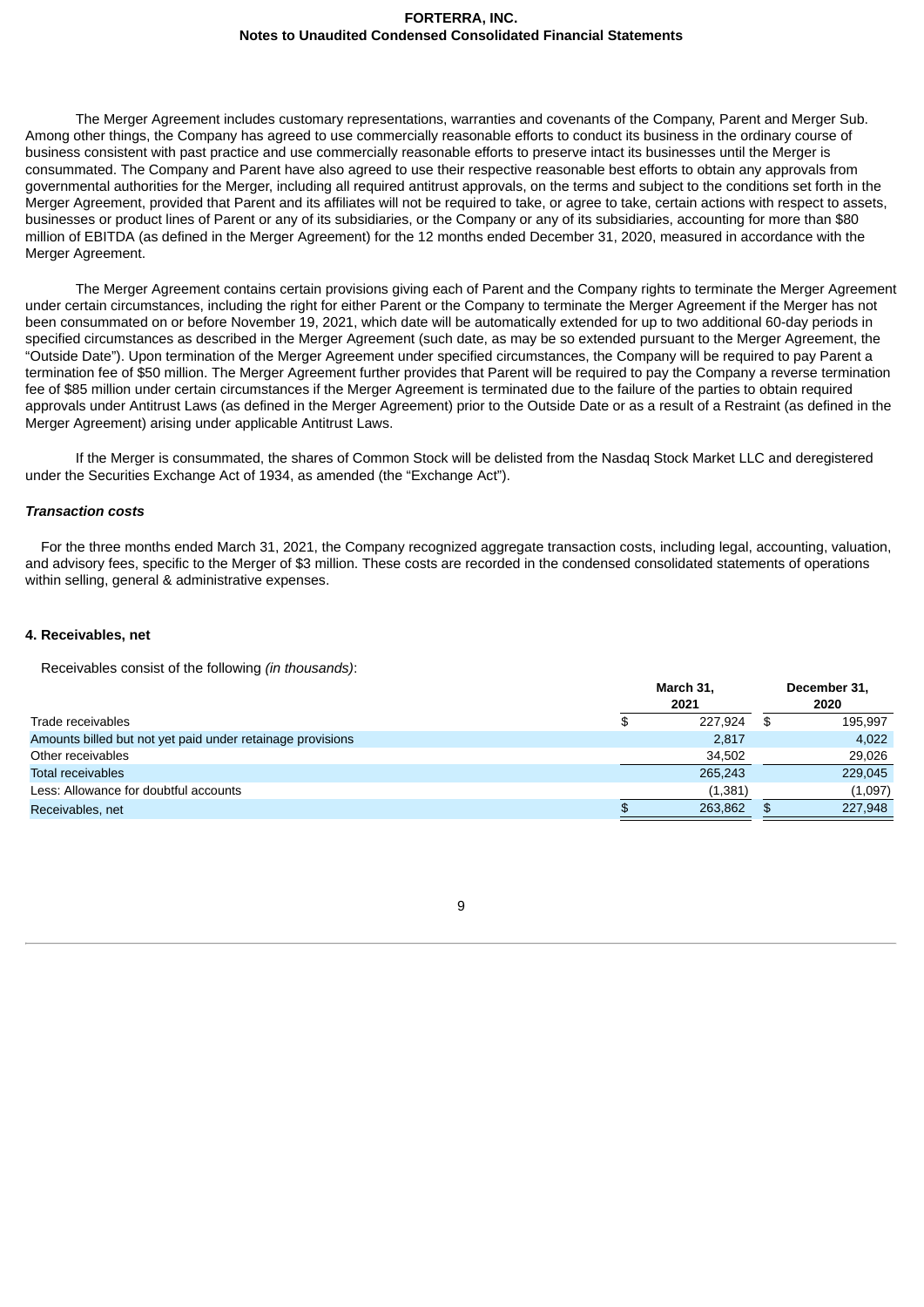## **5. Inventories**

Inventories consist of the following *(in thousands)*:

|                   | March 31,<br>2021 | December 31,<br>2020 |
|-------------------|-------------------|----------------------|
| Finished goods    | 170,354           | 145,872              |
| Raw materials     | 85,153            | 76,322               |
| Work in process   | 948               | 734                  |
| Total inventories | 256,455           | 222,928              |

## **6. Investment in equity method investee**

The Company owns 50% of the Common Unit voting shares of Concrete Pipe & Precast LLC ("CP&P") and consequently, has recorded its investment in the Common Unit voting shares in accordance with ASC 323, *Investments – Equity Method and Joint Ventures*, under the equity method of accounting.

The Company's investment in the joint venture was \$49.4 million at March 31, 2021, which is included within the Drainage Pipe & Products segment. At March 31, 2021, the difference between the amount at which the Company's investment is carried and the amount of the Company's share of the underlying equity in net assets of CP&P was approximately \$12.9 million. The basis difference is primarily attributed to the value of land and equity method goodwill associated with the investment.

The following reflects the Company's distribution and earnings in the equity investment *(in thousands)*:

|                                                 |              | Three months ended |         |  |
|-------------------------------------------------|--------------|--------------------|---------|--|
|                                                 |              | March 31.          |         |  |
|                                                 |              | 2021               | 2020    |  |
| Distribution received from CP&P                 | $\mathbf{f}$ | $(1,500)$ \$       | (1,600) |  |
| Share of earnings in CP&P                       |              | 2.609              | 2,816   |  |
| Amortization of excess fair value of investment |              | (18)               | (18)    |  |

Selected financial data for CP&P on a 100% basis is as follows (*in thousands*):

|                        |   | Three months ended<br>March 31, |        |  |
|------------------------|---|---------------------------------|--------|--|
|                        |   | 2021                            | 2020   |  |
| <b>Net sales</b>       | ⊕ | $37,255$ \$                     | 39,092 |  |
| Gross profit           |   | 9,650                           | 10,537 |  |
| Income from operations |   | 4,972                           | 5,620  |  |
| Net income             |   | 4,908                           | 5,557  |  |

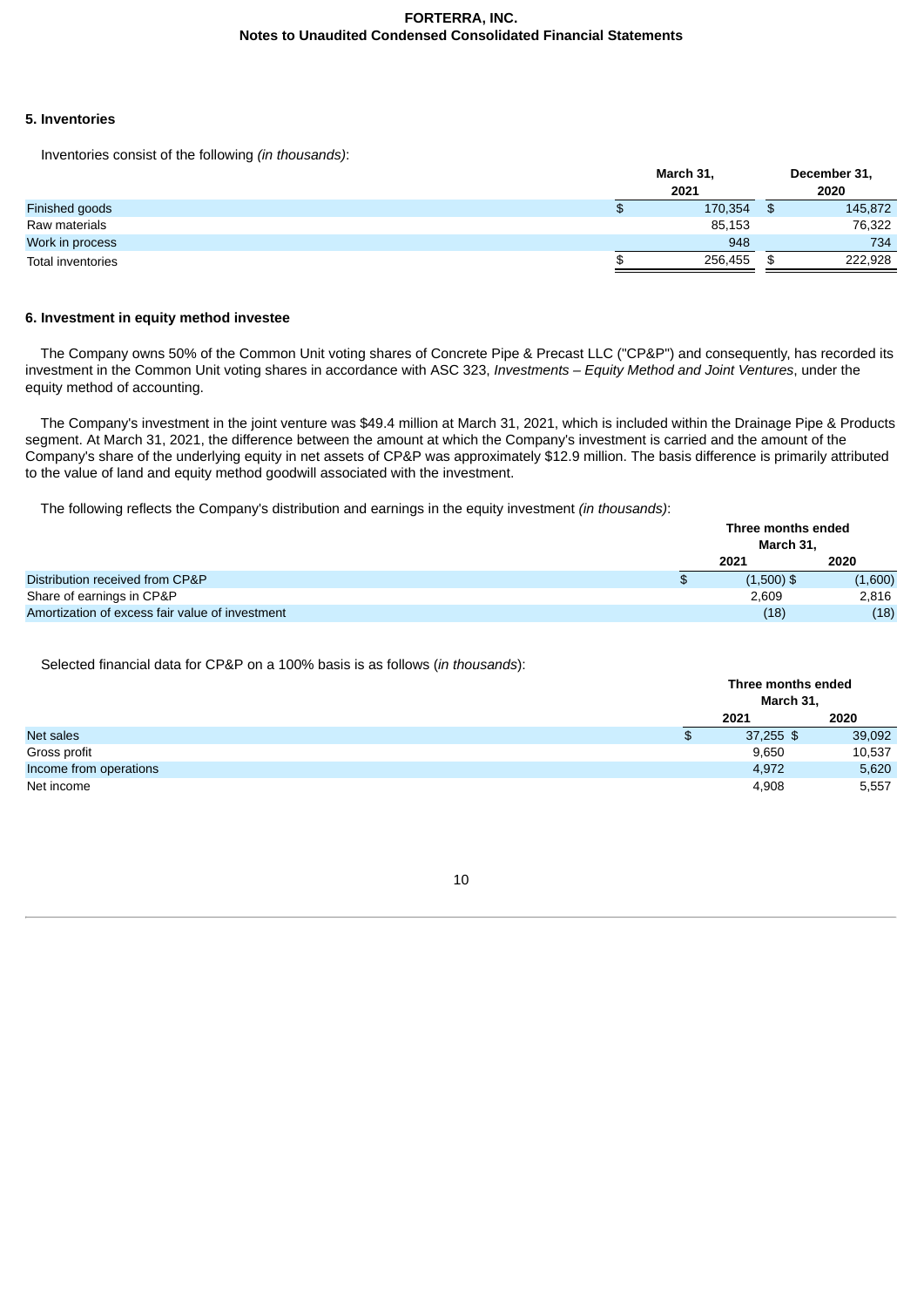## **7. Property, plant and equipment, net**

Property, plant and equipment, net, consist of the following *(in thousands)*:

|                                     | March 31,<br>2021 |            |    | December 31,<br>2020 |  |  |
|-------------------------------------|-------------------|------------|----|----------------------|--|--|
| Machinery and equipment             | \$                | 421.244    | \$ | 410,436              |  |  |
| Land, buildings and improvements    |                   | 229.605    |    | 234.251              |  |  |
| Other equipment                     |                   | 12.968     |    | 12,633               |  |  |
| Construction-in-progress            |                   | 21.500     |    | 26,073               |  |  |
| Total property, plant and equipment |                   | 685.317    |    | 683,393              |  |  |
| Less: accumulated depreciation      |                   | (242, 761) |    | (232, 311)           |  |  |
| Property, plant and equipment, net  |                   | 442.556    |    | 451.082              |  |  |

Depreciation expense totaled \$12.2 million for the three months ended March 31, 2021 and \$12.2 million for the three months ended March 31, 2020, which is included in cost of goods sold and selling, general and administrative expenses in the condensed consolidated statements of operations.

## **8. Goodwill and other intangible assets, net**

The Company has recorded goodwill in connection with its acquisition of businesses. The following table summarizes the changes in goodwill by operating segment for the three months ended March 31, 2021 (*in thousands*):

| Drainage Pipe &<br><b>Products</b> | Water Pipe &<br><b>Products</b> | Total   |
|------------------------------------|---------------------------------|---------|
| 190.767                            | 318,360                         | 509.127 |
| 172                                |                                 | 172     |
| 190.939                            | 318,360                         | 509.299 |
|                                    |                                 |         |

Intangible assets other than goodwill at March 31, 2021 and December 31, 2020 included the following (*in thousands*):

|                               | Net carrying value as of<br><b>March 31, 2021</b> | Net carrying value as of<br>December 31, 2020 |      |         |
|-------------------------------|---------------------------------------------------|-----------------------------------------------|------|---------|
| <b>Customer relationships</b> |                                                   | 64,534                                        | - \$ | 70,503  |
| Trade names                   |                                                   | 13,844                                        |      | 14,935  |
| <b>Patents</b>                |                                                   | 4.519                                         |      | 5,029   |
| Non-compete agreements        |                                                   | 4.349                                         |      | 4,962   |
| Developed technology          |                                                   | 5,513                                         |      | 5,606   |
| Other                         |                                                   | 353                                           |      | 374     |
| Total intangible assets       |                                                   | 93,113                                        | - \$ | 101,409 |

Amortization expense totaled \$8.3 million for the three months ended March 31, 2021 and \$10.3 million for the three months ended March 31, 2020, which is included in selling, general and administrative expenses in the condensed consolidated statements of operations. All of the Company's intangible assets are amortizable.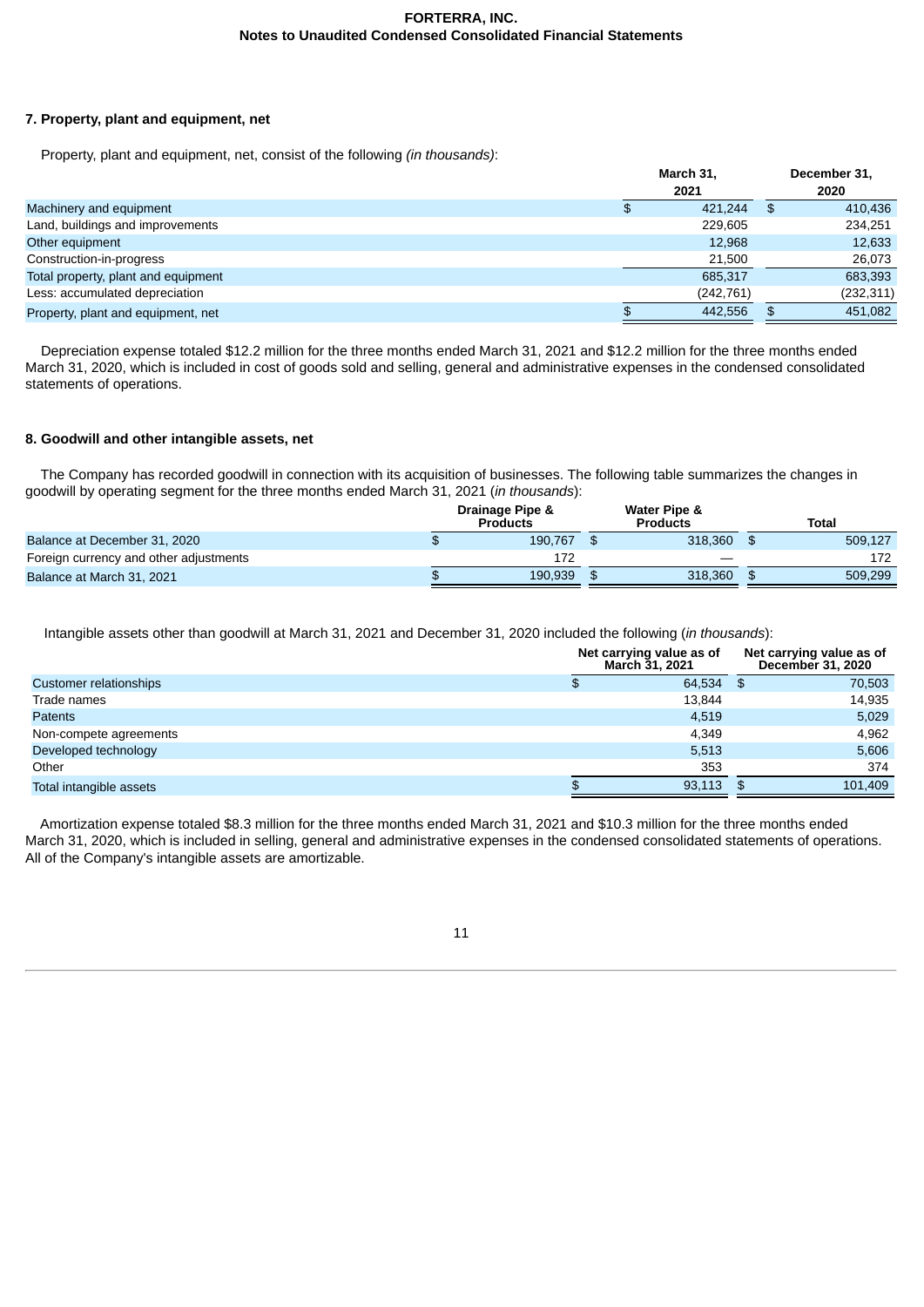#### **9. Fair value measurement**

The Company's financial instruments consist primarily of cash and cash equivalents, trade and other receivables, derivative instruments, accounts payable, long-term debt, operating and finance lease liabilities, accrued liabilities and the tax receivable agreement obligation. The carrying value of the Company's trade receivables, other receivables, trade payables, the asset-based revolver and accrued liabilities approximates fair value due to their short-term maturity or other terms related to these financial instruments. The Company may adjust the carrying amount of certain non-financial assets to fair value on a non-recurring basis when they are impaired.

The estimated carrying amount and fair value of the Company's financial instruments measured and recorded at fair value on a recurring basis are as follows for the dates indicated *(in thousands)*:

|                      | Fair value measurements at March 31, 2021 using                                    |                                                            |                                                               |                                              |  |  |  |  |  |  |
|----------------------|------------------------------------------------------------------------------------|------------------------------------------------------------|---------------------------------------------------------------|----------------------------------------------|--|--|--|--|--|--|
|                      | <b>Ouoted Prices in Active</b><br><b>Markets for Identical</b><br>Assets (Level 1) | <b>Significant Other</b><br>Observable Inputs<br>(Level 2) | <b>Significant Unobservable</b><br><b>Inputs</b><br>(Level 3) | <b>Total Fair Value March</b><br>31, 2021    |  |  |  |  |  |  |
| <b>Liabilities:</b>  |                                                                                    |                                                            |                                                               |                                              |  |  |  |  |  |  |
| Derivative liability | \$                                                                                 | 429 \$<br>$-$ \$                                           | $-$ \$                                                        | 429                                          |  |  |  |  |  |  |
|                      | Fair value measurements at December 31, 2020 using                                 |                                                            |                                                               |                                              |  |  |  |  |  |  |
|                      | <b>Ouoted Prices in Active</b><br><b>Markets for Identical</b><br>Assets (Level 1) | <b>Significant Other</b><br>Observable Inputs (Level<br>2) | <b>Significant Unobservable</b><br>Inputs (Level 3)           | <b>Total Fair Value</b><br>December 31, 2020 |  |  |  |  |  |  |
| Liabilities:         |                                                                                    |                                                            |                                                               |                                              |  |  |  |  |  |  |
| Derivative liability | \$                                                                                 | 572 \$<br>$-$ \$                                           | $-$ \$                                                        | 572                                          |  |  |  |  |  |  |

Liabilities and assets classified as level 2 which are recorded at fair value are valued using observable market inputs. The fair values of derivative assets and liabilities are determined using quantitative models that utilize multiple market inputs including interest rates and exchange rates to generate continuous yield or pricing curves and volatility factors to value the position. The majority of market inputs are actively quoted and can be validated through external sources, including brokers, market transactions and third-party pricing services. The fair values of derivative assets and liabilities include adjustments for market liquidity, counter-party credit quality, and other instrumentspecific factors, where appropriate. In addition, the Company incorporates within its fair value measurements a valuation adjustment to reflect the credit risk associated with the net position. Positions are netted by counterparties, and fair value for net long exposures is adjusted for counter-party credit risk while the fair value for net short exposures is adjusted for the Company's own credit risk.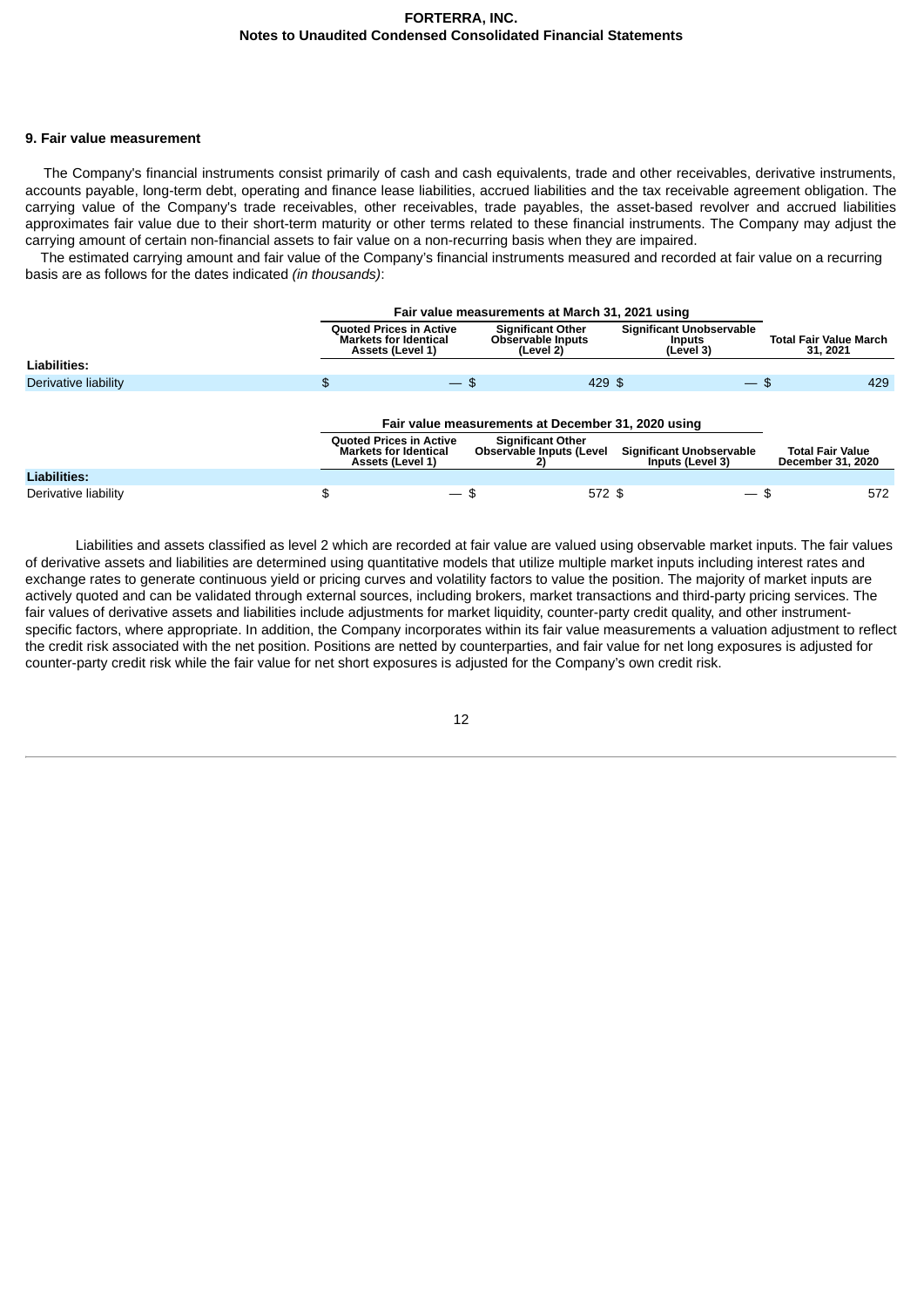The estimated carrying amount and fair value of the Company's financial instruments and liabilities for which fair value is only disclosed is as follows *(in thousands)*:

|                                  |                                          | Fair value measurements at March 31, 2021 using                                    |                                                                   |  |                                                        |                                                  |
|----------------------------------|------------------------------------------|------------------------------------------------------------------------------------|-------------------------------------------------------------------|--|--------------------------------------------------------|--------------------------------------------------|
|                                  | <b>Carrving Amount</b><br>March 31, 2021 | <b>Ouoted Prices in Active</b><br><b>Markets for Identical</b><br>Assets (Level 1) | <b>Significant Other</b><br><b>Observable Inputs</b><br>(Level 2) |  | <b>Significant</b><br>Unobservable Inputs<br>(Level 3) | <b>Total Fair Value</b><br><b>March 31, 2021</b> |
| Liabilities:                     |                                          |                                                                                    |                                                                   |  |                                                        |                                                  |
| Term Loan                        | \$<br>405.479 \$                         | $-$ \$                                                                             | 412.514 \$                                                        |  | $-5$                                                   | 412.514                                          |
| <b>Senior Secured Notes</b>      | 492.468                                  | $-$ \$                                                                             | 539.785                                                           |  |                                                        | 539.785                                          |
| Tax receivable agreement payable | 64,240                                   |                                                                                    |                                                                   |  | 41,394                                                 | 41,394                                           |

|                                  | <b>Carrying Amount</b><br>December 31, 2020 | <b>Ouoted Prices in Active</b><br><b>Markets for Identical</b><br>Assets (Level 1) | <b>Significant Other</b><br><b>Observable Inputs</b><br>(Level 2) | <b>Significant</b><br>Unobservable Inputs<br>(Level 3) | <b>Total Fair Value</b><br>December 31, 2020 |
|----------------------------------|---------------------------------------------|------------------------------------------------------------------------------------|-------------------------------------------------------------------|--------------------------------------------------------|----------------------------------------------|
| Liabilities:                     |                                             |                                                                                    |                                                                   |                                                        |                                              |
| <b>Term Loan</b>                 | \$<br>407.978 \$                            | $-$ \$                                                                             | 415.386 \$                                                        | $-$ \$                                                 | 415,386                                      |
| Senior Secured Notes             | 492.043                                     |                                                                                    | 539.760                                                           |                                                        | 539.760                                      |
| Tax receivable agreement payable | 64.240                                      |                                                                                    |                                                                   | 40.586                                                 | 40.586                                       |

The fair value of debt is valued using a market approach based on indicative quoted prices for the Company's debt instruments traded in over-the-counter markets and, therefore, is classified as Level 2 within the fair value hierarchy. See Note 11, Debt and deferred financing costs, for a further discussion of Company debt.

The determination of the fair value of the Company's tax receivable agreement payable was made using a discounted cash flow methodology with level 3 inputs as defined by ASC 820, *Fair Value Measurements and Disclosures*. The determination of fair value required significant judgment, including estimates of the timing and amounts of various tax attributes. These estimates are based on management's best knowledge of current events and actions that the Company may undertake in the future. Actual results could differ from these estimates. See Note 14, Commitments and contingencies, for a further discussion of the Company's tax receivable agreement.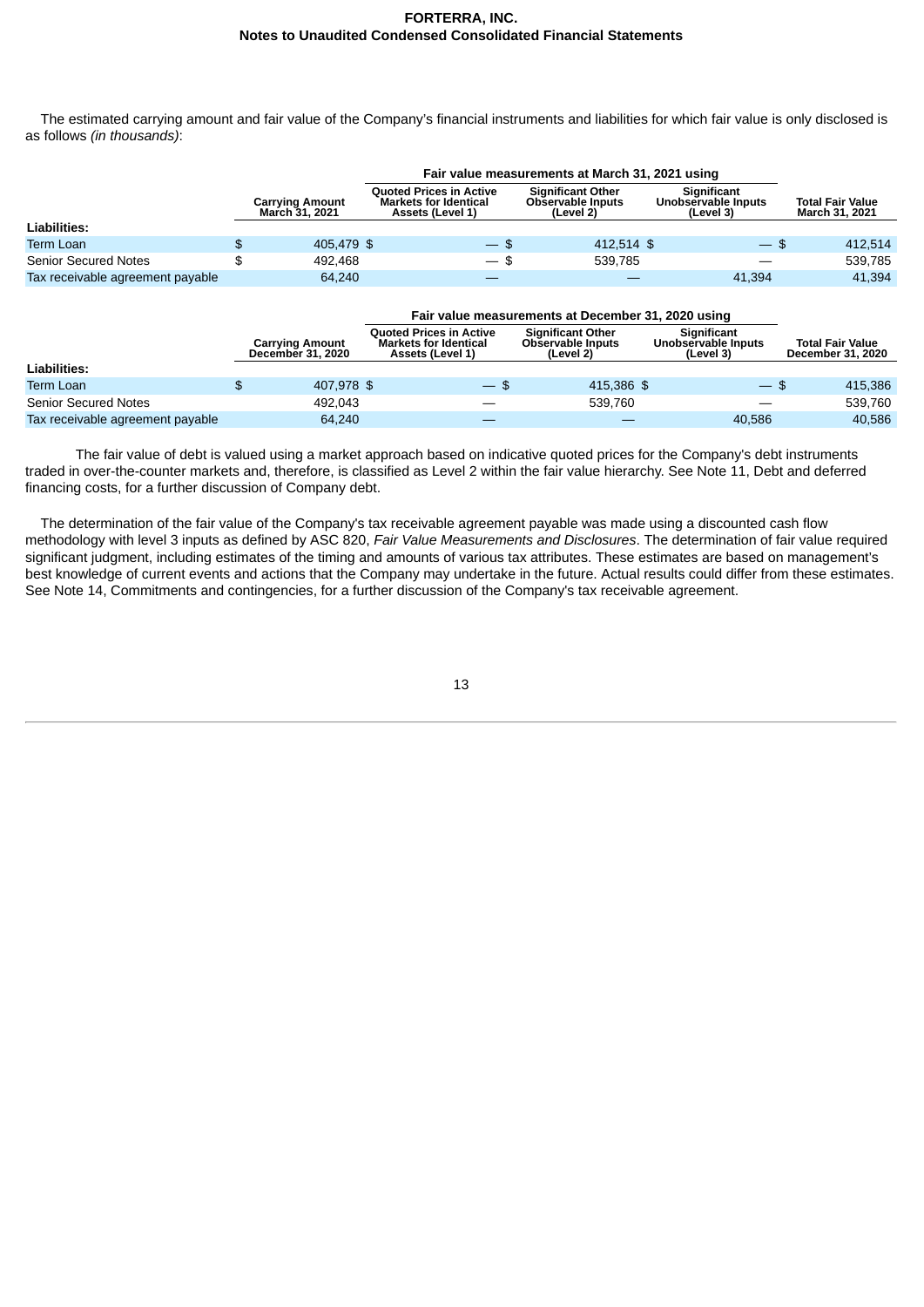## **10. Accrued liabilities**

Accrued liabilities consist of the following *(in thousands)*:

|                                         |  |         | December 31,<br>2020 |         |
|-----------------------------------------|--|---------|----------------------|---------|
| Accrued payroll and employee benefits   |  | 40,491  | \$                   | 49,434  |
| Short-term finance leases               |  | 16,993  |                      | 17,009  |
| Short-term operating leases             |  | 7.516   |                      | 7,448   |
| Accrued taxes                           |  | 16,255  |                      | 13,642  |
| Warranty                                |  | 4.109   |                      | 7,069   |
| Accrued rebates                         |  | 8.634   |                      | 11,649  |
| Other miscellaneous accrued liabilities |  | 7,227   |                      | 9,442   |
| Total accrued liabilities               |  | 101.225 | \$.                  | 115.693 |
|                                         |  |         |                      |         |

## **11. Debt and deferred financing costs**

The Company's debt consisted of the following *(in thousands)*:

|                                                                                                                         | March 31,<br>2021 | December 31,<br>2020 |
|-------------------------------------------------------------------------------------------------------------------------|-------------------|----------------------|
| Term Loan, net of debt issuance costs and original issuance discount of \$6,261 and \$6,889,<br>respectively            | \$<br>405.479 \$  | 407.978              |
| Senior Secured Notes, net of debt issuance costs and original issuance discount of \$7,532 and<br>\$7,957, respectively | 492.468           | 492.043              |
| Revolver, net of debt issuance costs of \$2,853                                                                         | 37.147            |                      |
| <b>Total debt</b>                                                                                                       | \$<br>935.094     | \$<br>900.021        |
| Less: current portion debt                                                                                              | (12,510)          | (12,510)             |
| Total long-term debt                                                                                                    | 922.584           | \$<br>887.511        |
|                                                                                                                         |                   |                      |

As of March 31, 2021, Forterra had \$40 million borrowings under its \$350 million asset based revolving credit facility under its ABL Credit Agreement dated October 25, 2016 (the "ABL Credit Agreement") for working capital and general corporate purposes ("Revolver"), \$411.7 million outstanding under its senior term loan facility ("Term Loan") and \$500 million senior secured notes due 2025 (the "Notes").

## *Senior Secured Notes*

On July 16, 2020, Forterra Finance, LLC and FRTA Finance Corp., both wholly-owned subsidiaries of the Company, completed the issuance of \$500 million aggregate principal amount of senior secured notes due in 2025. The Notes have a fixed annual interest rate of 6.50% which will be paid semi-annually on January 15 and July 15 of each year. The Notes will mature on July 15, 2025. The Company used the net proceeds from the offering to repay \$492.5 million of the principal amount of the Term Loan at par, plus accrued interest. The Company incurred debt issuance costs of \$8.8 million and will amortize them over the term of the Notes under the effective interest method.

Obligations under the Notes are guaranteed by the Company and the Company's existing and future subsidiaries (other than the issuing companies) that guarantee the Term Loan and the obligations of the U.S. borrowers under the Revolver. The Notes and the related guarantees are secured by first-priority liens on the collateral that secures the Term Loan on a first-priority basis (which is generally all assets other than those that secure the Revolver on a first-priority basis as set forth below) and second-priority liens on the collateral that secures the Revolver on a first-priority basis (which is generally inventory, accounts receivable, deposit accounts, securities accounts, certain intercompany loans and related assets), which second-priority liens will be ratable

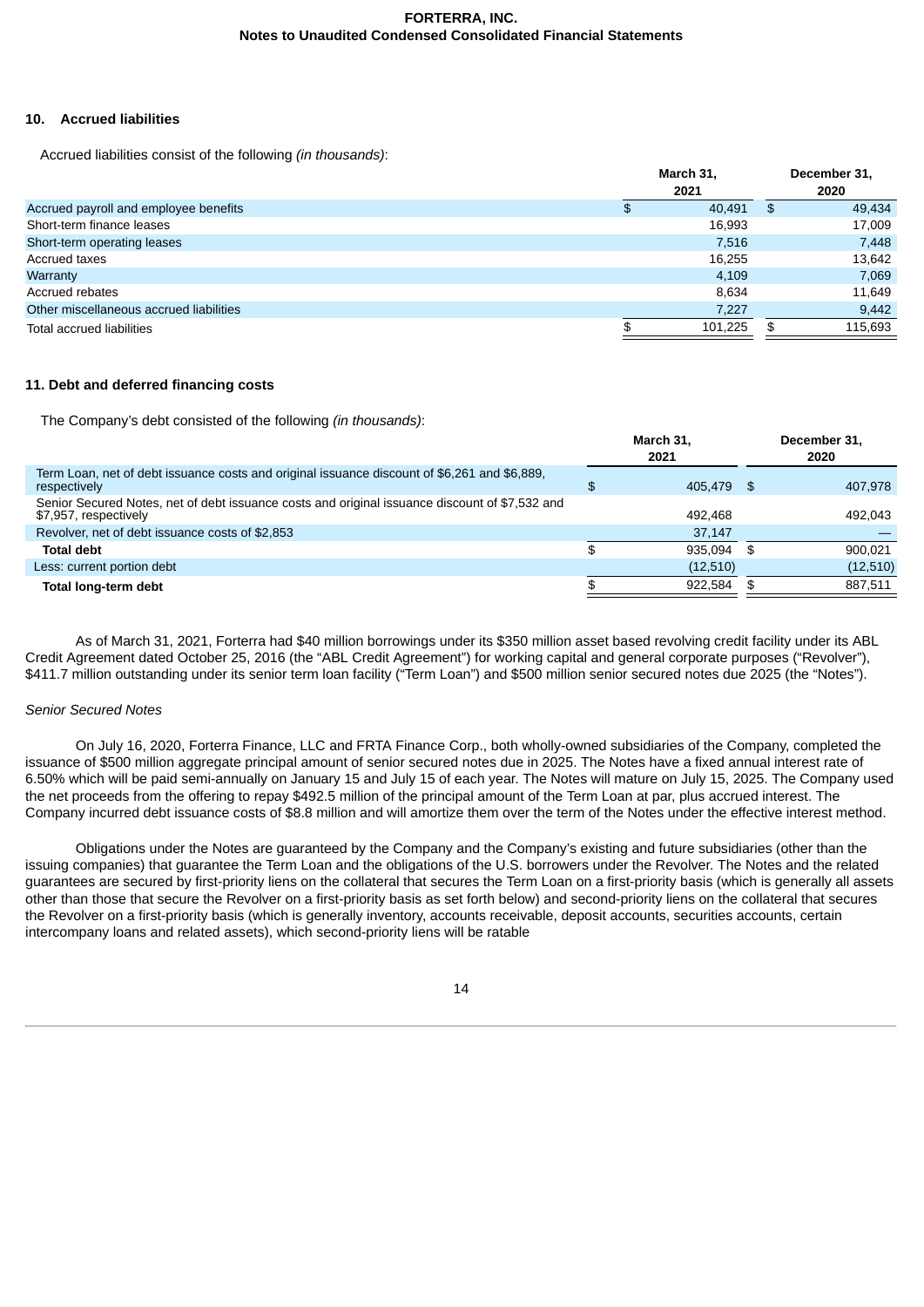with the liens on such assets securing the obligations under the Term Loan and junior to the liens on such assets securing the Revolver.

At any time prior to July 15, 2022, the Company may on any one or more occasions redeem all or part of the Notes at a redemption price equal to 100% of the principal amount of the Notes redeemed, plus a "make whole premium" as of, and accrued and unpaid interest to the date of redemption, subject to the right of holders of Notes on the relevant record date to receive interest due on an interest payment date occurring on or prior to the redemption date. In addition, at any time prior to July 15, 2022, the Company may on any one or more occasions redeem up to 40% of the aggregate principal amount of the Notes (calculated after giving effect to the issuance of any additional notes) issued under the Indenture at a redemption price equal to 106.500% of the principal amount of Notes redeemed, plus accrued and unpaid interest to the date of redemption (subject to the right of holders of Notes on the relevant record date to receive interest due on an interest payment date occurring on or prior to the redemption date), with the net cash proceeds of an equity offering. Furthermore, at any time on or after July 15, 2022, the Company may on any one or more occasions redeem all or part of the Notes at the redemption prices (expressed as percentages of principal amount) set forth below, plus accrued and unpaid interest on the Notes redeemed, to the applicable date of redemption, if redeemed during the 12-month period beginning on July 15 of the years indicated below, subject to the rights of holders of Notes on a relevant record date to receive interest on an interest payment date occurring on or prior to the redemption date:

|                     | Percentage |
|---------------------|------------|
| 2022                | 103.250 %  |
| 2023                | 101.625 %  |
| 2024 and thereafter | 100.000 %  |

The Notes contain customary negative covenants, including, among other things, limitations or prohibitions on restricted payments, incurrence of additional indebtedness, liens, mergers, asset sales and transactions with affiliates. In addition, the Indenture contains customary events of default.

## *Senior Term Loan*

The Term Loan provides for a \$1.25 billion senior secured term loan. Subject to the conditions set forth in the term loan agreement, the Term Loan may be increased by (i) up to the greater of \$285.0 million and 1.0x consolidated EBITDA (defined below) of Forterra and its restricted subsidiaries for the four quarters most recently ended prior to such incurrence plus (ii) the aggregate amount of any voluntary prepayments, plus (iii) an additional unlimited amount, provided (x) in the case of any incremental debt that is secured by a lien that is pari passu with the liens securing the Term Loan, the first lien leverage ratio does not exceed 4.10 to 1.00, (y) in the case of incremental debt that is secured by a lien that is junior to the liens securing the Term Loan, the total leverage ratio does not exceed 5.50 to 1.00 and (z) in the case of incremental debt that is unsecured, the total leverage ratio does not exceed 5.75 to 1.00, in each case, determined on a pro forma basis.

The Term Loan matures on October 25, 2023 and is subject to quarterly amortization equal to 0.25% of the initial principal amount. Interest accrues on outstanding borrowings thereunder at a rate equal to adjusted LIBOR (with a floor of 1.0%) or an alternate base rate (the base rate, which is the highest of the then current federal funds rate plus 0.50%, the prime rate most recently announced by the administrative agent under the Term Loan, and the one-month adjusted LIBOR plus 1.00%), in each case plus a margin of 3.00% or 2.00%, respectively. The weighted average interest rates for the Term Loan were 4.0% and 4.7% for the three months ended March 31, 2021 and March 31, 2020, respectively.

During the three months ended March 31, 2020, the Company repurchased \$5.0 million of the Term Loan before its maturity at a market value of \$4.9 million.

Outstanding borrowings under the Term Loan are guaranteed by Forterra and each of its direct and indirect material wholly-owned domestic subsidiaries except certain excluded subsidiaries (the "Guarantors"). The Term Loan is secured by substantially all of the assets of Forterra, the borrower and the Guarantors;

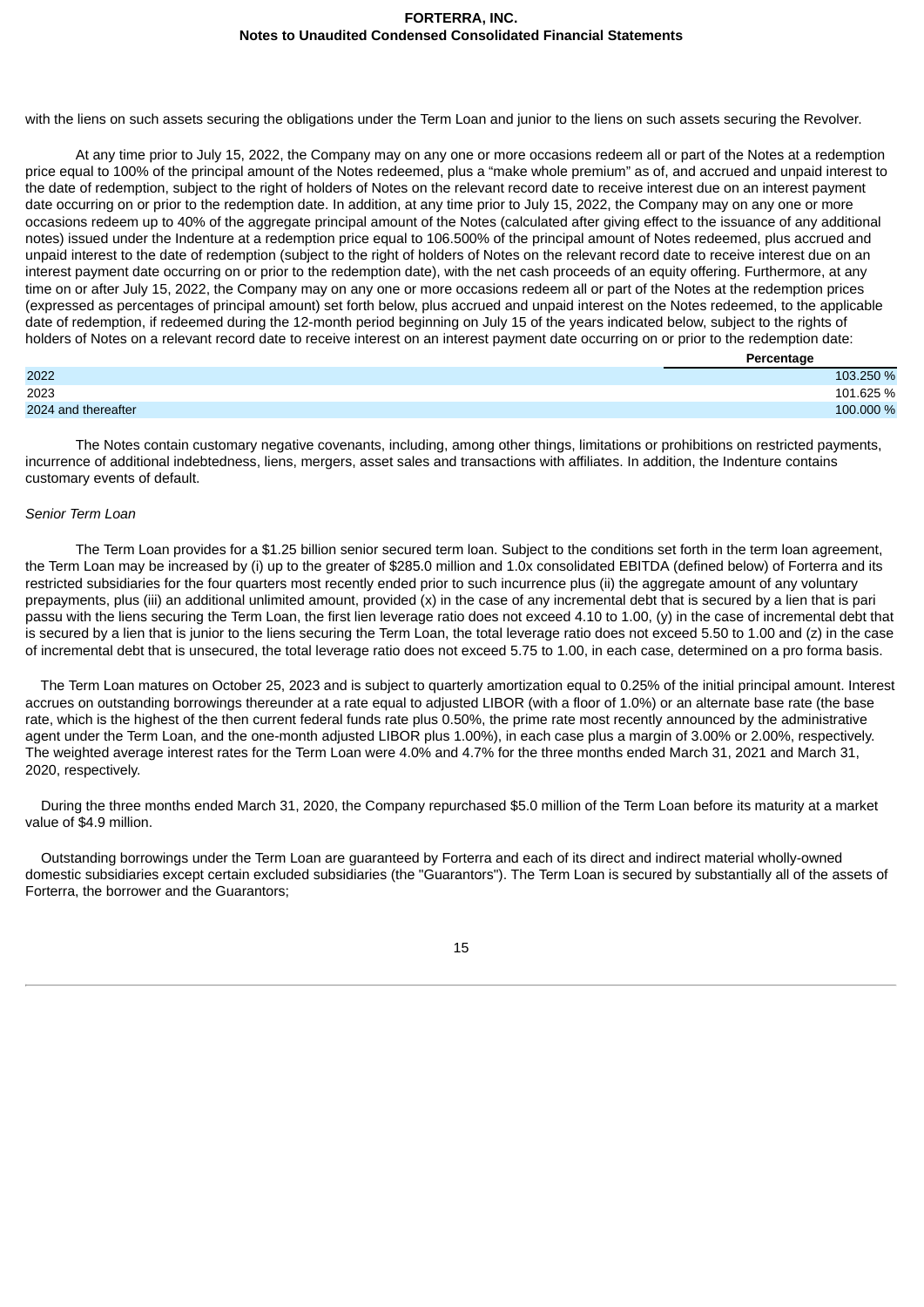provided that the obligations under the Term Loan are not secured by any liens on more than 65% of the voting stock of foreign subsidiaries or assets of foreign subsidiaries. The Term Loan contains customary representations and warranties, and affirmative and negative covenants, that, among other things, restrict the ability of Forterra and its restricted subsidiaries to incur additional debt, incur or permit liens on assets, make investments and acquisitions, consolidate or merge with any other company, engage in asset sales and pay dividends and make distributions. The Term Loan does not contain any financial covenants. Obligations under the Term Loan may be accelerated upon certain customary events of default (subject to grace periods, as appropriate).

#### *Asset Based Revolving Facility*

On June 17, 2020, the Company entered into a First Amendment (the "Amendment") to the ABL Credit Agreement. The Amendment, among other things, (i) increased the size of the Revolver from \$300.0 million to \$350.0 million of aggregate commitments, with up to \$330.0 million to be made available to the U.S. Borrowers and up to \$20.0 million to be made available to the Canadian Borrowers (the allocation may be modified periodically at the Company's request), (ii) extended the maturity date of the Revolver to June 17, 2025, subject to earlier maturity if greater than \$75.0 million of the Company's Term Loan remains outstanding 91 days prior to the scheduled maturity of the term loan credit facility or any refinancing thereof, and (iii) modified the interest rates on outstanding borrowings under the Revolver to a rate equal to LIBOR or CDOR plus a margin ranging from 1.75% to 2.25% per annum, or an alternate base rate, Canadian prime rate or Canadian base rate plus a margin ranging from 0.75% to 1.25% per annum, in each case, based upon the average excess availability under the Revolver for the most recently completed calendar quarter and the Company's total leverage ratio as of the end of the most recent fiscal quarter for which financial statements have been delivered. The Company incurred \$2.6 million of fees and expenses in connection with this Amendment and recorded it to "Other Long-term Assets" in its condensed consolidated balance sheet. In addition, the Company wrote off \$0.4 million of previously deferred issuance cost related to the banks that are no longer part of the ABL Credit Facility.

Subject to the conditions set forth in the ABL Credit Agreement, as amended, the Revolver may be increased by up to the greater of (i) \$100.0 million and (ii) such amount as would not cause the aggregate borrowing base to be exceeded by more than \$50.0 million. Borrowings under the Revolver may not exceed a borrowing base equal to the sum of (i) 100% of eligible cash, (ii) 85% of eligible accounts receivable and (iii) the lesser of (a) 75% of eligible inventory and (b) 85% of the orderly liquidation value of eligible inventory, with the U.S. and Canadian borrowings being subject to separate borrowing base limitations. The advance rates for accounts receivable and inventory are subject to increase by 2.5% during certain periods. As of March 31, 2021 and December 31, 2020 the Company had \$40.0 million and no outstanding borrowings, respectively, under the Revolver. The weighted average interest rates for the borrowings under the Revolver were 2.75% and 2.06% for the three months ended March 31, 2021 and March 31, 2020, respectively.

The Revolver also provides for the issuance of letters of credit of up to an agreed sublimit. The obligations of the borrowers under the Revolver are guaranteed by Forterra and its direct and indirect wholly-owned restricted subsidiaries other than certain excluded subsidiaries; provided that the obligations of the U.S. borrowers are not guaranteed by the Canadian subsidiaries. The Revolver is secured by substantially all of the assets of the borrowers; provided that the obligations of the U.S. borrowers are not secured by any liens on more than 65% of the voting stock of foreign subsidiaries or assets of foreign subsidiaries.

In addition, Forterra pays a facility fee of between 20.0 and 32.5 basis points per annum based upon the utilization of the total Revolver. Availability under the Revolver, based on draws, outstanding letters of credit of \$16.7 million, as well as allowable borrowing base as of March 31, 2021, was \$198.7 million.

The Revolver and the Term Loan contain customary representations and warranties, and affirmative and negative covenants, including representations, warranties, and covenants that, among other things, restrict the ability of Forterra and its restricted subsidiaries to incur additional debt, incur or permit liens on assets, make investments and acquisitions, consolidate or merge with any other company, engage in asset sales and pay dividends and make distributions. The Revolver contains a financial covenant restricting Forterra from allowing its fixed charge coverage ratio to drop below 1.00:1.00 during a compliance period, which is triggered when the

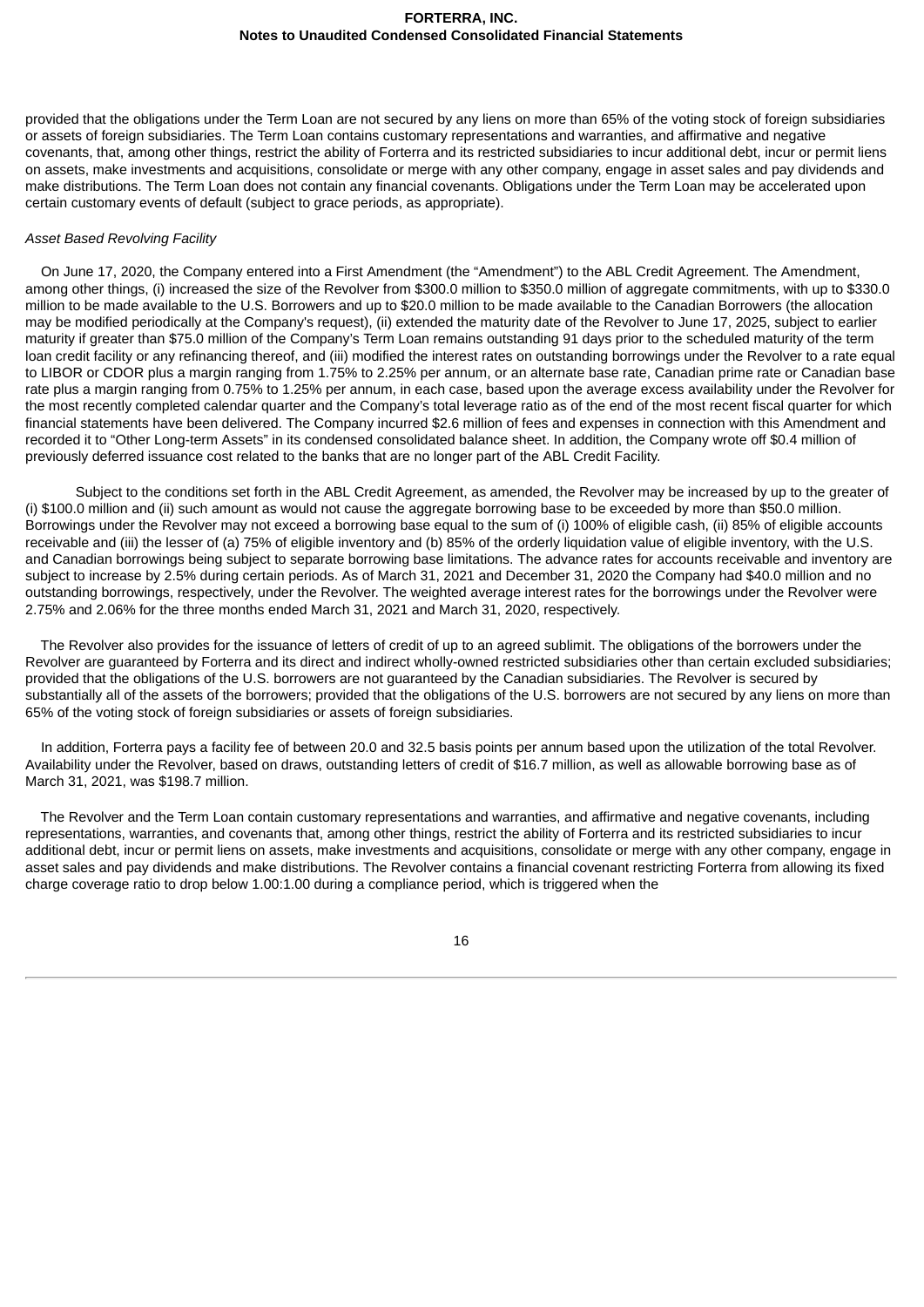availability under the Revolver falls below a threshold set forth in the ABL Credit Agreement, as amended. Obligations under the Revolver and the Term Loan may be accelerated upon certain customary events of default (subject to grace periods, as appropriate). The fixed charge coverage ratio is the ratio of consolidated earnings before interest, depreciation, and amortization ("EBITDA'') less cash payments for capital expenditures and income taxes to consolidated fixed charges (interest expense plus scheduled payments of principal on indebtedness).

As of March 31, 2021, the Company was in compliance with all applicable covenants under the Revolver, the Term Loan, and the Notes.

As of March 31, 2021, scheduled maturities of long-term debt were as follows (in thousands).

|      | <b>Total</b> |     | <b>Term Loan</b> | <b>Notes</b>  | Revolver     |
|------|--------------|-----|------------------|---------------|--------------|
| 2021 | 9,383        | \$  | 9,383            | \$            |              |
| 2022 | 12,510       |     | 12,510           |               |              |
| 2023 | 389,847      |     | 389,847          |               |              |
| 2024 |              |     | __               |               |              |
| 2025 | 540,000      |     |                  | 500,000       | 40,000       |
|      | 951,740      | \$. | 411,740          | \$<br>500,000 | \$<br>40,000 |

## **12. Derivatives and hedging**

The Company uses derivatives to manage selected foreign exchange and interest rate exposures. The Company does not use derivative instruments for speculative trading purposes, and cash flows from derivative instruments are included in net cash provided by operating activities in the condensed consolidated statements of cash flows.

On March 30, 2020, Forterra entered into an interest rate swap transaction with a notional value of \$400 million to reduce exposure to interest rate fluctuations associated with a portion of the Term Loan. Under the terms of the swap transaction, Forterra agreed to pay a fixed rate of interest of 1.08% and receive floating rate of interest indexed to one-month LIBOR, subject to a minimum of 1.00%, with monthly settlement terms with the swap counterparty. The swap has a 30-month term and expires on September 30, 2022. The interest rate swap is not designated as a cash flow hedge, therefore all changes in the fair value of the instrument are captured as a component of interest expense in the condensed consolidated statements of operations. Accordingly, cash flows from the monthly interest rate swap settlements are included in net cash provided by (used in) operating activities in the condensed consolidated statements of cash flows.

On February 9, 2017, Forterra entered into interest rate swap transactions with a combined notional value of \$525 million. Under the terms of the swap transactions, Forterra agreed to pay a fixed rate of interest of 1.52% and receive floating rate interest indexed to onemonth LIBOR with monthly settlement terms with the swap counterparties. The swaps were not designated as cash flow hedges, had a three-year term, and expired on March 31, 2020.

The Company elects to present all derivative assets and derivative liabilities on a net basis on its condensed consolidated balance sheets when a legally enforceable International Swaps and Derivatives Association, Inc. ("ISDA") Master Agreement exists. An ISDA Master Agreement is an agreement between two counterparties, which may have multiple derivative transactions with each other governed by such agreement, and such ISDA Master Agreement generally provides for the net settlement of all or a specified group of these derivative transactions, through a single payment, in a single currency, in the event of a default on, or affecting any, one derivative transaction or a termination event affecting all, or a specified group of, derivative transactions. At March 31, 2021 and December 31, 2020, the Company's derivative instruments fall under an ISDA master netting agreement.

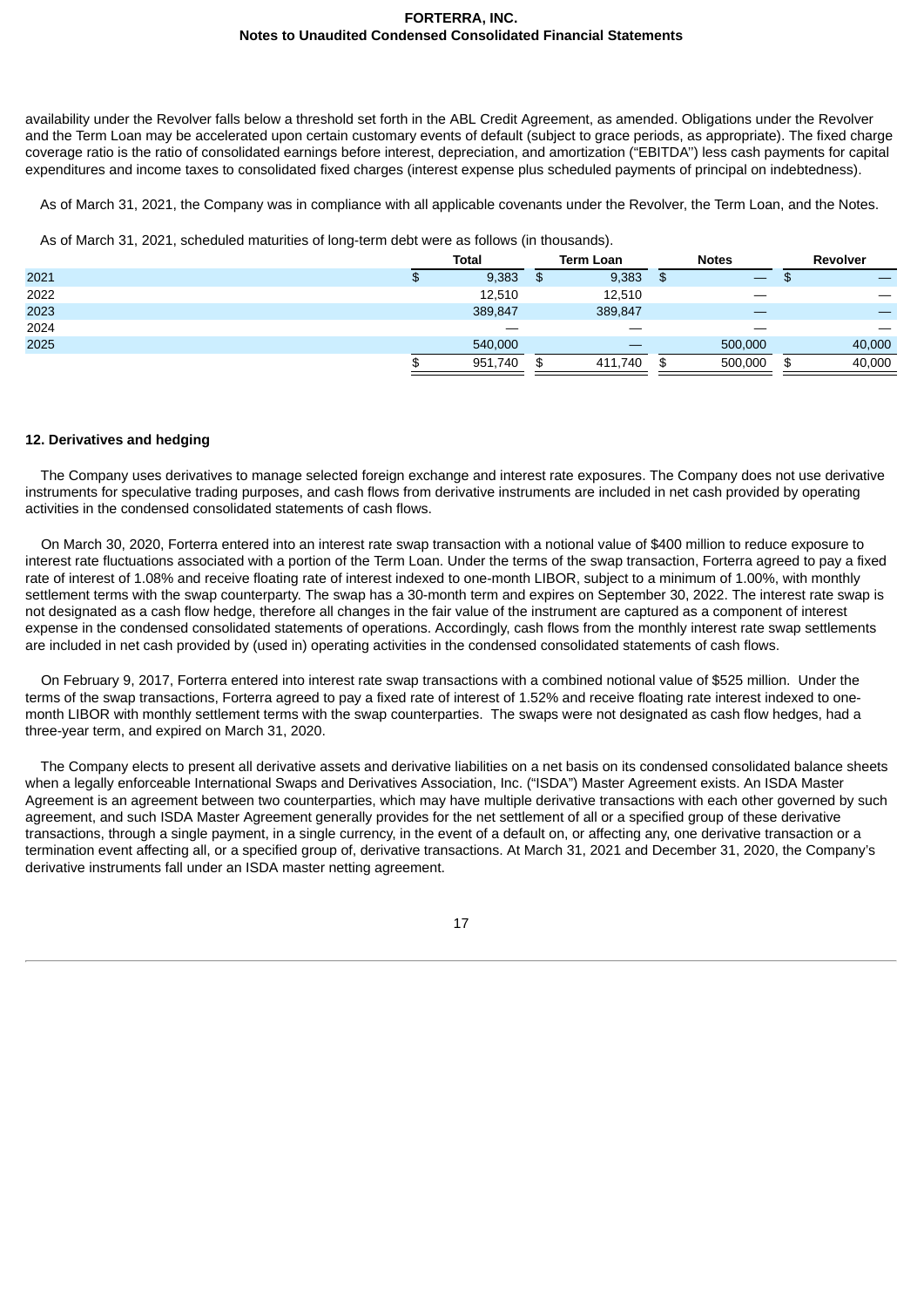The following table presents the fair values of derivative assets and liabilities in the condensed consolidated balance sheets *(in thousands)*:

|                                                     | March 31, 2021                                 |  |  |                        |                               |  |                   |  |  |  |
|-----------------------------------------------------|------------------------------------------------|--|--|------------------------|-------------------------------|--|-------------------|--|--|--|
|                                                     | <b>Derivative Assets</b>                       |  |  |                        | <b>Derivative Liabilities</b> |  |                   |  |  |  |
|                                                     | <b>Notional</b><br><b>Fair Value</b><br>Amount |  |  | <b>Notional Amount</b> |                               |  | <b>Fair Value</b> |  |  |  |
| Interest rate swaps                                 |                                                |  |  |                        | 400,000                       |  | 429               |  |  |  |
| Total derivatives, gross                            |                                                |  |  |                        |                               |  | 429               |  |  |  |
| Less: Legally enforceable master netting agreements |                                                |  |  |                        |                               |  |                   |  |  |  |
| Total derivatives, net                              |                                                |  |  |                        |                               |  | 429               |  |  |  |

|                                                     | December 31, 2020        |  |                   |                               |                        |  |                   |
|-----------------------------------------------------|--------------------------|--|-------------------|-------------------------------|------------------------|--|-------------------|
|                                                     | <b>Derivative Assets</b> |  |                   | <b>Derivative Liabilities</b> |                        |  |                   |
|                                                     | <b>Notional Amount</b>   |  | <b>Fair Value</b> |                               | <b>Notional Amount</b> |  | <b>Fair Value</b> |
| Interest rate swaps                                 | $\overline{\phantom{a}}$ |  |                   |                               | 400.000                |  | 572               |
| Total derivatives, gross                            |                          |  |                   |                               |                        |  | 572               |
| Less: Legally enforceable master netting agreements |                          |  |                   |                               |                        |  |                   |
| Total derivatives, net                              |                          |  |                   |                               |                        |  | 572               |

The following table presents the effect of derivative instruments on the condensed consolidated statements of operations *(in thousands)*:

|                                                                                  | Three months ended<br>March 31. |       |
|----------------------------------------------------------------------------------|---------------------------------|-------|
|                                                                                  | 2021                            | 2020  |
| Derivatives not designated as hedges                                             |                                 |       |
| Interest rate swaps                                                              |                                 |       |
| Gain (loss) on derivatives not designated as hedges included in interest expense | 143                             | (746) |
|                                                                                  |                                 |       |

## **13. Leases**

The Company leases land and buildings, office spaces, vehicles, machinery and equipment under various lease agreements. A large portion of the Company's leases were the result of the 2016 sale and leaseback of land and buildings related to certain production facilities. These leases have an initial term of 25 years, followed by one optional renewal term of approximately ten years that may be exercised at the Company's discretion. These leases, with the exception of certain land leases, are classified as finance leases. The Company's operating leases are mainly comprised of land and buildings, office spaces, vehicles, machinery and equipment leases, and have remaining terms of one to 25 years, some of which include options to extend the leases for up to 10 years.

The Company determines if an arrangement is a lease at inception. Leases with an initial term of 12 months or less are not recorded on the balance sheet. Operating leases are included in operating lease right-of-use, or ROU, assets, accrued liabilities, and long-term operating lease liabilities in the condensed consolidated balance sheets. Finance leases are included in property, plant and equipment, accrued liabilities, and long-term finance lease liabilities in the condensed consolidated balance sheets.

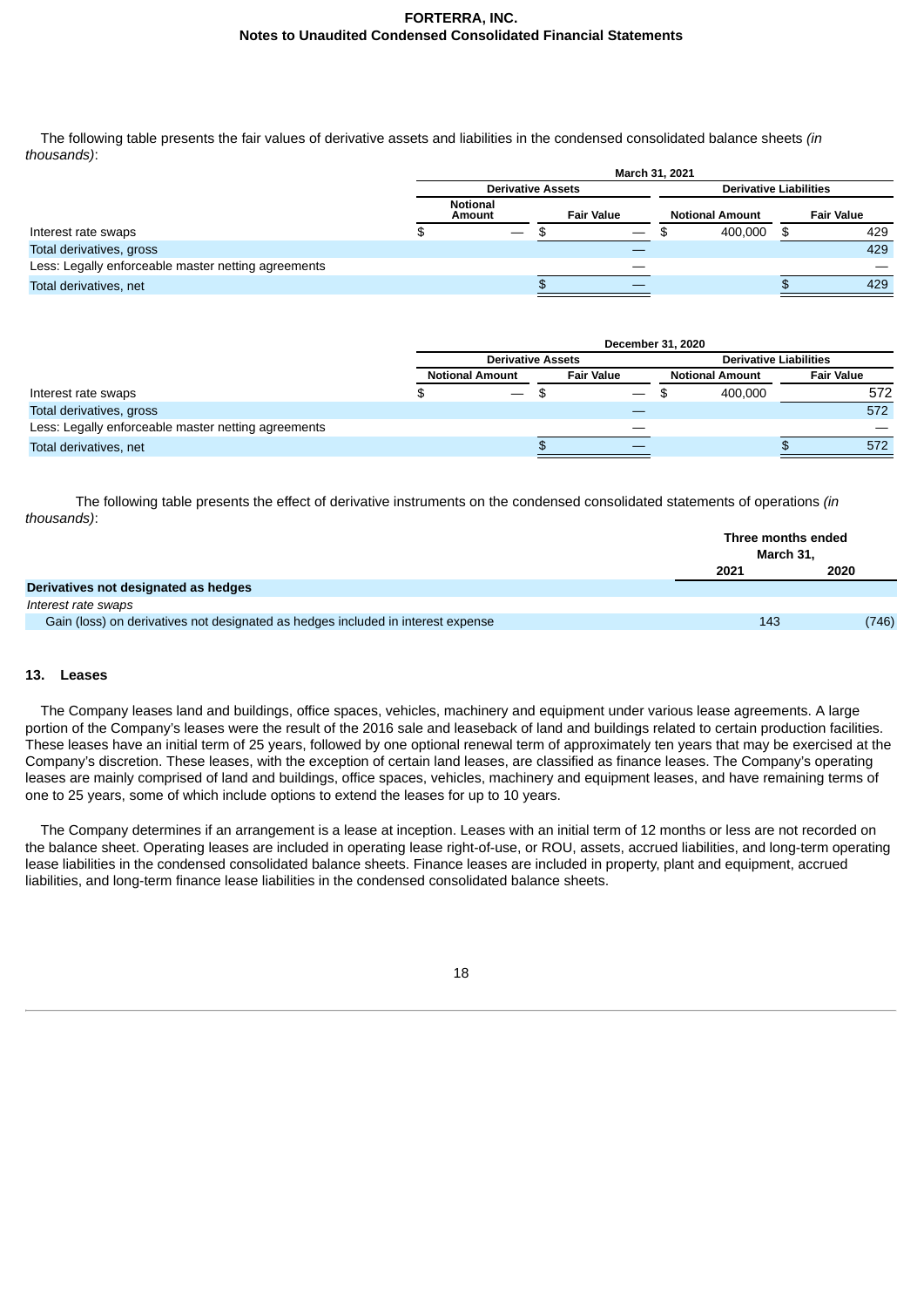## **14. Commitments and contingencies**

## *Legal matters*

The Company is involved in legal proceedings and litigation in the ordinary course of business. In the opinion of management, the outcome of such matters will not have a material adverse effect on the Company's condensed consolidated financial position, results of operations, or liquidity. Other than routine litigation incidental to the Company's business and those matters described below, there are no material legal proceedings to which the Company is a party or to which any of the Company's properties are subject.

## *Derivative Action*

On January 15, 2019, a putative shareholder derivative complaint captioned *Lee v. Bradley, et al.*, was filed in the United States District Court for the District of Delaware, naming as defendants certain of the Company's current and former directors and officers (the "Lee Action"). The complaint alleges the defendants violated Section 14A of the Securities and Exchange Act of 1934, as amended, and related rules by failing to make certain disclosures in the Company's proxy solicitation in advance of the 2017 Annual Meeting of Stockholders, and that defendants breached their fiduciary duties, wasted corporate assets, and committed constructive fraud. The complaint also asserts unjust enrichment claims against certain defendants. The complaint seeks, on behalf of the Company, unspecified damages, an order directing the return of certain payments to the defendants, certain injunctive relief, and reasonable costs and attorneys' fees. After initially staying the case until the court in a prior, unrelated securities class action suit that has now been settled ruled on the motion to dismiss in that case, on December 11, 2019, the court in the Lee Action entered a Stipulation and Order consolidating the Lee Action and another derivative action filed in the same court into a single case (the "Consolidated Lee Action"), and providing a schedule for filing of an amended complaint and motions to dismiss, which has been further extended by agreement of the parties. A mediation of the dispute was held on June 12, 2020 but was not successful in resolving the dispute. Plaintiffs filed an amended complaint in August 2020 and Defendants filed a motion to dismiss the complaint in September 2020, which is now fully briefed and before the court. In light of the Company's entry into the Merger Agreement, the parties agreed that the action should be stayed pending the completion of the Merger, and the Court entered an order on March 19, 2021 staying the Lee Action until after the completion of the Merger.

The Company and other defendants are vigorously defending the Consolidated Lee Action. Given the stage of the proceedings, the Company cannot reasonably estimate at this time the possible loss or range of loss, if any, that may arise from the Consolidated Lee Action. *Merger-Related Litigation*

On March 24, 2021, Anand Choudhuri, a purported owner of Forterra common stock brought a lawsuit against the Company and each of the members of its Board of Directors in the U.S. District Court for the Southern District of New York (the "Choudhuri Action"). The plaintiff alleges, among other things, that the directors breached their fiduciary duties by entering into the Merger Agreement through an unfair process and for inadequate compensation, and that the Information Statement filed by the Company to explain the Merger to its stockholders omits material information related to the sales process, the Company's financial projections, and Citigroup Global Markets Inc.'s ("Citi") analysis of the proposed transaction reflected in the Merger Agreement, in violation of the federal securities laws and seeks to enjoin the Merger and/or damages in an unspecified amount.

On March 31, 2021, Christopher Jones, a purported owner of Forterra common stock brought a lawsuit against the Company and each of the members of its Board of Directors in the U.S. District Court for the District of Colorado (the "Jones Action"). The plaintiff alleges, among other things, that defendants violated federal securities laws by failing to disclose certain information in the Information Statement filed by the Company to explain the Merger to its stockholders relating to the sales process, the Company's financial projections, and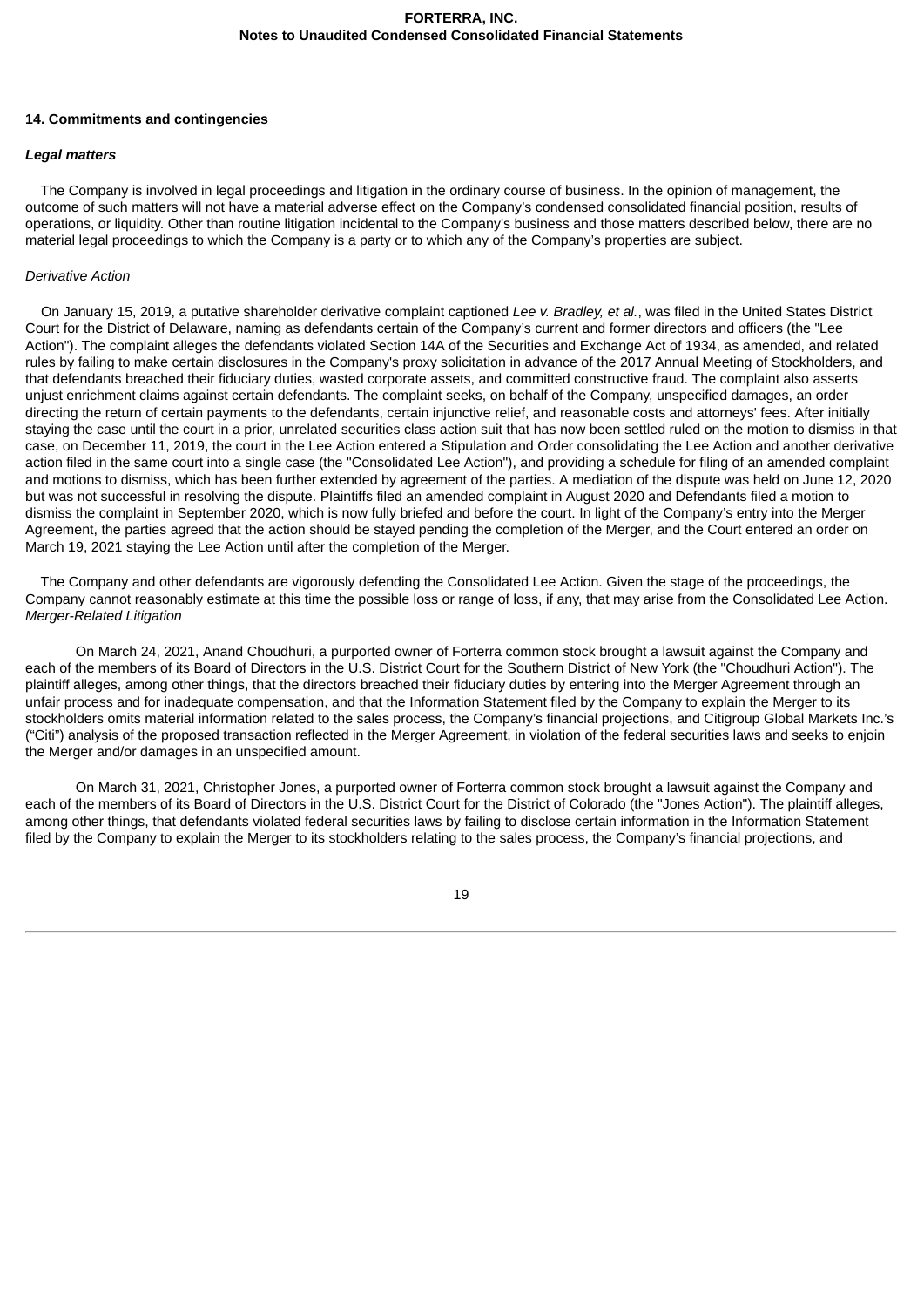Citigroup Global Markets Inc.'s ("Citi") analysis of the proposed transaction reflected in the Merger Agreement and seeks to enjoin the Merger and/or damages in an unspecified amount.

On April 1, 2021, Adam Franchi, a purported owner of Forterra common stock brought a lawsuit against Forterra and individual members of the Board of Directors in the U.S. District Court for the District of Delaware (the "Franchi Action") (collectively, the Choudhuri Action, the Jones Action and the Franchi Action are the "Merger-Related Litigation"). The plaintiff in the Franchi Action alleges, among other things, that defendants violated federal securities laws by failing to disclose certain information in the Information Statement filed by the Company to explain the Merger to its stockholders relating to the sales process, the Company's financial projections, and Citigroup Global Markets Inc.'s ("Citi") analysis of the proposed transaction reflected in the Merger Agreement and seeks to enjoin the Merger and/or damages in an unspecified amount.

The Company and other defendants are vigorously defending the Merger-Related Litigation and have filed supplemental disclosures relating to the Information Statement which they believe further explain the proposed transaction that is contemplated by the Merger Agreement. Given the stage of the proceedings, the Company cannot reasonably estimate at this time the possible loss or range of loss, if any, that may arise from the Merger-Related Litigation.

In addition, certain stockholders have informed the Company that they seek to exercise their appraisal rights under Delaware with respect to their shares. No further action has been taken by these stockholders to date.

#### *Long-term Incentive Plan*

Following the original acquisition of the Company's business by affiliates of Lone Star, Lone Star implemented a cash-based long term incentive plan (the "LTIP") which entitles the participants in the LTIP to a potential cash payout upon a monetization event as defined by the LTIP. Potential monetization events include the sale, transfer or otherwise disposition of all or a portion of the Company or successor entities of LSF9, an initial public offering where Lone Star reduces its ownership interest in the Company or successor entities of LSF9, or through certain cash distribution as defined in the LTIP. Before the payout of any cash the LTIP requires Lone Star realize in cash the full return of their investment plus a specified internal rate of return, which is calculated by comparing the return to Lone Star over the timeline of its investment in the Company and certain successor entities of LSF9. As of March 31, 2021, no such monetization events that meet the required return for an LTIP payment have occurred, and therefore no amounts were accrued in the accompanying condensed consolidated balance sheets. While no payments have occurred thus far, payments under the LTIP could be significant depending upon future monetization events. The timing and amount of such payments are unknown and are dependent upon future monetization events and market conditions that are outside of the control of the Company or the participants of the plan. Subsequent to the IPO, Forterra became directly liable for any payment obligations triggered under the LTIP, but LSF9 or one of its affiliates will remain obligated to make payments to the Company in amounts equal to any payment obligations triggered under the LTIP as and when such payment obligations are triggered. It is expected that if the Merger is completed under the terms of the Merger Agreement, the Merger will constitute a Liquidity Event that will trigger certain payments under the terms of the LTIP.

#### *Leases*

The Company leases certain property and equipment for various periods under non-cancelable operating and finance leases.

#### *Tax receivable agreement*

The Company has a tax receivable agreement (the "TRA") with Lone Star that provides for, among other things, the payment by the Company to Lone Star of 85% of the amount of certain covered tax benefits, which may reduce the actual liability for certain taxes that the Company might otherwise be required to pay. The tax benefits subject to the TRA include: (i) all depreciation and amortization deductions, and any offset to taxable income and gain or increase to taxable loss, resulting from the tax basis that the Company had in its assets as of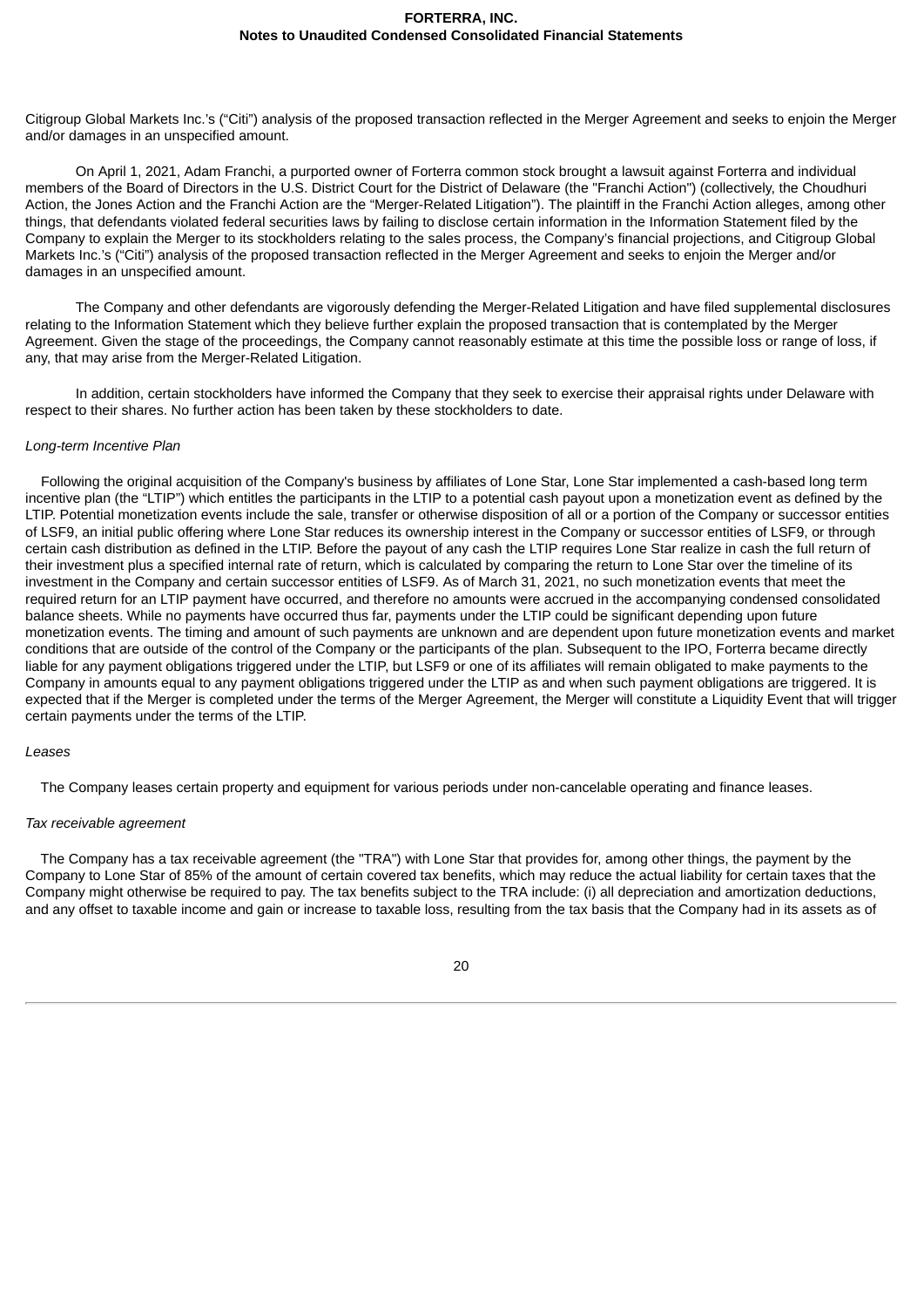the time of the consummation of the IPO, (ii) the utilization of the Company's and its subsidiaries' net operating losses and tax credits, if any, attributable to periods prior to the IPO, (iii) deductions in respect of payments made, funded or reimbursed by an initial party to the tax receivable agreement (other than the Company or one of its subsidiaries) or an affiliate thereof to participants under the LTIP, (iv) deductions in respect of transaction expenses attributable to the acquisition of USP Holdings, Inc. and (v) certain other tax benefits attributable to payments made under the tax receivable agreement.

For purposes of the TRA, the aggregate reduction in income tax payable by the Company will be computed by comparing the Company's actual income tax liability with its hypothetical liability had it not been able to utilize the related tax benefits. The agreement will remain in effect for the period of time in which any such related tax benefits remain. The Company accounts for potential payments under the TRA as a contingent liability, with amounts accrued when considered probable and reasonably estimable. The liability recorded by the Company for the TRA at March 31, 2021 and December 31, 2020 was \$64.2 million and \$64.2 million, respectively. The timing and amount of future tax benefits associated with the TRA are subject to change, and additional payments may be required which could be materially different from the current accrued liability. The Company anticipates that it will have sufficient taxable income in future periods to realize the full value of the obligation recorded. Future tax receivable agreement payments related to the tax basis of assets at the time of the IPO will be recorded as a reduction to the liability and will be recorded as a financing activity in the consolidated statement of cash flows. During the three months ended March 31, 2021, the Company made no payments on the TRA to Lone Star. It is expected that if the Merger is completed under the terms of the Merger Agreement, payments to Lone Star will continue to be made by the surviving entity under the Merger Agreement according to the terms of the TRA.

#### **15. Earnings per share**

Basic earnings (loss) per share ("EPS") is calculated by dividing net earnings (loss) by the weighted average number of shares of common stock outstanding during the period. Potentially dilutive securities include employee stock options and shares of restricted stock. Diluted EPS reflects the assumed exercise, vesting or conversion of all dilutive securities.

The calculations of the basic and diluted EPS for the three months ended March 31, 2021 and 2020 are presented below *(in thousands, except per share amounts)*:

|                                                  | For the three months ended March<br>31, |           |          |
|--------------------------------------------------|-----------------------------------------|-----------|----------|
|                                                  |                                         | 2021      | 2020     |
| Earnings (loss) available to common shareholders |                                         | 18.676 \$ | (14,066) |
|                                                  |                                         |           |          |
| <b>Common stock:</b>                             |                                         |           |          |
| Weighted average basic shares outstanding        |                                         | 66,240    | 64,804   |
| <b>Effect of dilutive securities</b>             |                                         | 3,200     |          |
| Weighted average diluted shares outstanding      |                                         | 69,440    | 64,804   |
|                                                  |                                         |           |          |
| Basic earnings (loss) per share:                 |                                         |           |          |
| Net income (loss)                                | $\frac{1}{2}$                           | $0.28$ \$ | (0.22)   |
| Diluted earnings (loss) per share:               |                                         |           |          |
| Net income (loss)                                | $\mathfrak{D}$                          | $0.27$ \$ | (0.22)   |

The number of stock options and restricted shares that were excluded from the computation of diluted earnings per share because their inclusion would result in an anti-dilutive effect on per share amounts for the three months ended March 31, 2021 and March 31, 2020 were 193,154 and 233,736, respectively.

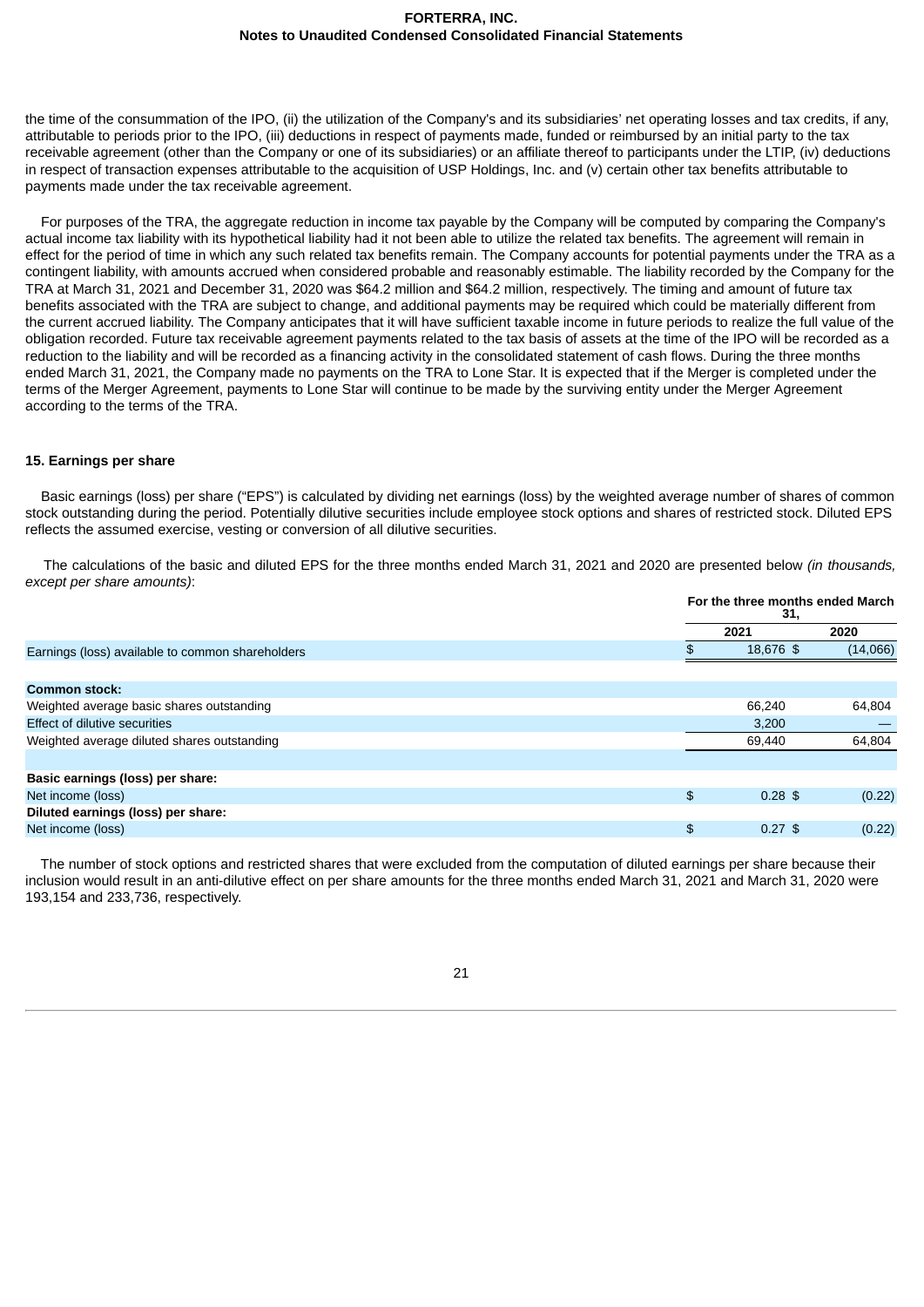#### **16. Income taxes**

The Company recorded income tax expense of \$4.5 million for the three months ended March 31, 2021, and \$0.1 million for the three months ended March 31, 2020.

The income tax expense for the three months ended March 31, 2021 was calculated under the ASC 740 principles. The income tax expense for the three months ended March 31, 2021 differs from the expense computed at the federal statutory rate primarily due to the current period benefit related to equity compensation, partially offset with the state income tax expense recorded in the quarter.

The income tax expense for the three months ended March 31, 2020 differs from the expense computed at the federal statutory rate primarily due to the unfavorable federal and state valuation allowance.

On March 27, 2020, the U.S. government enacted the Coronavirus Aid, Relief, and Economic Security Act ("CARES Act"), as well as issued other final regulations during 2020. The Company has considered the favorable impact of the released final regulations in the preparation of the condensed consolidated financial statements. On March 11, 2021, the U.S. government enacted the COVID-19 Stimulus Package called the American Rescue Plan Act of 2021 ("ARPA"). There are no material provisions that impacted the Company's condensed consolidated financial statements.

## **17. Segment reporting**

Segment information is presented in accordance with ASC 280, *Segment Reporting*, which establishes standards for reporting information about operating segments. It also establishes standards for related disclosures about products and geographic areas. Operating segments are defined as components of an enterprise that engage in business activities that earn revenues, incur expenses and prepare separate financial information that is evaluated regularly by the Company's chief operating decision maker ("CODM") in order to allocate resources and assess performance. The Company's Chief Executive Officer is its CODM. The Corporate and Other segment includes expenses related to certain executive salaries, interest costs related to the Company's credit agreements, acquisition-related costs, and other corporate costs that are not directly attributable to the Company's operating segments. The Company's segments follow the same accounting policies as the Company. During the year ended December 31, 2020, the Company moved its concrete and steel pressure pipe business from the Water Pipe & Products segment to the Drainage Pipe & Products segment to better align with how the CODM manages the businesses. The prior year period has been updated to conform with the re-segmentation, which resulted in an immaterial impact to the prior periods' segment information.

Net sales from the major products sold to external customers include drainage pipe and precast products and concrete and steel water transmission pipe.

The Company's three geographic areas consist of the United States, Canada, and Mexico for which it reports net sales, fixed assets and total assets. For purposes of evaluating segment profit, the CODM reviews EBITDA as a basis for making the decisions to allocate resources and assess performance.

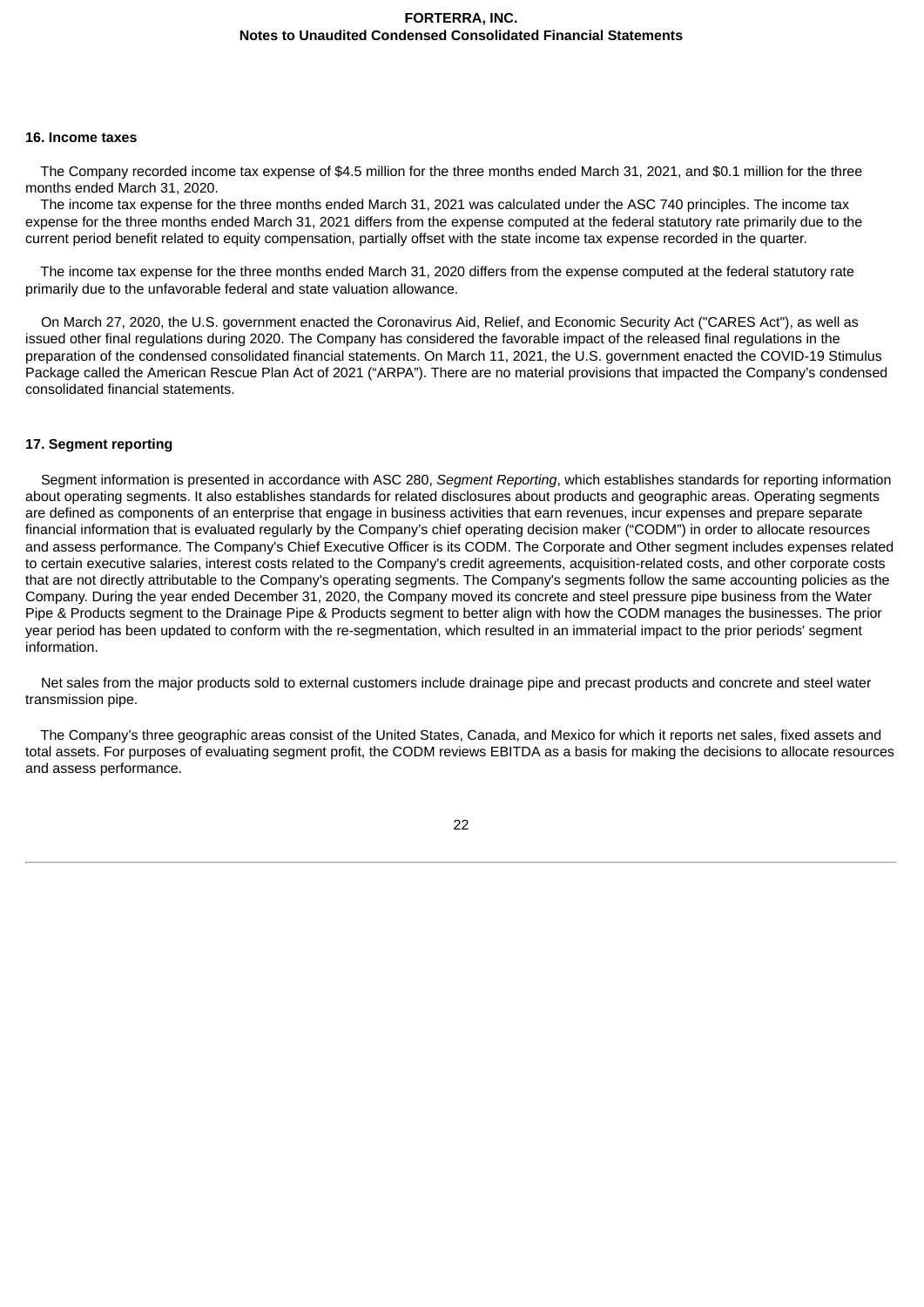The following tables set forth the disaggregation of revenue earned from contracts with customers based on the Company's reportable segments as well as other financial information attributable to the Company's reportable segments for the three months ended March 31, 2021 and 2020 *(in thousands)*:

|                                                                         | For the three months ended March 31, |                   |                            |                      |
|-------------------------------------------------------------------------|--------------------------------------|-------------------|----------------------------|----------------------|
|                                                                         |                                      | 2021              |                            | 2020                 |
| Net sales:                                                              |                                      |                   |                            |                      |
| Drainage Pipe & Products                                                | $\frac{2}{3}$                        | 191,819           | $\frac{1}{2}$              | 176,426              |
| Water Pipe & Products                                                   |                                      | 176,295           |                            | 154,450              |
| Corporate and Other                                                     |                                      |                   |                            |                      |
| Total                                                                   | \$                                   | 368,114           | $\boldsymbol{\mathsf{s}}$  | 330,876              |
| Depreciation and amortization:                                          |                                      |                   |                            |                      |
| Drainage Pipe & Products                                                | $\frac{1}{2}$                        | 7,514             | $\frac{1}{2}$              | 8,446                |
| Water Pipe & Products                                                   |                                      | 12,329            |                            | 13,678               |
| Corporate and Other                                                     |                                      | 619               |                            | 377                  |
| Total                                                                   | \$                                   | 20,462            | \$                         | 22,501               |
|                                                                         |                                      |                   |                            |                      |
| Segment EBITDA and reconciliation to income (loss) before income taxes: |                                      |                   |                            |                      |
| Drainage Pipe & Products                                                | $\pmb{\$}$                           | 51,765            | $\boldsymbol{\mathsf{\$}}$ | 26,444               |
| Water Pipe & Products                                                   |                                      | 31,089            |                            | 22,482               |
| Corporate and Other                                                     |                                      | (20, 871)         |                            | (19,668)             |
| Less: Interest expense                                                  |                                      | (18, 346)         |                            | (20, 745)            |
| Depreciation and amortization                                           |                                      | (20, 462)         |                            | (22, 501)            |
| Income (loss) before income taxes                                       | \$                                   | 23,175            | \$                         | (13,988)             |
| <b>Capital expenditures:</b>                                            |                                      |                   |                            |                      |
| Drainage Pipe & Products                                                | $\boldsymbol{\mathfrak{s}}$          | 8,356             | $\frac{1}{2}$              | 3,030                |
| Water Pipe & Products                                                   |                                      | 1,915             |                            | 1,181                |
| Corporate and Other                                                     |                                      | 2,161             |                            | 139                  |
| Total                                                                   | \$                                   | 12,432            | \$                         | 4,350                |
|                                                                         |                                      |                   |                            |                      |
|                                                                         |                                      | March 31,<br>2021 |                            | December 31,<br>2020 |
| Total assets:                                                           |                                      |                   |                            |                      |
| Drainage Pipe & Products                                                | $\frac{1}{2}$                        | 848,794           | $\frac{1}{2}$              | 819,046              |
| Water Pipe & Products                                                   |                                      | 827,048           |                            | 795,292              |
| Corporate and Other                                                     |                                      | 41.885            |                            | 41,474               |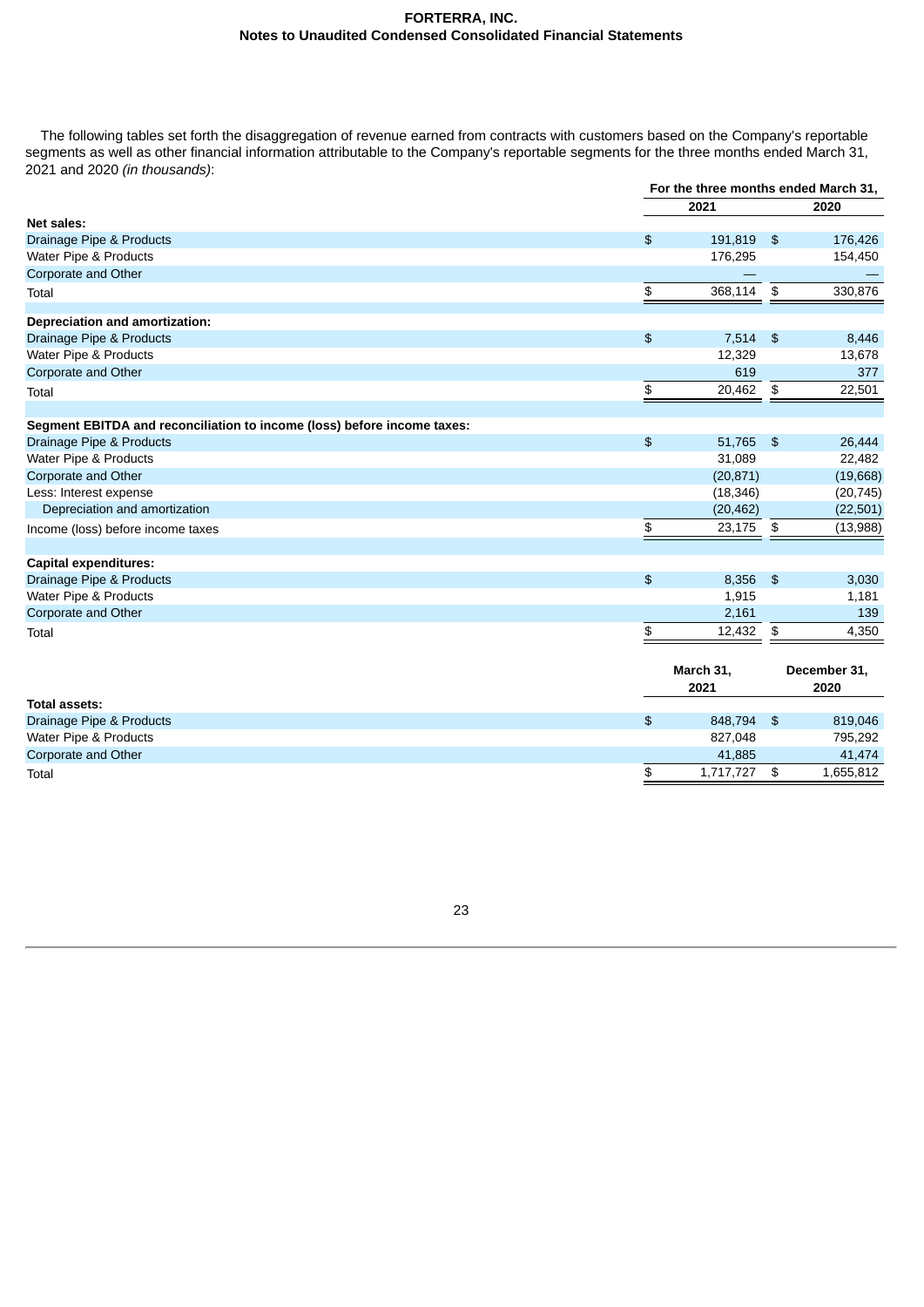The Company has an investment in an equity method investee included in the Drainage Pipe & Products segment for which earnings from equity method investee were \$2.6 million and \$2.8 million for the three months ended March 31, 2021 and March 31, 2020, respectively, and with the following balances *(in thousands)*:

|                                      | March 31. |  | December 31, |  |  |
|--------------------------------------|-----------|--|--------------|--|--|
|                                      | 2021      |  | 2020         |  |  |
| Investment in equity method investee | .376      |  | 48.285       |  |  |
|                                      |           |  |              |  |  |

Disaggregated revenue by geographic location is provided in the tables below. The Company has operations in the United States, Canada and Mexico. The economic characteristics of the Company's customers do not significantly vary across geographic locations or product lines. The Company has both revenues and long-lived assets in each country; and those assets and revenues are recorded within geographic location as follows *(in thousands)*:

| Property, plant, and equipment, net: | March 31, |         |     | December 31, |  |  |
|--------------------------------------|-----------|---------|-----|--------------|--|--|
|                                      |           | 2021    |     | 2020         |  |  |
| <b>United States</b>                 | ⊕         | 400,119 | \$. | 409,338      |  |  |
| Canada                               |           | 34,173  |     | 33,250       |  |  |
| Mexico                               |           | 8.264   |     | 8.494        |  |  |
|                                      |           | 442.556 |     | 451.082      |  |  |

| Net sales:           | For the three months ended March 31, |         |  |
|----------------------|--------------------------------------|---------|--|
|                      | 2021                                 | 2020    |  |
| <b>United States</b> | 346,903 \$                           | 315,380 |  |
| Canada               | 18,273                               | 13,486  |  |
| Mexico               | 2.938                                | 2,010   |  |
|                      | 368,114 \$                           | 330,876 |  |

## **18. Related party transactions**

#### *Tax receivable agreement*

The Company has a TRA with Lone Star that provides for, among other things, the payment by the Company to Lone Star of 85% of the amount of certain covered tax benefits, which may reduce the actual liability for certain taxes that the Company might otherwise be required to pay. See Note 14, Commitments and contingencies, for additional information on the tax receivable agreement.

## *CP&P*

The Company sold certain goods and services to its joint venture, CP&P, including spare parts for repairs, and property rentals. For the three months ended March 31, 2021, Forterra sold \$0.3 million of product to CP&P and purchased goods and services from CP&P for an amount of \$0.1 million. For the three months ended March 31, 2020, Forterra sold \$0.5 million of product to CP&P and purchased \$0.1 million of goods and services from CP&P.

## *Master Builders Solutions US, LLC*

For the three months ended March 31, 2021, Forterra purchased goods from Master Builders Solutions US, LLC, an affiliate of Lone Star, for an amount of \$0.2 million.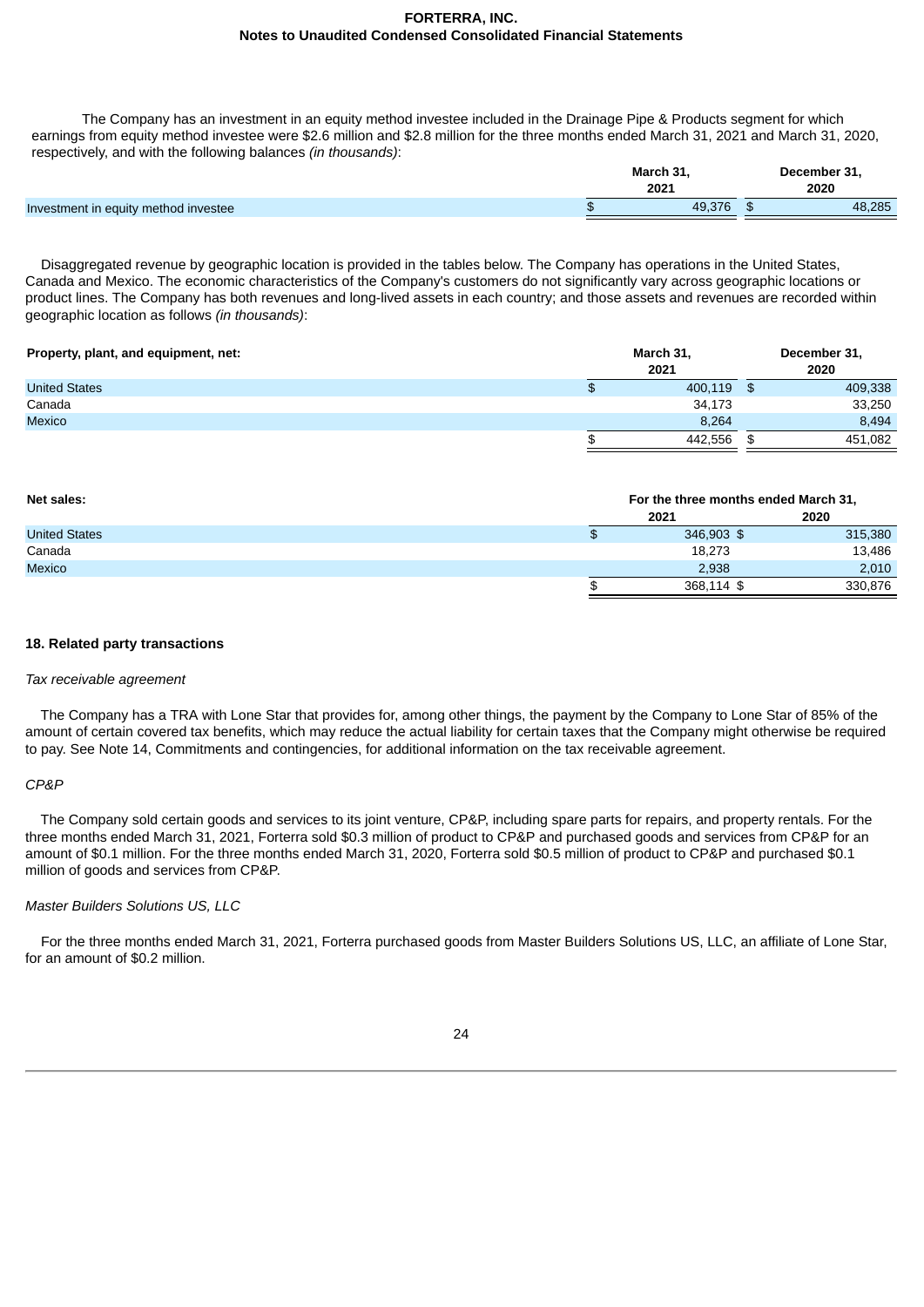#### **CAUTIONARY STATEMENT CONCERNING FORWARD-LOOKING STATEMENTS**

This Quarterly Report on Form 10-Q contains "forward-looking statements" within the meaning of Section 27A of the Securities Act of 1933, as amended, and Section 21E of the Securities Exchange Act of 1934, as amended. These forward-looking statements relate to matters such as our industry, business strategy, goals and expectations concerning our market position, future operations, margins, profitability, capital expenditures, liquidity, capital resources and other financial and operating information. We have used the words "approximately," "anticipate," "assume," "believe," "contemplate," "continue," "could," "estimate," "expect," "future," "intend," "may," "plan," "potential," "predict," "project," "seek," "should," "target," "will" and similar terms and phrases to identify forward-looking statements. All of our forward-looking statements, including those related to our pending acquisition by Quikrete Holdings, Inc., or the Merger, are subject to risks and uncertainties that may cause actual results to differ materially from those that we are expecting, including:

- the impact of the COVID-19 pandemic on the economy, demand for our products and our business, financial condition and results of operations, including the measures taken by governmental authorities in response;
- government funding of infrastructure and related construction activities;
- the level of construction activity, particularly in the residential construction and non-residential construction markets;
- the highly competitive nature of our industry and our ability to effectively compete;
- the availability and price of the raw materials we use in our business:
- our dependence on key customers and the absence of long-term agreements with these customers;
- the level of construction activity in Texas;
- disruption at one or more of our manufacturing facilities or in our supply chain;
- construction project delays and our inventory management;
- the seasonality of our business and its susceptibility to adverse weather;
- our ability to successfully integrate acquisitions;
- labor disruptions and other union activity;
- compliance with applicable regulations;
- a tightening of mortgage lending or mortgage financing requirements;
- the ability to implement our growth strategy;
- compliance with environmental laws and regulations;
- energy costs;
- changes in tax laws could adversely affect us;
- compliance with health and safety laws and regulations;

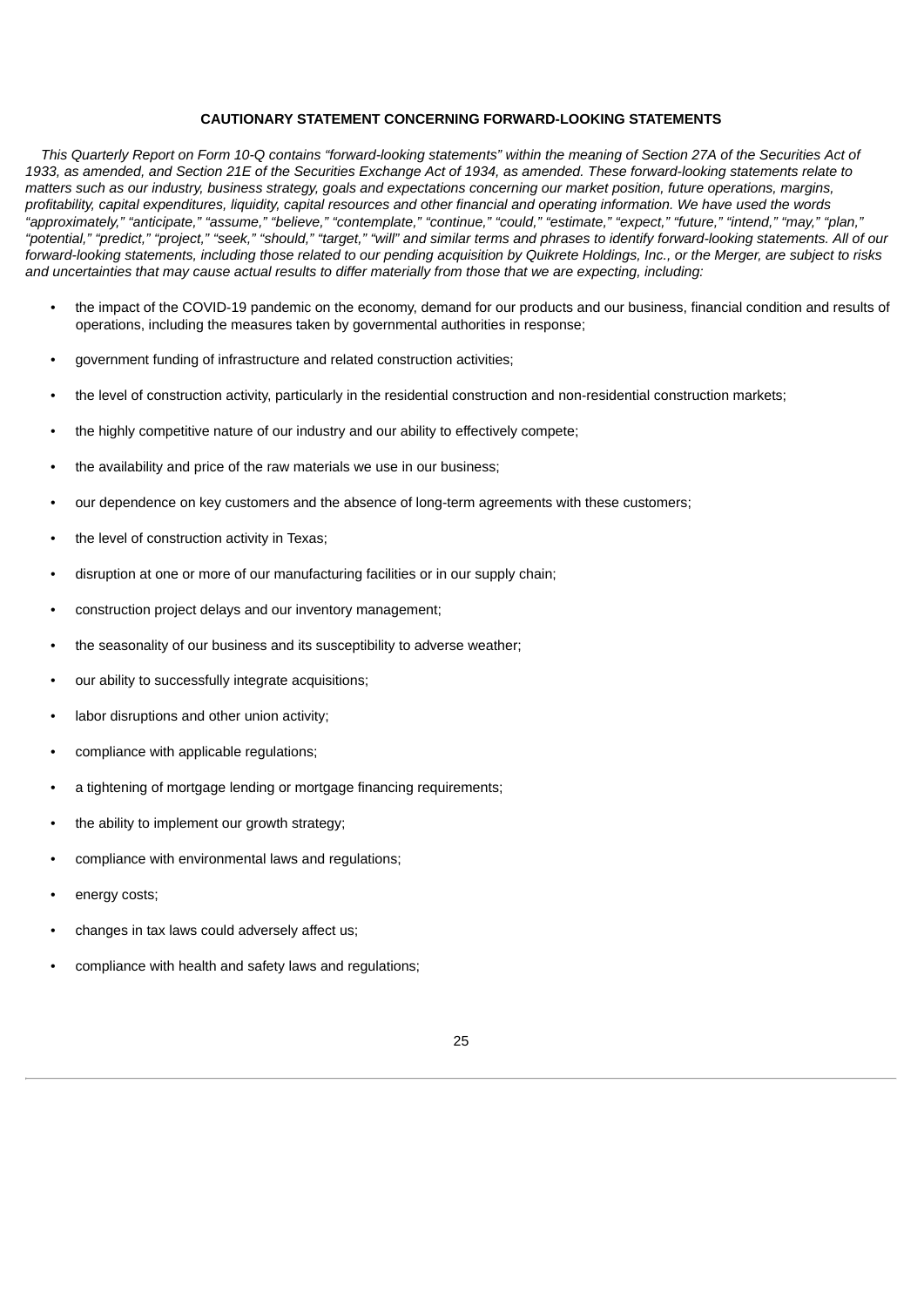- our dependence on key executives and key management personnel;
- our ability and that of our customers with which we work to retain and attract additional skilled and non-skilled technical or sales personnel;
- credit and non-payment risks of our customers;
- warranty and related claims;
- legal and regulatory claims;
- our contract backlog;
- our ability to maintain sufficient liquidity and ensure adequate financing or guarantees for large projects;
- delays or outages in our information technology systems and computer networks;
- security breaches in our information technology systems and other cybersecurity incidents;
- risks associated with merger transactions generally, such as the inability to obtain, or delays in obtaining, required approvals under applicable anti-trust legislation and other regulatory and third party consents and approvals;
- the failure to consummate or delay in consummating the Merger for other reasons;
- the risk that a condition to closing of the Merger may not be satisfied;
- the occurrence of any event, change or other circumstances that could give rise to the termination of the merger agreement;
- the outcome of any legal proceedings related to the Merger;
- failure of Quikrete Holdings, Inc. to obtain the financing required to consummate the Merger;
- failure to retain our key management and employees;
- unfavorable reaction to the Merger by customers, competitors, suppliers and employees; and
- additional factors discussed in our filings with the Securities and Exchange Commission, or the SEC.

The forward-looking statements contained in this Quarterly Report on Form 10-Q are based on historical performance and management's current plans, estimates and expectations in light of information currently available to us and are subject to uncertainty and changes in circumstances. There can be no assurance that future developments affecting us will be those that we have anticipated. Actual results may differ materially from these expectations due to changes in global, regional or local political, economic, business, competitive, market, regulatory and other factors, many of which are beyond our control, as well as the other factors described in Item 1A, "Risk Factors" in our 2020 10-K filed with the SEC on February 25, 2021. The COVID-19 pandemic may also precipitate or exacerbate these and other unknown risks and uncertainties. Additional factors or events that could cause our actual results to differ may also emerge from time to time, and it is not possible for us to predict all of them. Should one or more of these risks or uncertainties materialize or should any of our assumptions prove to be incorrect, our actual results may vary in material respects from what we may have expressed or implied by these forward-looking statements. We caution that you should not place undue reliance on any of our forward-looking statements. Any forwardlooking statement made by us speaks only as of the date on which we make it. We undertake no obligation to publicly update any forward*looking statement,*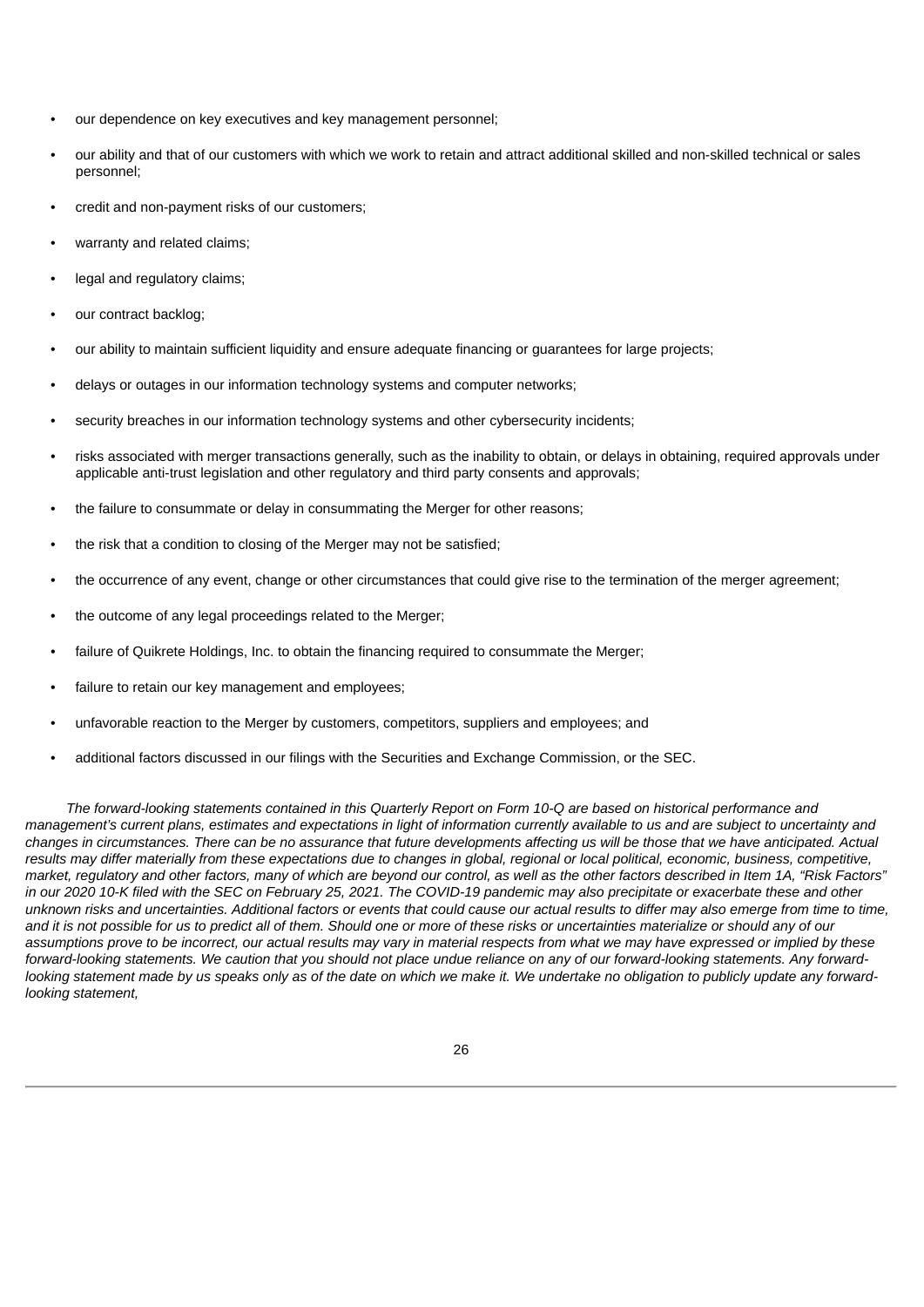<span id="page-28-0"></span>whether as a result of new information, future developments or otherwise, except as may be required by applicable securities laws.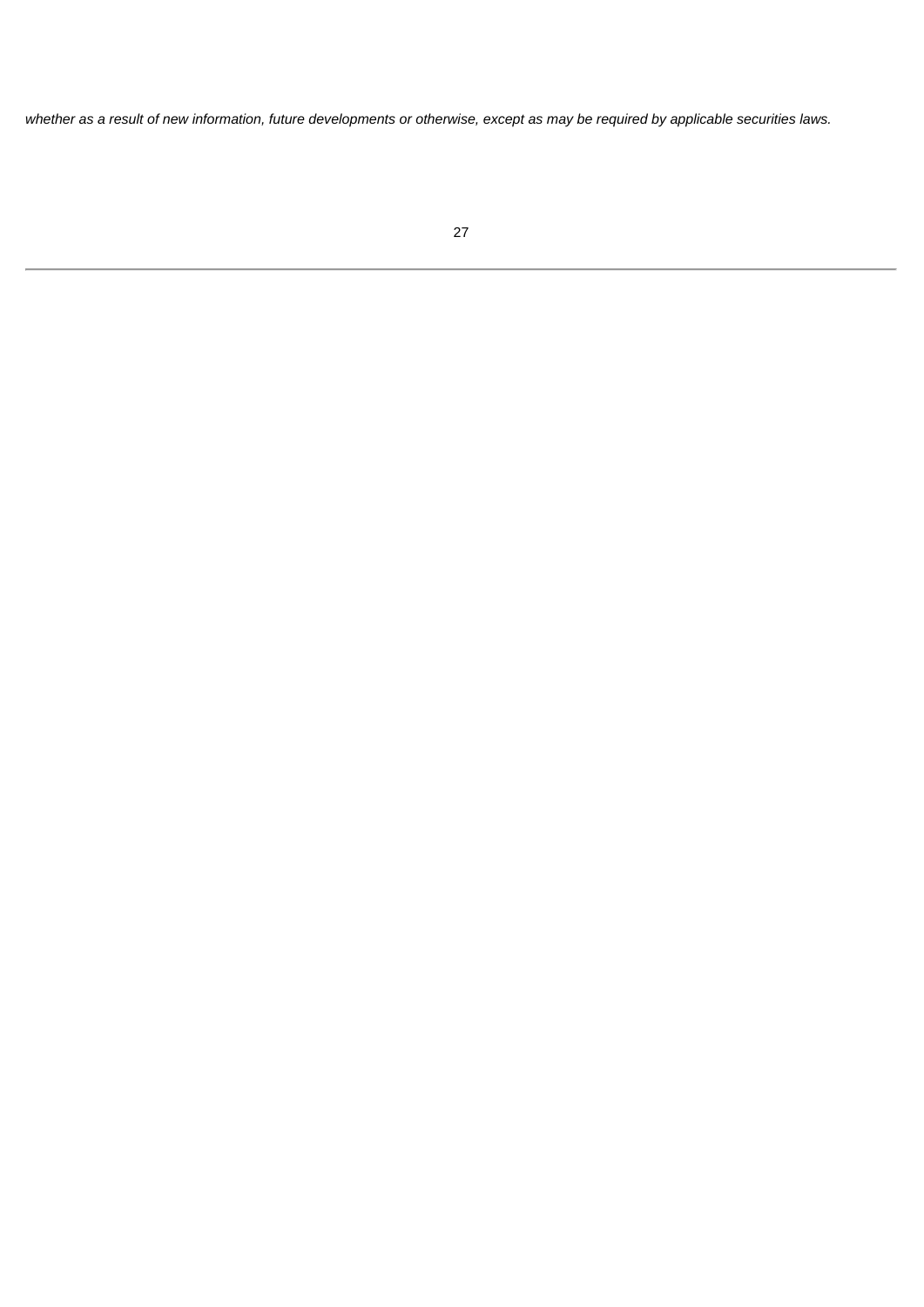#### **Item 2. Management's Discussion and Analysis of Financial Condition and Results of Operations**

The following discussion and analysis should be read in conjunction with our Annual Report on Form 10-K for the fiscal year ended *December 31, 2020 filed with the SEC on February 25, 2021, or the 2020 10-K.*

This discussion and analysis contains forward-looking statements that involve risks, uncertainties and assumptions. See the section entitled "Cautionary Statement Concerning Forward-Looking Statements" for a discussion of the risks, uncertainties and assumptions *associated with those statements.*

Unless otherwise specified or where the context otherwise requires, references in this Report to "our," "we," "us," "Forterra", the "Company" *and "our business" refer to Forterra, Inc., together with its consolidated subsidiaries*.

#### *Results of Operations*

#### *Three Months Ended March 31, 2021 as Compared to Three Months Ended March 31, 2020*

### *Total Company*

The following table summarizes certain financial information relating to our operating results for the three months ended March 31, 2021 and March 31, 2020 (in thousands).

| <b>Statements of Income Data:</b>            | Three months ended<br><b>March 31, 2021</b> | Three months ended<br><b>March 31, 2020</b> | % Change   |
|----------------------------------------------|---------------------------------------------|---------------------------------------------|------------|
| <b>Net sales</b>                             | $\mathfrak{D}$<br>368,114 \$                | 330,876                                     | 11.3 %     |
| Cost of goods sold                           | 285,850                                     | 272,134                                     | 5.0%       |
| <b>Gross profit</b>                          | 82,264                                      | 58,742                                      | 40.0 %     |
| Selling, general and administrative expenses | (55,044)                                    | (54, 240)                                   | 1.5 %      |
| Impairment and exit charges                  | (409)                                       | (824)                                       | $(50.4)\%$ |
| Other operating income, net                  | 12,119                                      | 330                                         | $\star$    |
|                                              | (43, 334)                                   | (54, 734)                                   | $(20.8)\%$ |
| Income from operations                       | 38,930                                      | 4,008                                       | $\star$    |
| Other income (expenses)                      |                                             |                                             |            |
| Interest expense                             | (18, 346)                                   | (20, 745)                                   | $(11.6)\%$ |
| Loss on extinguishment of debt               |                                             | (50)                                        | $\star$    |
| Earnings from equity method investee         | 2,591                                       | 2,799                                       | (7.4)%     |
| Income (loss) before income taxes            | 23,175                                      | (13,988)                                    | $\star$    |
| Income tax expense                           | (4, 499)                                    | (78)                                        | $\star$    |
| Net income (loss)                            | 18,676<br>\$                                | (14,066)<br>\$                              | $\star$    |

*\* Represents positive or negative change in excess of 100%*

#### *Net Sales*

Net sales for the three months ended March 31, 2021 were \$368.1 million, an increase of \$37.2 million, or 11.3%, from \$330.9 million in the three months ended March 31, 2020. The increase in sales was the combination of a \$21.8 million increase in the Water Pipe & Products segment primarily driven by higher average selling prices, and a \$15.4 million increase in the Drainage Pipe & Products segment compared to prior year, primarily due to higher shipment volumes.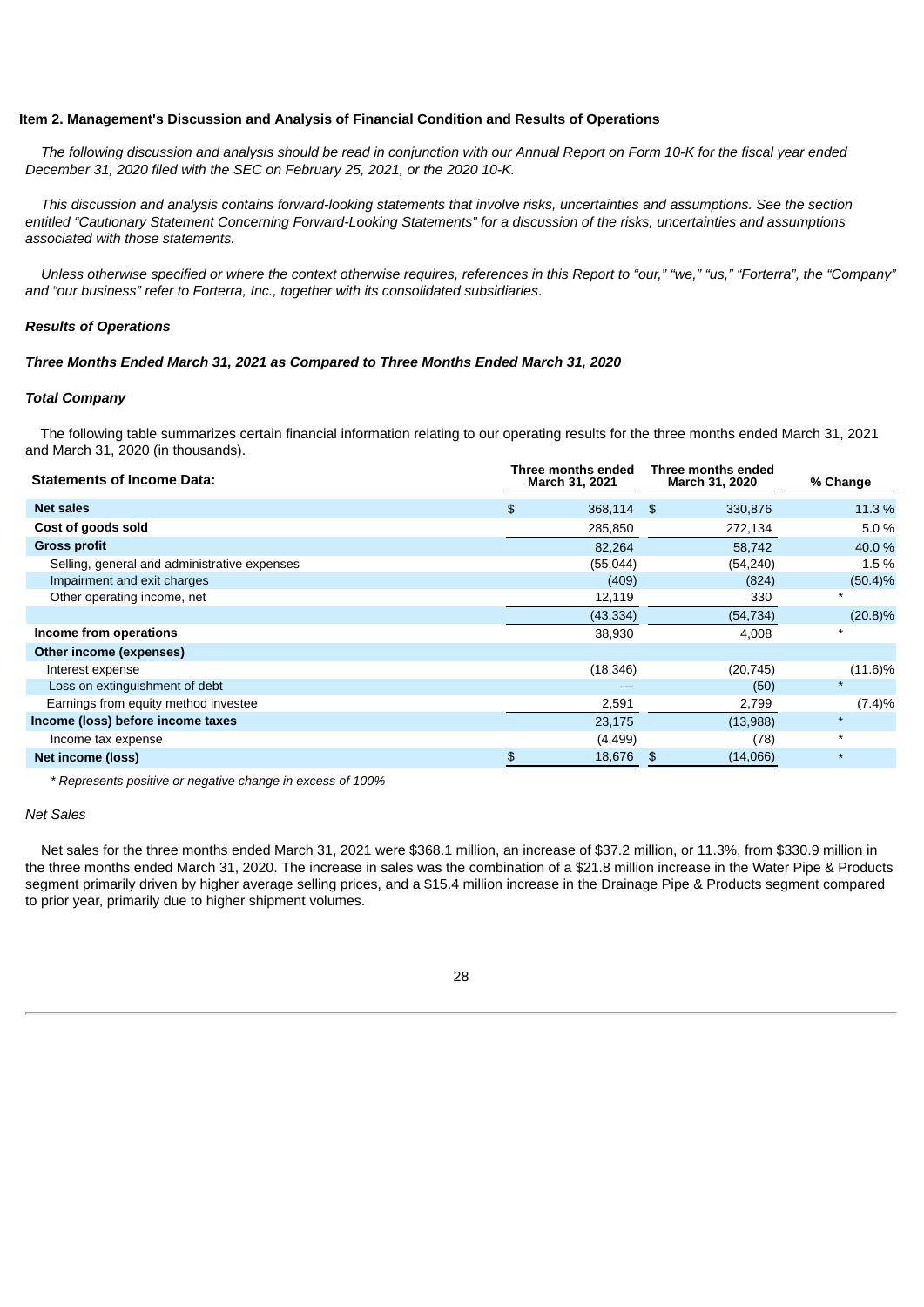#### *Cost of Goods Sold*

Cost of goods sold were \$285.8 million for the three months ended March 31, 2021, an increase of \$13.7 million, or 5.0%, from \$272.1 million in the three months ended March 31, 2020. Most of the increase in cost of goods sold was in our Water Pipe & Products segment primarily driven by both higher shipment volumes and higher raw material costs year-over-year.

#### *Gross Profit*

Gross profit was \$82.3 million for the three months ended March 31, 2021, an increase of \$23.6 million, or 40.0%, from \$58.7 million in the three months ended March 31, 2020. The increase was the combination of a \$14.3 million increase in the Drainage Pipe & Products segment primarily due to higher shipment volumes, and a \$9.3 million increase in the Water Pipe & Products segment due to higher average selling prices in the Water Pipe & Products segment, which more than offset the increase in raw material costs.

## *Selling, General and Administrative Expenses*

Selling, general and administrative expenses were \$55.0 million for the three months ended March 31, 2021, a slight increase of \$0.8 million, or 1.5%, from \$54.2 million in the three months ended March 31, 2020.

#### *Other Operating Income, Net*

Other operating income in the three months ended March 31, 2021 was \$12.1 million, an increase of \$11.8 million, from \$0.3 million in the three months ended March 31, 2020. The increase in 2021 was primarily driven by \$11.1 million gains on asset sales as we continue optimizing our asset portfolio and disposing of idle properties. \$15.9 million of cash proceeds from the Q1 2021 asset sales that resulted in these gains were not received until Q2 2021, and are included in other receivables as of March 31, 2021.

#### *Interest Expense*

Interest expense for the three months ended March 31, 2021 was \$18.3 million, a decrease of \$2.4 million or 11.6% from \$20.7 million in the three months ended March 31, 2020. The decrease in interest expenses was the net effect of a \$3.8 million decrease primarily due to both lower LIBOR and lower outstanding debt balances in the three months ended March 31, 2021 compared to prior year; a \$0.9 million decrease in loss on derivatives related to our interest rate hedge; partially offset by \$2.3 million incremental interest expense from the \$500 million senior secured notes at a higher rate that were issued in July 2020.

#### *Income Tax Expense*

Income tax expense in the three months ended March 31, 2021 was \$4.5 million, an increase of \$4.4 million from \$0.1 million in the three months ended March 31, 2020. The change is primarily due to the higher federal and state tax expense based on the greater pretax income during the three months ended March 31, 2021, as well as the current period benefit related to equity compensation.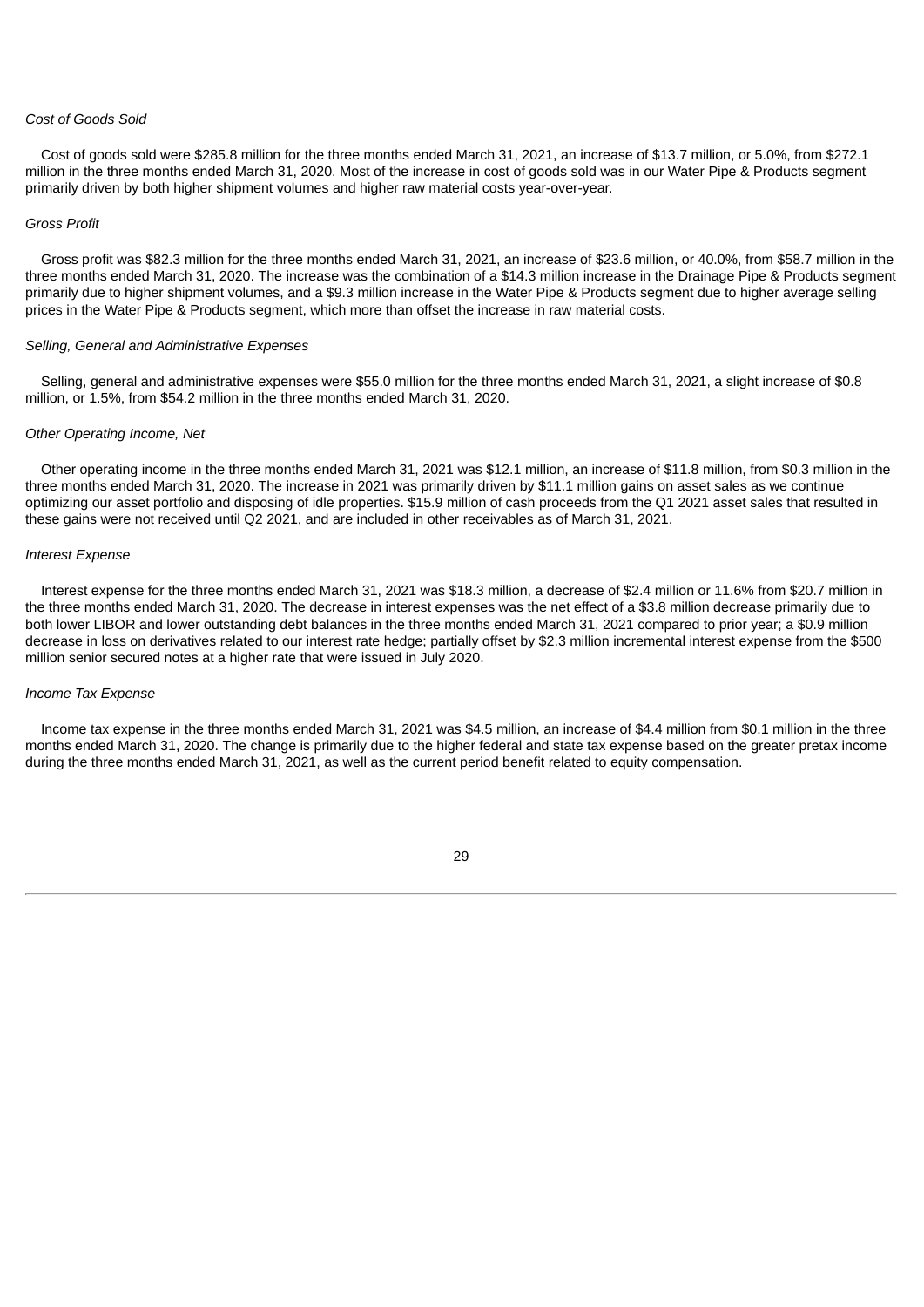#### *Segments*

|                                 |      | For the three months ended March 31, |              |          |  |  |
|---------------------------------|------|--------------------------------------|--------------|----------|--|--|
| (in thousands)                  | 2021 |                                      | $2020^{(2)}$ | % Change |  |  |
| Net sales:                      |      |                                      |              |          |  |  |
| Drainage Pipe & Products        | \$   | 191,819<br>$\mathfrak{S}$            | 176,426      | 8.7%     |  |  |
| Water Pipe & Products           |      | 176,295                              | 154,450      | 14.1 %   |  |  |
| Corporate and Other             |      |                                      |              | $\star$  |  |  |
| Total                           |      | 368,114<br>\$                        | 330,876      | 11.3 %   |  |  |
|                                 |      |                                      |              |          |  |  |
| Gross profit (loss):            |      |                                      |              |          |  |  |
| Drainage Pipe & Products        |      | 46,977                               | 32,708       | 43.6 %   |  |  |
| Water Pipe & Products           |      | 35,295                               | 26,007       | 35.7 %   |  |  |
| Corporate and Other             |      | (8)                                  | 27           | $\star$  |  |  |
| Total                           |      | 82,264<br>\$                         | 58,742       | 40.0%    |  |  |
|                                 |      |                                      |              |          |  |  |
| Segment EBITDA <sup>(1)</sup> : |      |                                      |              |          |  |  |
| Drainage Pipe & Products        |      | 51,765                               | 26,444       | 95.8%    |  |  |
| Water Pipe & Products           |      | 31,089                               | 22,482       | 38.3 %   |  |  |
| Corporate and Other             |      | (20, 871)                            | (19,668)     | 6.1%     |  |  |

(1) For the purposes of evaluating segment performance, the Company's chief operating decision maker reviews earnings before interest, taxes, depreciation and amortization ("EBITDA") as a basis for making the decisions to allocate resources and assess performance. Our discussion below includes the primary drivers of EBITDA. See *Note 17, Segment Reporting*, to the condensed consolidated financial statements for segment EBITDA reconciliation to income (loss) before income taxes.

(2) During the fourth quarter of 2020, we reclassified the pressure pipe business from Water segment to Drainage segment to better align with our organizational structure. The US and Canadian Pressure Pipe businesses were formerly managed by the Water segment management team, however Forterra changed its internal management structure to include the remaining Canadian Pressure Pipe plant under the same management team that oversees the Canadian Pipe & Precast operations. As a result, historical segment data were updated to reflect the current segment compositions.

Represents positive or negative change in excess of 100%.

## *Drainage Pipe & Products*

#### *Net Sales*

Net sales in the three months ended March 31, 2021 were \$191.8 million, an increase of \$15.4 million, or 8.7%, compared to \$176.4 million in the three months ended March 31, 2020. The increase was mostly driven by higher shipment volumes while average selling prices remained relatively flat.

#### *Gross Profit*

Gross profit in the three months ended March 31, 2021 was \$47.0 million, an increase of \$14.3 million or 43.6% from \$32.7 million in the three months ended March 31, 2020. The increase was primarily due to higher shipment volumes.

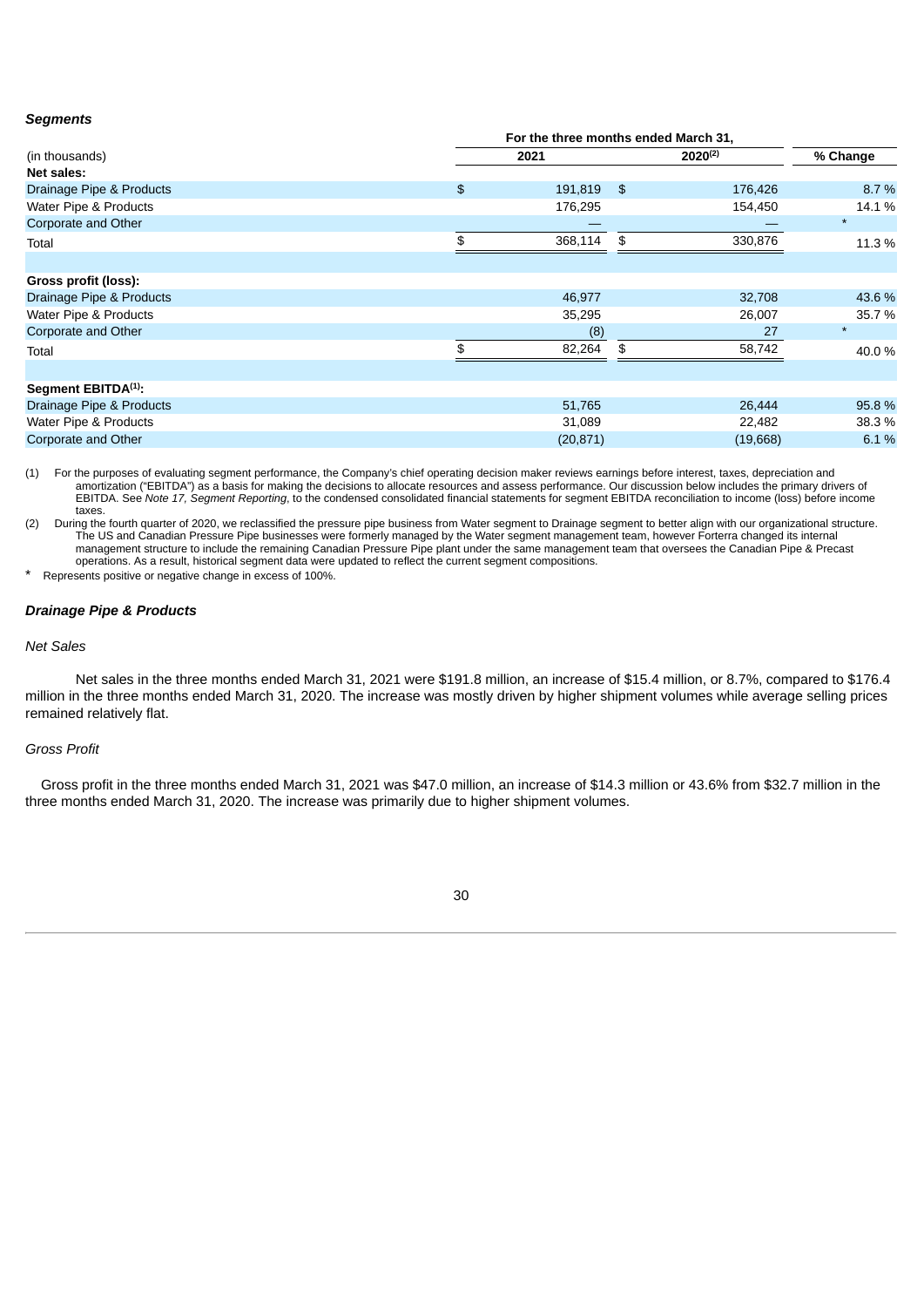#### *Water Pipe & Products*

## *Net Sales*

Net sales in the three months ended March 31, 2021 was \$176.3 million, an increase of \$21.8 million or 14.1% from \$154.5 million in the three months ended March 31, 2020. The increase was primarily the combination of a \$15.5 million increase driven by higher average selling prices of our ductile iron pipe products and a \$7.2 million increase related to higher shipment volumes of our ductile iron pipe products. Ductile iron pipe sales accounted for more than 85% of Water Pipe & Products segment net sales.

#### *Gross Profit*

Gross profit in the three months ended March 31, 2021 was \$35.3 million, an increase of \$9.3 million, or 35.7% from \$26.0 million in the three months ended March 31, 2020. The increase was primarily due to higher average selling prices, as well as slightly higher volumes, partially offset by higher raw material costs.

## **Liquidity and Capital Resources**

Our available cash and cash equivalents, borrowing availability under our \$350.0 million Revolver, and funds generated from operations are our most significant sources of liquidity. While we believe these sources will be sufficient to finance our working capital requirements, planned capital expenditures that are essential, debt service obligations and other cash requirements for at least the next 12 months, our future liquidity will depend in part upon our operating performance, which will be affected by prevailing economic conditions, including those related to the COVID-19 pandemic, and financial, business and other factors, some of which are beyond our control. See Item 1A, Risk Factors in the 2020 10-K.

As of March 31, 2021 and December 31, 2020, we had approximately \$36.6 million and \$25.7 million of cash and cash equivalents, respectively, of which \$5.4 million and \$12.5 million, respectively, were held by foreign subsidiaries. All of the cash and cash equivalents as of March 31, 2021 and December 31, 2020 were readily convertible as of such dates into currencies used in the Company's operations, including the U.S. dollar.

We have a tax receivable agreement with Lone Star that provides for the payment by us to Lone Star of specified amounts in respect of any cash savings as a result of the utilization of certain tax benefits. The actual utilization of the relevant tax benefits as well as the timing of any payments under the tax receivable agreement will vary depending upon a number of factors, including the amount, character and timing of our and our subsidiaries' taxable income in the future. However, we expect that the payments we make under the tax receivable agreement could be substantial. The tax receivable agreement also includes provisions which restrict the incurrence of debt and that require that we make an accelerated payment to Lone Star equal to the present value of all future payments due under the tax receivable agreement, in each case under certain circumstances. Because of the foregoing, our obligations under the tax receivable agreement could have a substantial negative impact on our liquidity and could have the effect of delaying, deferring or preventing certain mergers, asset sales, other forms of business combinations or other changes of control. See Note 14, Commitments and contingencies, to the condensed consolidated financial statements for additional information regarding the tax receivable agreement. Our forecasted payments under the tax receivable agreement in 2021, pertaining to the 2020 tax year, are expected to be in the range of \$7 to \$9 million. We expect that future annual payments under the tax receivable agreement will decline each year in accordance with our tax basis depreciation and amortization schedule unless future unplanned transactions result in an acceleration of our tax benefits under the agreement.

During the three months ended March 31, 2021, we borrowed \$40 million under our \$350 million Revolver to fund seasonal working capital needs. As of March 31, 2021, we had \$411.7 million outstanding balance under our senior term loan as amended, or the Term Loan, and \$40 million borrowings outstanding under the Revolver. Availability under the Revolver, based on draws, outstanding letters of credit of \$16.7 million, as well as allowable borrowing base as of March 31, 2021, was \$198.7 million.

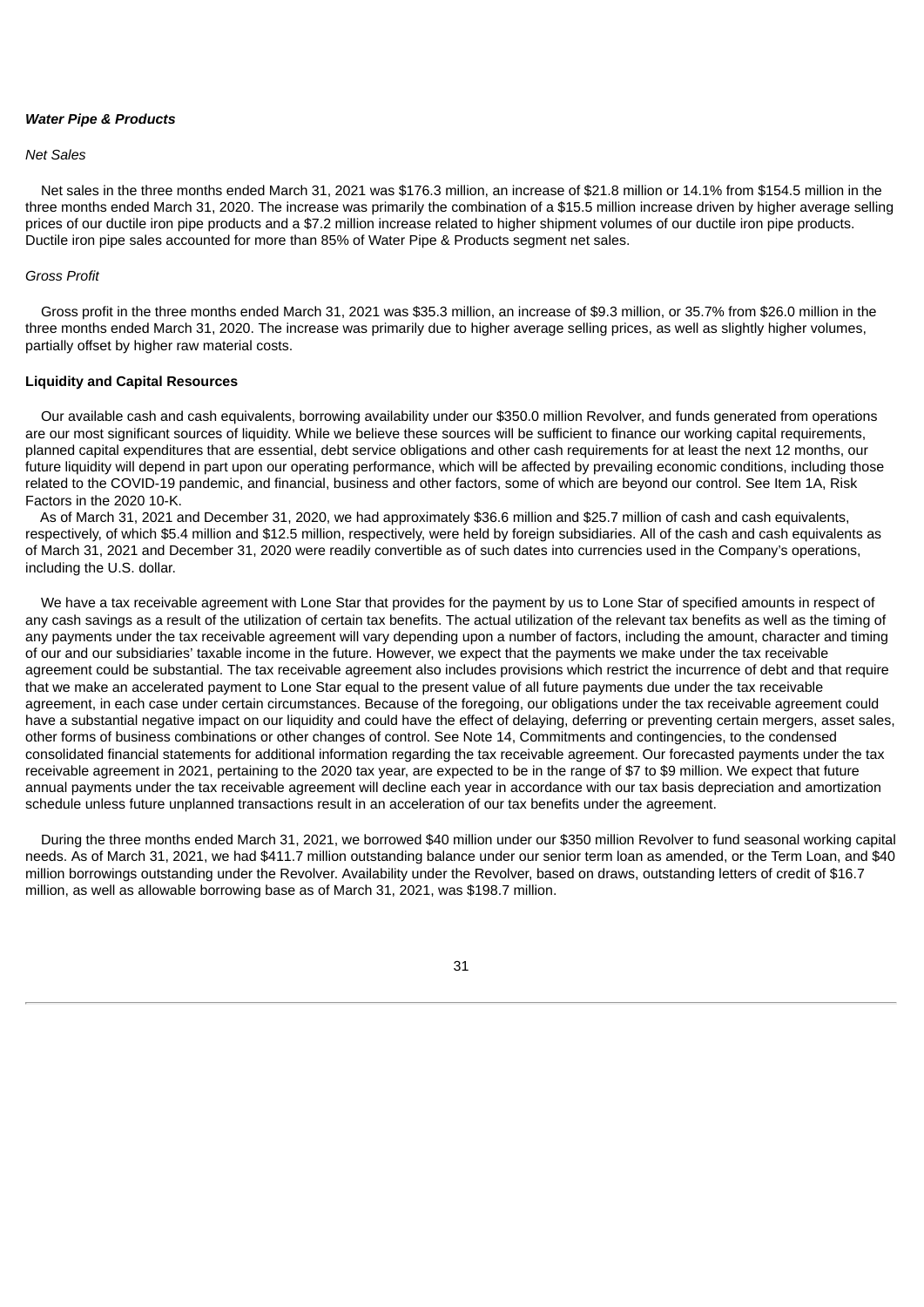Our \$350 million Revolver will expire on June 17, 2025, subject to earlier maturity if greater than \$75.0 million of our Term Loan remains outstanding 91 days prior to the scheduled maturity of the term loan credit facility or any refinancing thereof. Outstanding borrowings under the Revolver have interest rates equal to LIBOR or CDOR plus a margin ranging from 1.75% to 2.25% per annum, or an alternate base rate, Canadian prime rate or Canadian base rate plus a margin ranging from 0.75% to 1.25% per annum, in each case, based upon the average excess availability under the Revolver for the most recently completed calendar quarter and our total leverage ratio as of the end of the most recent fiscal quarter for which financial statements have been delivered.

Subject to the conditions set forth in the revolving credit agreement, as amended, the Revolver may be increased by up to the greater of (i) \$100.0 million and (ii) such amount as would not cause the aggregate borrowing base to be exceeded by more than \$50.0 million. Borrowings under the Revolver may not exceed a borrowing base equal to the sum of (i) 100% of eligible cash, (ii) 85% of eligible accounts receivable and (iii) the lesser of (a) 75% of eligible inventory and (b) 85% of the orderly liquidation value of eligible inventory, with the U.S. and Canadian borrowings being subject to separate borrowing base limitations.

Our Term Loan provides for a \$1.25 billion senior secured term loan. Subject to the conditions set forth in the term loan agreement, the Term Loan may be increased by (i) up to the greater of \$285.0 million and 1.0x consolidated EBITDA of Forterra, Inc. and its restricted subsidiaries for the four quarters most recently ended prior to such incurrence plus (ii) the aggregate amount of any voluntary prepayments, plus (iii) an additional unlimited amount, provided (x) in the case of any incremental debt that is secured by a lien that is pari passu with the liens securing the Term Loan, the first lien leverage ratio does not exceed 4.10 to 1.00, (y) in the case of incremental debt that is secured by a lien that is junior to the liens securing the Term Loan, the total leverage ratio does not exceed 5.50 to 1.00 and (z) in the case of incremental debt that is unsecured, the total leverage ratio does not exceed 5.75 to 1.00, in each case, determined on a pro forma basis. The Term Loan matures on October 25, 2023 and is subject to quarterly amortization equal to 0.25% of the initial principal amount. Interest will accrue on outstanding borrowings thereunder at a rate equal to adjusted LIBOR (with a floor of 1.0%) or an alternate base rate, in each case plus a margin of 3.00% or 2.00%, respectively.

The Revolver and the Term Loan contain customary representations and warranties, and affirmative and negative covenants, that, among other things, restrict our ability to incur additional debt, incur or permit liens on assets, make investments and acquisitions, consolidate or merge with any other company, engage in asset sales and pay dividends and make distributions. The Revolver contains a financial covenant restricting us from allowing our fixed charge coverage ratio to drop below 1.00:1.00 during a compliance period, which is triggered when the availability under the Revolver falls below a threshold. The fixed charge coverage ratio is the ratio of consolidated earnings before interest, depreciation, and amortization, less cash payments for capital expenditures and income taxes to consolidated fixed charges (interest expense plus scheduled payments of principal on indebtedness). The Term Loan does not contain any financial covenants. Obligations under the Revolver and the Term Loan may be accelerated upon certain customary events of default (subject to grace periods, as appropriate). As of March 31, 2021, we were in compliance with all applicable covenants under the Revolver and the Term Loan.

Our \$500 million senior secured notes issued in July 2020, or the Notes, will mature on July 15, 2025 and have a fixed annual interest rate of 6.50%. Obligations under the Notes are guaranteed by us and our existing and future subsidiaries (other than the issuers) that guarantee the Term Loan and the obligations of the U.S. borrowers under the Revolver. The Notes and the related guarantees are secured by first-priority liens on the collateral that secures the Term Loan on a first-priority basis (which is generally all assets other than those that secure the Revolver on a first-priority basis as set forth below) and second-priority liens on the collateral that secures the Revolver on a firstpriority basis (which is generally inventory, accounts receivable, deposit accounts, securities accounts, certain intercompany loans and related assets), which second-priority liens is ratable with the liens on such assets securing the obligations under the Term Loan and junior to the liens on such assets securing the Revolver. Upon closing, we used the net proceeds from this offering to repay \$492.5 million of the principal amount of the Term Loan at par, plus accrued interest.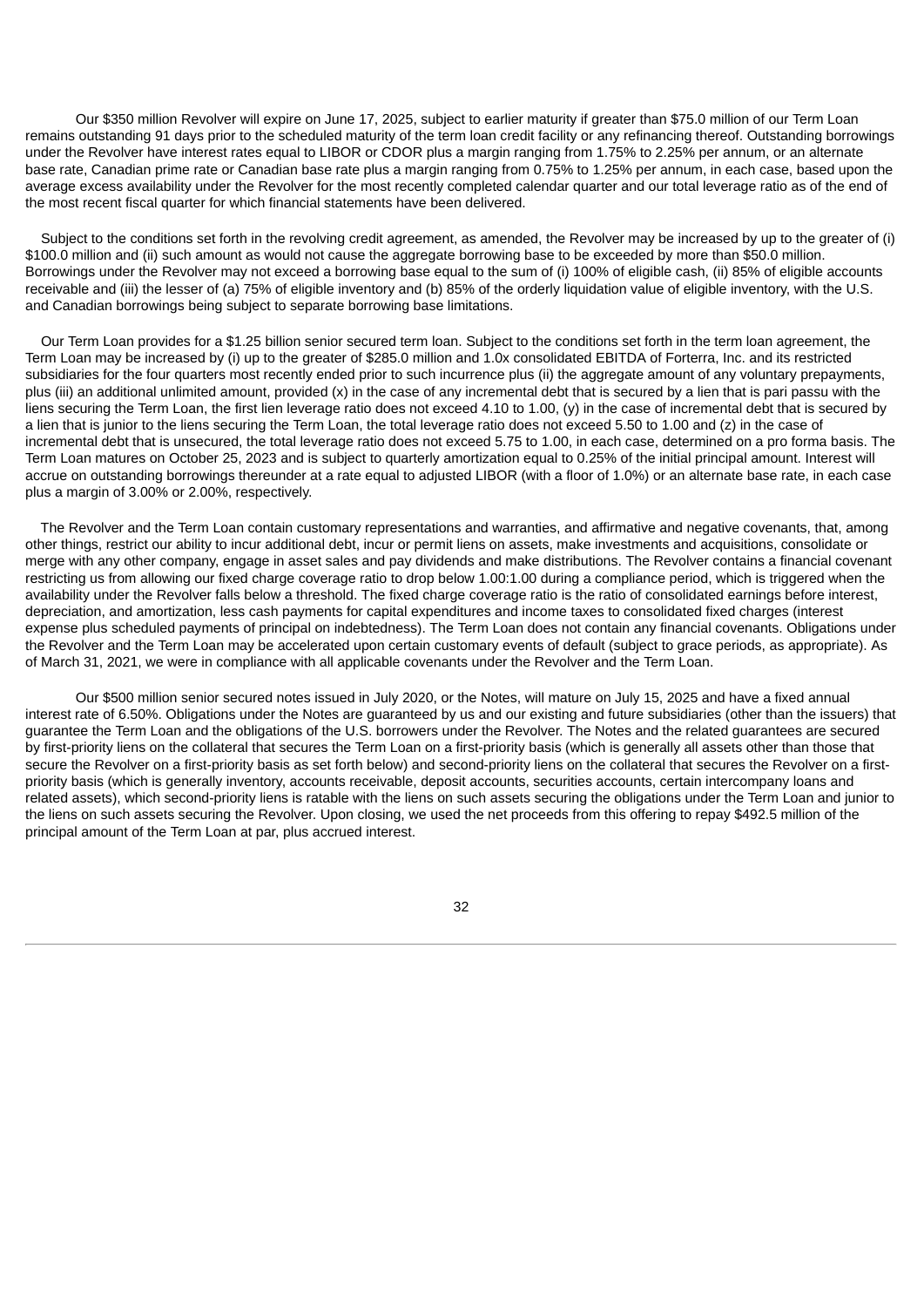## *Parent Issuer and Subsidiary Guarantor Summarized Financial Information*

The following information contains the summarized financial information for the parent (Forterra, Inc.) and subsidiary guarantors of the Notes.

This consolidated summarized financial information has been prepared from the Company's financial information on the same basis of accounting as the Company's consolidated financial statements. Transactions between the parent and subsidiary guarantors presented on a combined basis have been eliminated. The principal elimination entries relate to investments in subsidiaries and intercompany balances and transactions. Certain costs have been partially allocated to all of the subsidiaries of the Company.

The subsidiary guarantors are 100% owned by the Company. All guarantees are full and unconditional and are joint and several. There are no significant restrictions on the ability of the Company to obtain funds from its U.S. subsidiaries, including the guarantors.

Summarized financial information for the year-to-date interim period and the most recent annual period was as follows (in thousands):

|                                                    |  | <b>Parent - Forterra, Inc. and Subsidiary Guarantors</b> |                   |  |  |
|----------------------------------------------------|--|----------------------------------------------------------|-------------------|--|--|
|                                                    |  | <b>March 31, 2021</b>                                    | December 31, 2020 |  |  |
| <b>Current assets</b>                              |  | $525,827$ \$                                             | 443.839           |  |  |
| Intercompany payable to non-guarantor subsidiaries |  | 8.991                                                    | 8.384             |  |  |
| Non-current assets                                 |  | 1.094.895                                                | 1,115,191         |  |  |
| <b>Current liabilities</b>                         |  | 277.358                                                  | 267.672           |  |  |
| Non-current liabilities                            |  | 1,204,989                                                | 1,176,492         |  |  |

#### **Parent - Forterra, Inc. and Subsidiary Guarantors**

**Three months ended March 31,**

|                     | <b>THE COMMENT CHUCU MATCH 31,</b> |                              |  |  |
|---------------------|------------------------------------|------------------------------|--|--|
|                     | 2021                               | Year ended December 31, 2020 |  |  |
| Net sales           | \$<br>346.903 \$                   | 1,514,556                    |  |  |
| Gross profit        | 73.349                             | 347.854                      |  |  |
| Income before taxes | 17.772                             | 58,880                       |  |  |
| Net income          | 14,447                             | 52,273                       |  |  |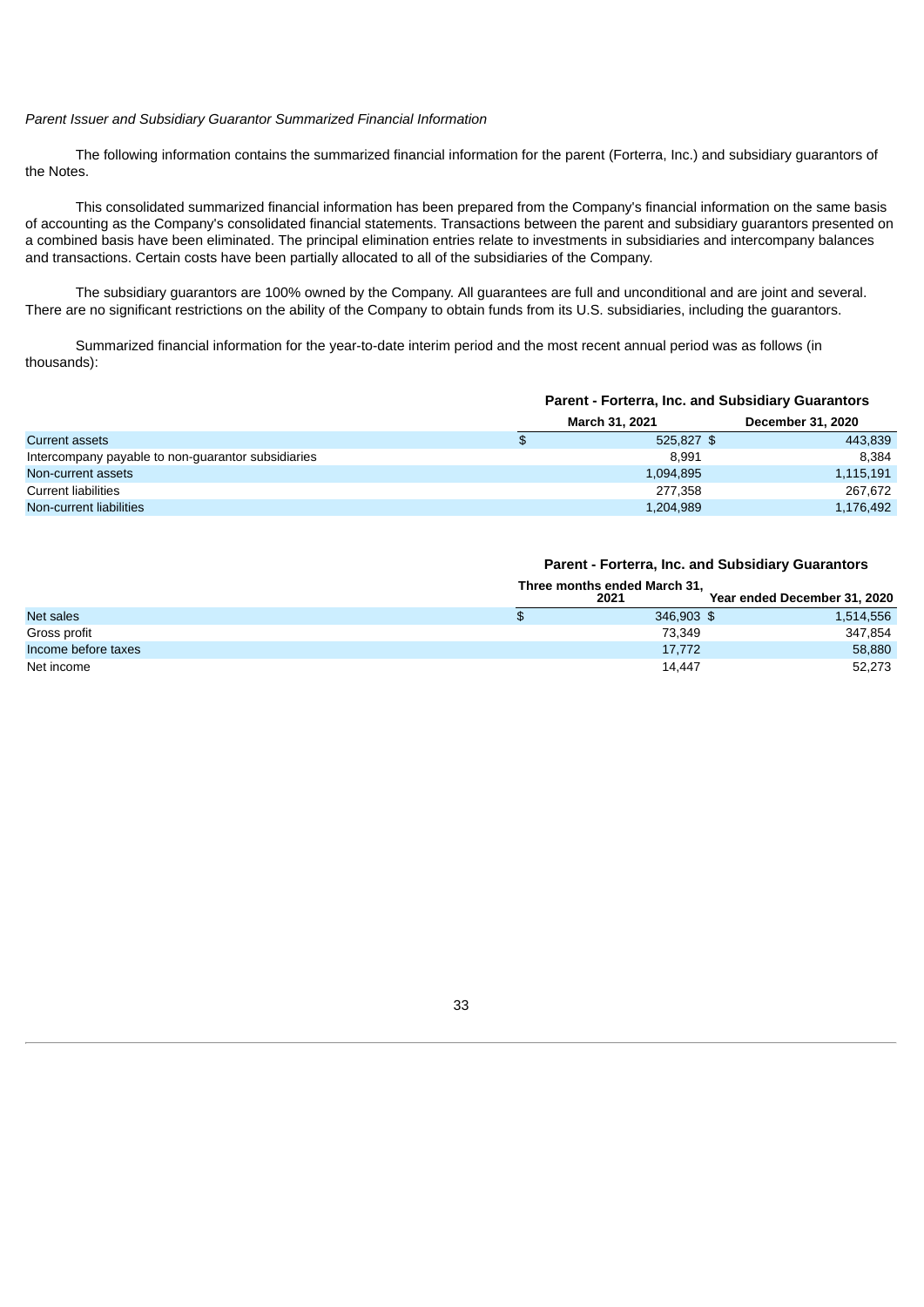#### *Cash Flow Information*

The following table sets forth a summary of the net cash provided by (used in) operating, investing and financing activities for the periods presented *(in thousands)*:

|                                           | For the three months ended |  |                       |  |
|-------------------------------------------|----------------------------|--|-----------------------|--|
|                                           | <b>March 31, 2021</b>      |  | <b>March 31, 2020</b> |  |
| <b>Statement of Cash Flows data:</b>      |                            |  |                       |  |
| Net cash used in operating activities     | \$<br>$(16,963)$ \$        |  | (19, 225)             |  |
| Net cash used in investing activities     | (8,056)                    |  | (4,278)               |  |
| Net cash provided by financing activities | 35.765                     |  | 171,588               |  |

#### *Net Cash Used in Operating Activities*

Net cash used in operating activities was \$17.0 million in the three months ended March 31, 2021, compared to \$19.2 million in the three months ended March 31, 2020. Changes between the periods are primarily due to the increase in income from operations, as well as the timing of settlements of our receivables and payables.

#### *Net Cash Used in Investing Activities*

Net cash used in investing activities was \$8.1 million in the three months ended March 31, 2021, due to \$11.0 million of capital expenditures, partially offset by \$3.0 million proceeds from sale of fixed assets. Net cash used in investing activities was \$4.3 million in the three months ended March 31, 2020 due to capital expenditures.

#### *Net Cash Provided by Financing Activities*

Net cash provided by financing activities was \$35.8 million in the three months ended March 31, 2021 primarily due to \$40.0 million borrowings under our Revolver, partially offset by \$3.1 million repayments of principal on the Term Loan. Net cash used in financing activities was \$171.6 million for the three months ended March 31, 2020 due primarily to additional precautionary borrowings of \$180 million under the Revolver at the onset of the COVID-19 pandemic, partially offset by \$8.1 million repayments of principal on the Term Loan.

#### **Overview**

### *Our Company*

We are a manufacturer of ductile iron pipe and concrete pipe and precast products in the United States and Eastern Canada for a variety of essential water-related infrastructure applications. We provide critical infrastructure components for a broad spectrum of construction projects across infrastructure, residential and non-residential markets. Our suite of products ranges from large diameter pipe that transports water to and from treatment centers and manages drainage along major transportation corridors, to smaller diameter pipe that delivers potable water to, and removes wastewater from, end users in residential and commercial settings.

#### *Our Segments*

Our operations are organized into the following reportable segments:

• Drainage Pipe & Products - We are a producer of concrete drainage pipe and precast products.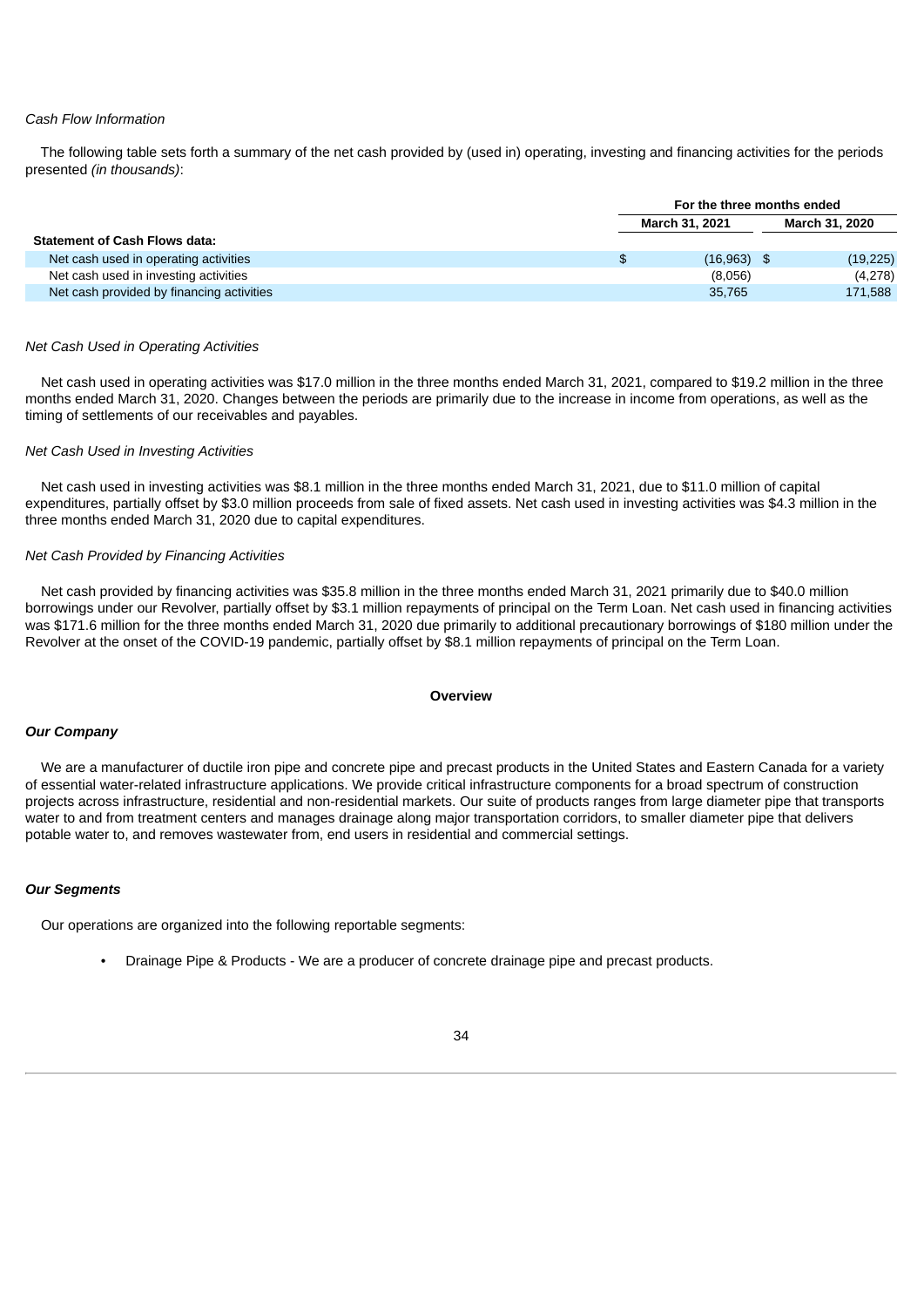- Water Pipe & Products We are a producer of ductile iron pipe, or DIP, and concrete pressure pipe.
- Corporate and Other Corporate, general and administrative expenses not allocated to our revenue-generating segments such as certain shared services, executive and other administrative functions.

#### *COVID-19 Pandemic*

Beginning in mid-March of 2020, local, state, provincial and federal authorities began issuing stay at home orders in response to the spread of the coronavirus disease 2019, or COVID-19, which has quickly spread throughout the United States and worldwide. These government-instituted restrictions, together with the economic volatility and uncertainty the pandemic has created, have had a significant impact on the United States economy in general and certain parts of our end-markets. Despite these events and the related uncertainty, we have continued to operate as an essential business under the government orders, and the COVID-19 pandemic has not materially affected our liquidity, financial results or business operations thus far. During the initial phase of the pandemic in the early part of the second quarter of 2020, we experienced temporary delays in certain projects primarily related to governmental stay-at-home orders in place at that time and the reactions of certain customers to those orders, specifically in our residential end-markets. Later in 2020 and continuing through 2021, most states started gradually resuming their normal economic activities, and as a result, there was some correction in these initial trends in the residential housing market.

Since the onset of the COVID-19 pandemic, we have focused on protecting the health and safety of our team members while maintaining our operations, which have been deemed essential under relevant pandemic-related government regulations, and continuing to meet our customers' needs. Although a small number of our team members have tested positive for COVID-19, and we encountered temporary closures of a small number of our manufacturing facilities due to such cases or due to government mandate, these events have not had a significant impact on our operations or our ability to serve our customers' needs. We are, however, utilizing the option under the CARES Act to defer the employer portion of the social security taxes that would otherwise have been due in 2020, but was delayed with 50% due by December 31, 2021 and the remaining 50% by December 31, 2022.

There is still considerable uncertainty regarding the extent and duration of the impact of the COVID-19 pandemic, and the pandemic and related economic impacts may affect our operations in 2021, in particular due to the uncertainty of future funding and demand in our infrastructure and municipal end-markets, as well as increased case numbers in locations where we have large numbers of employees or significant customer concentration.

Due to the fluidity and unprecedented and uncertain nature of the pandemic, we cannot predict the full impact of the COVID-19 pandemic on our business, or that of our customers, and participants in our supply chain, or on economic conditions generally, including the effects on infrastructure and other construction activity. The ultimate scope and extent of the effects of the COVID-19 pandemic is highly uncertain and will depend on future developments, and such effects could exist for an extended period of time, even after the pandemic might end.

#### *Quikrete Merger Agreement*

On February 19, 2021, we entered into an Agreement and Plan of Merger, or the Merger Agreement, with Quikrete Holdings, Inc. and one of its wholly-owned subsidiaries. Pursuant to the Merger Agreement, subject to the satisfaction or waiver of specified conditions, Quikrete's subsidiary will merge with and into the Company with the Company surviving the Merger as a wholly-owned subsidiary of Quikrete. At the effective time of the Merger, subject to limited exceptions, each issued and outstanding share of Forterra common stock will be automatically canceled and converted into the right to receive \$24.00 in cash, without interest, subject to deduction for any required withholding tax. Outstanding Company equity awards will be converted into Merger consideration as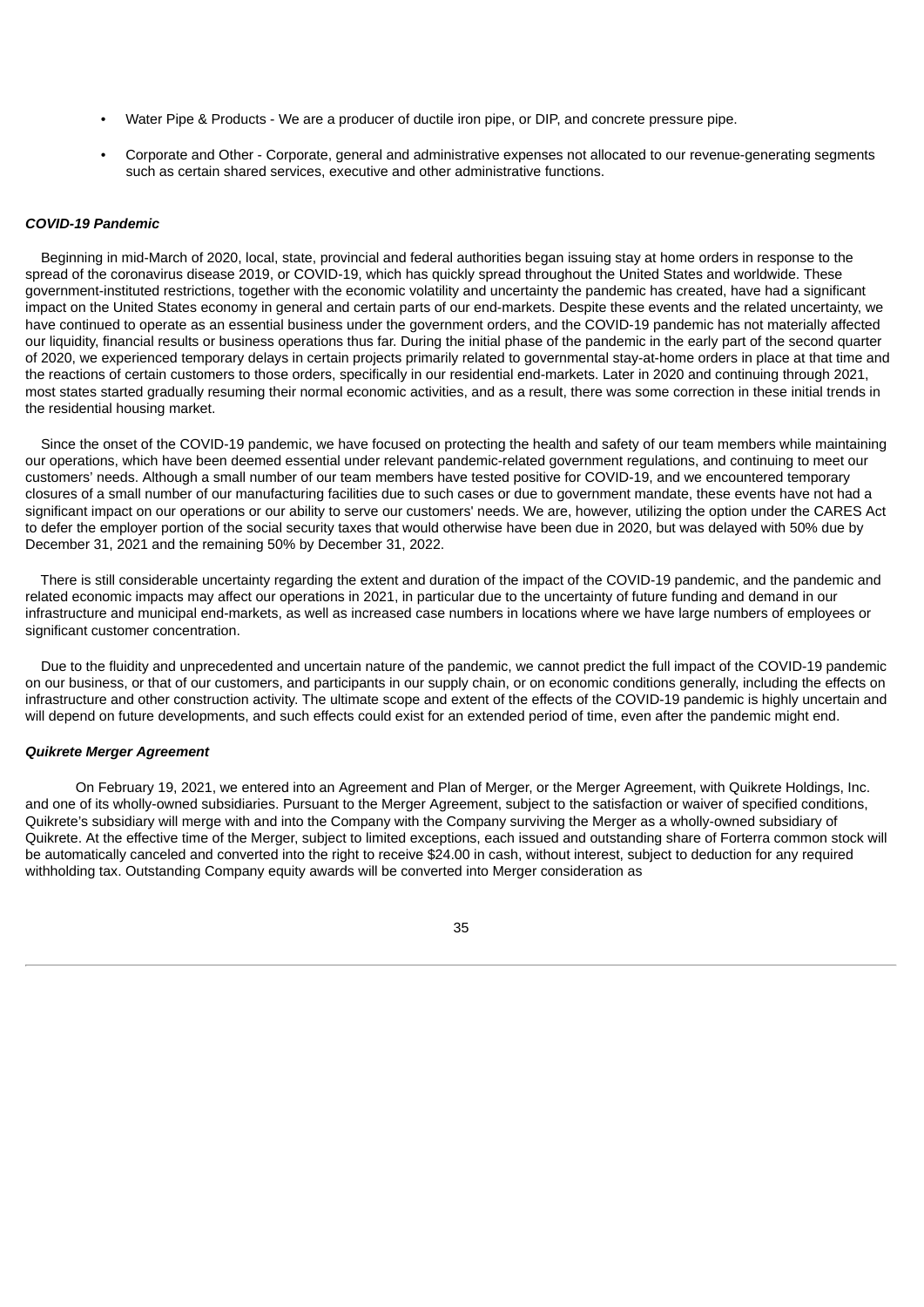provided for in the Merger Agreement. We incurred transaction costs of approximately \$3 million in the three months ended March 31, 2021 in connection with the negotiation and execution of the Merger Agreement.

See Item 7, Management's Discussion and Analysis in the 2020 10-K for a more fulsome description of the Merger, the Merger Agreement and its terms and expected impact on our business.

#### *Principal Factors Affecting Our Results of Operations*

Our financial performance and results of operations are influenced by a variety of factors, including conditions in the residential, nonresidential and infrastructure construction markets, general economic conditions, changes in cost of goods sold, availability and cost of raw materials in select markets, specifically Texas, and seasonality and weather conditions. In addition to the Merger, some of the more important factors are discussed in the 2020 10-K, to which there were no material changes during the period covered by this report, with the exception of the impacts of the COVID-19 pandemic, which are discussed above.

#### *Principal Components of Results of Operations*

## *Net Sales*

Net sales consist of the consideration which we expect to be entitled to for the sale of products in the ordinary course of business and include the billable costs of delivery of our products to customers. Net sales include any outbound freight charged to the end user. Revenue for certain contracts related to our structural precast products that are designed and engineered specifically for the customer is recognized over time using an acceptable input method which utilizes our cost incurred to date relative to total estimated costs at completion to measure progress.

#### *Cost of Goods Sold*

Cost of goods sold includes raw materials (cement, aggregates, scrap, steel and clay) and supplies, labor (including contract labor), freight (including outbound freight for delivery of products to end users and other charges such as inbound freight), energy, depreciation and amortization, repairs and maintenance and other cost of goods sold.

#### *Selling, General and Administrative Expenses*

Selling, general and administrative expenses include expenses for sales, marketing, legal, accounting and finance services, human resources, customer support, treasury and other general corporate services. Selling, general and administrative expenses also include transaction costs directly related to the Merger and any business combinations or disposition and other costs incurred with respect to cost savings initiatives.

## *Impairment and Exit Charges*

Impairment and exit charges are primarily comprised of severance and other charges incurred to consolidate certain plants in an effort to optimize our portfolio, as well as asset impairment charges.

#### *Other Operating Income, Net*

The remaining categories of operating income and expenses consist of scrap income (associated with scrap from the manufacturing process or remaining scrap after plants are closed), insurance gains, rental income and the gain or loss generated on the sale of assets including property, plant and equipment.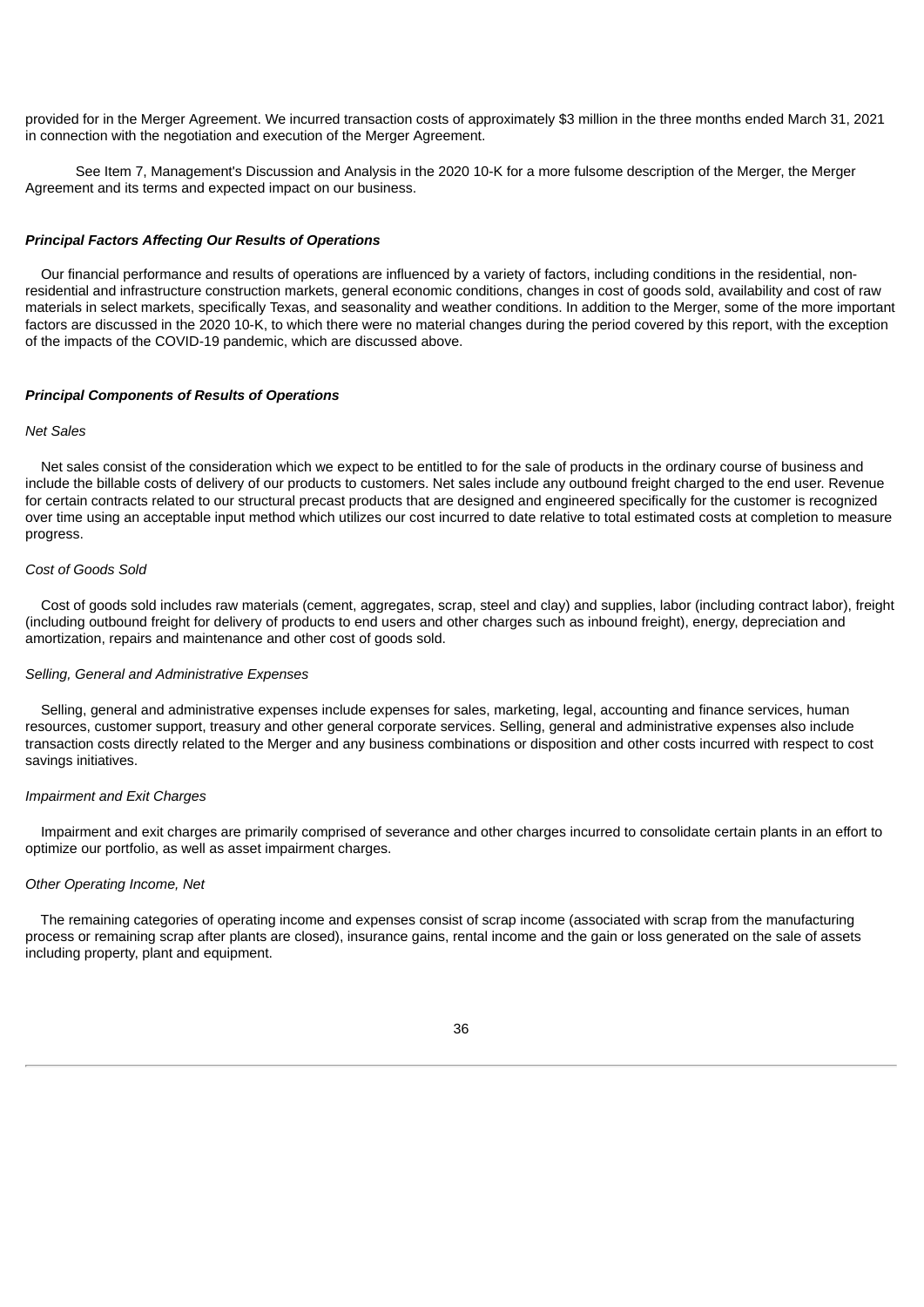#### *Interest Expense*

Interest expense represents interest on indebtedness, including finance lease obligations, the amortization of deferred financing costs, as well as the gain and loss associated with our interest rate swaps.

#### *Earnings from Equity Method Investee*

Earnings from equity method investee represents our share of the income of the CP&P joint venture. CP&P is engaged primarily in the manufacture, marketing, sale and distribution of concrete pipe and precast products in Virginia, West Virginia, Maryland, North Carolina, Pennsylvania and South Carolina with sales to contiguous states. See Note 6, *Investment in Equity Method Investee*, to the condensed consolidated financial statements for additional information on CP&P.

### *Income Tax Expense*

Income tax expense consists of federal, state, provincial, local and foreign taxes based on income in the jurisdictions in which we operate.

#### **Capital Expenditures**

Under normal circumstances, our annual sustaining capital expenditures would average \$45.0 million to \$55.0 million. During the early part of 2020, as a precautionary measure in response to the COVID-19 pandemic and in order to preserve liquidity, we delayed some nonessential capital spending projects. As a result, total capital expenditures for 2020 were \$34.0 million. We have since resumed many of these delayed projects and expect that they will get caught up during 2021, resulting in a slightly higher than average capital expenditure spend in the current year. Capital expenditures for the three months ended March 31, 2021 was \$11.0 million, compared to \$4.3 million for the three months ended March 31, 2020.

#### **Off-Balance Sheet Arrangements**

In the ordinary course of our business, we are required to provide surety bonds and standby letters of credit to secure performance commitments. As of March 31, 2021, outstanding stand-by letters of credit amounted to \$16.7 million.

#### **Application of Critical Accounting Policies and Estimates**

The preparation of financial statements in conformity with U.S. generally accepted accounting principles requires us to make estimates and assumptions that affect the amounts reported in the financial statements and accompanying notes. Actual results could differ from those estimates. The accounting policies that we believe are critical to or require subjective and/or complex judgments that could potentially affect 2021 reported results are discussed in greater detail in Item 7. Management's Discussion and Analysis of Financial Condition and Results of Operations in the 2020 10-K. There have been no significant changes to those accounting policies or our assessment of which accounting policies we would consider to be critical accounting policies.

### *Recent Accounting Guidance Adopted*

A summary of recent accounting pronouncements and our assessment of any expected impact of these pronouncements, if known, is included in Note 2 to the audited consolidated financial statements included the 2020 10-K and Note 2, Summary of significant accounting policies, to the condensed consolidated financial statements.

#### <span id="page-38-0"></span>**Item 3. Quantitative and Qualitative Disclosures about Market Risk**

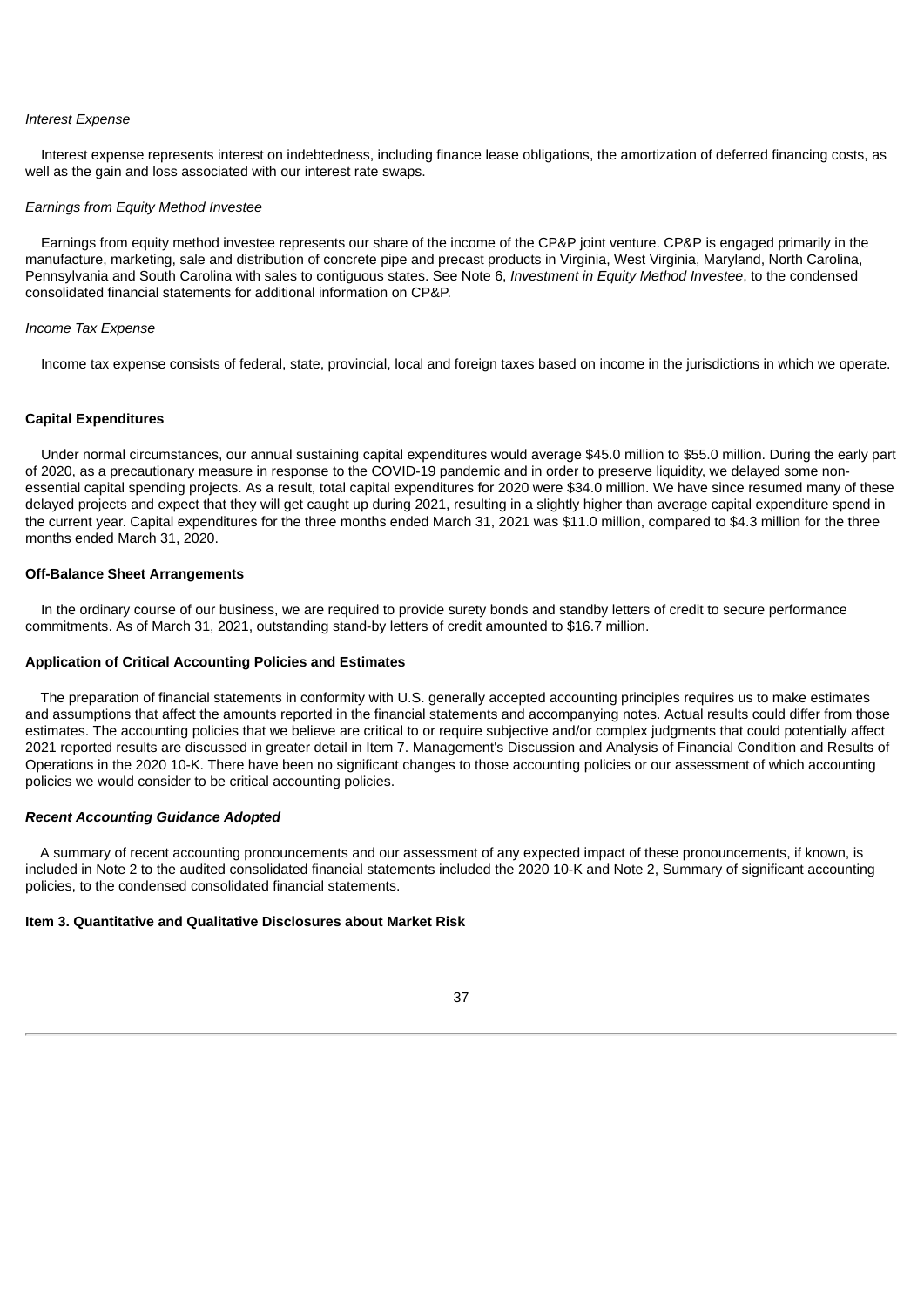In the normal course of business, we are exposed to financial risks such as changes in interest rates, foreign currency exchange rates and commodity price risk associated with our input costs. We utilize derivative instruments to manage selected foreign exchange and interest rate exposures. See Note 12, Derivatives and hedging to the condensed consolidated financial statements.

#### *Interest Rate Risk*

Our exposure to market risk for changes in interest rates relates primarily to our long-term debt. The interest expense associated with our long-term debt will vary with market rates. During March 2020, the Company entered into an interest rate swap transaction with a notional value of \$400 million to limit our exposure to interest rate increases related to a portion of our floating rate indebtedness. We agreed to pay a fixed rate of interest of 1.08% and receive floating rate of interest indexed to one-month LIBOR, subject to a minimum of 1.00%, with monthly settlement terms with the swap counterparty. The swap has a 30-month term and expires on September 30, 2022. At March 31, 2021, we estimate that a 1% increase in the rates relating to our floating rate debt would increase annual interest requirements by approximately \$5.5 million.

Borrowings under our Term Loan and our Revolver may use LIBOR as a benchmark for establishing the applicable interest rate. LIBOR is the subject of recent regulatory guidance and proposals for reform, which are expected to ultimately lead to the discontinuation of LIBOR or to cause LIBOR to become unavailable as a benchmark rate. The consequences of these developments with respect to LIBOR cannot be entirely predicted but could result in a significant increase in the cost of our variable rate indebtedness causing a negative impact on our financial position, liquidity and results of operations. We plan to carefully monitor the situation and may seek to renegotiate the benchmark for establishing the applicable interest rate with our lenders in the future.

## *Foreign Currency Risk*

Approximately 5.8% of our net sales for the three months ended March 31, 2021, were made in countries outside of the U.S. As a result, we are exposed to movements in foreign exchange rates between the U.S. dollar and other currencies. Based upon our net sales for the three months ended March 31, 2021, we estimate that a 1% change in the exchange rate between the U.S. dollar and foreign currencies would affect net sales by approximately \$0.2 million. This may differ from actual results depending on the levels of net sales outside of the U.S.

#### *Commodity Price Risk*

We are subject to commodity price risks with respect to price changes mainly in the electricity and natural gas markets and other raw material costs, such as cement, aggregates, steel and clay. Price fluctuations on our key inputs have a significant effect on our financial performance. The markets for most of these commodities are cyclical and are affected by factors such as the global economic conditions, changes in or disruptions to industry production capacity, changes in inventory levels and other factors beyond our control.

## *Credit Risk*

Financial instruments that potentially subject us to a concentration of credit risk consist principally of accounts receivable. We provide our products to customers based on an evaluation of the financial condition of our customers, generally without requiring collateral. Exposure to losses on receivables is principally dependent on each customer's financial condition. We monitor the exposure for credit losses and maintain allowances for anticipated losses. Concentrations of credit risk with respect to our accounts receivable are limited due to the large number of customers comprising our customer base and their dispersion among many different geographies.

At March 31, 2021, we had an individual customer within our Water Pipe & Products segment that accounted for more than 10% of total net sales for the three months ended March 31, 2021. The customer represented approximately 19% of our total net sales for the three months ended March 31, 2021, and amounts receivable from the customer at March 31, 2021 represented approximately 17% of our total receivables, net.

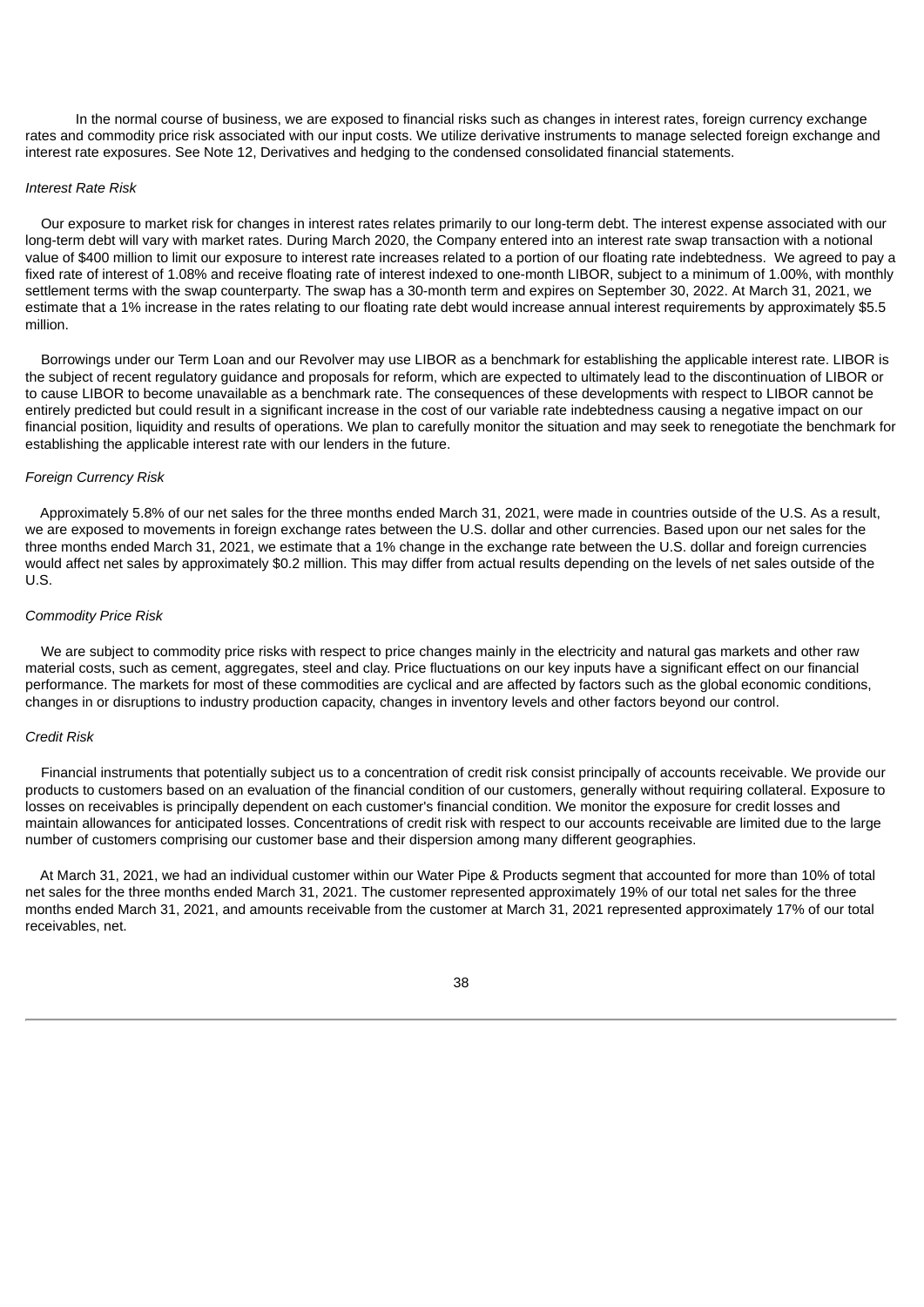The COVID-19 pandemic may increase our risk of, or exposure to, credit losses. See Note 2, Summary of significant accounting policies, to the condensed consolidated financial statements.

#### <span id="page-40-0"></span>**Item 4. Controls and Procedures**

## **Evaluation of Disclosure Controls and Procedures**

We, under the supervision and with the participation of our management, including our Chief Executive Officer and Chief Financial Officer, evaluated the effectiveness of the design and operation of our disclosure controls and procedures (as defined in Rule 13a-15(e) under the Securities Exchange Act of 1934, as amended (the "Exchange Act")) as of March 31, 2021.

Based on this evaluation, our Chief Executive Officer and Chief Financial Officer concluded that our disclosure controls and procedures were effective at the reasonable assurance level as of March 31, 2021.

#### **Changes in Internal Control over Financial Reporting**

There have been no changes in our internal control over financial reporting (as defined in Rule 13a-15(f) under the Exchange Act) that occurred during the quarter ended March 31, 2021 that have materially affected, or are reasonably likely to materially affect, our internal control over financial reporting.

## **Limitations on Effectiveness of Controls**

Our management, including our principal executive officer and principal financial officer, does not expect that our disclosure controls and procedures or our system of internal control over financial reporting will prevent or detect all errors and all fraud. A control system, no matter how well designed or operated, can provide only reasonable, but not absolute, assurance that the objectives of the system of internal control are met. The design of our control system reflects the fact that there are resource constraints, and that the benefits of such control system must be considered relative to their costs. Further, because of the inherent limitations in all control systems, no evaluation of controls can provide absolute assurance that all control failures and instances of fraud, if any, within the Company have been detected. These inherent limitations include the realities that judgments in decision-making can be faulty and that breakdowns can occur because of simple error or mistake. Additionally, controls can be circumvented by the intentional acts of individuals, by collusion of two or more people, or by management override of the controls. The design of any system of controls is also based in part on certain assumptions about the likelihood of future events, and there can be no assurance that the design of any particular control will always succeed in achieving its objective under all potential future conditions.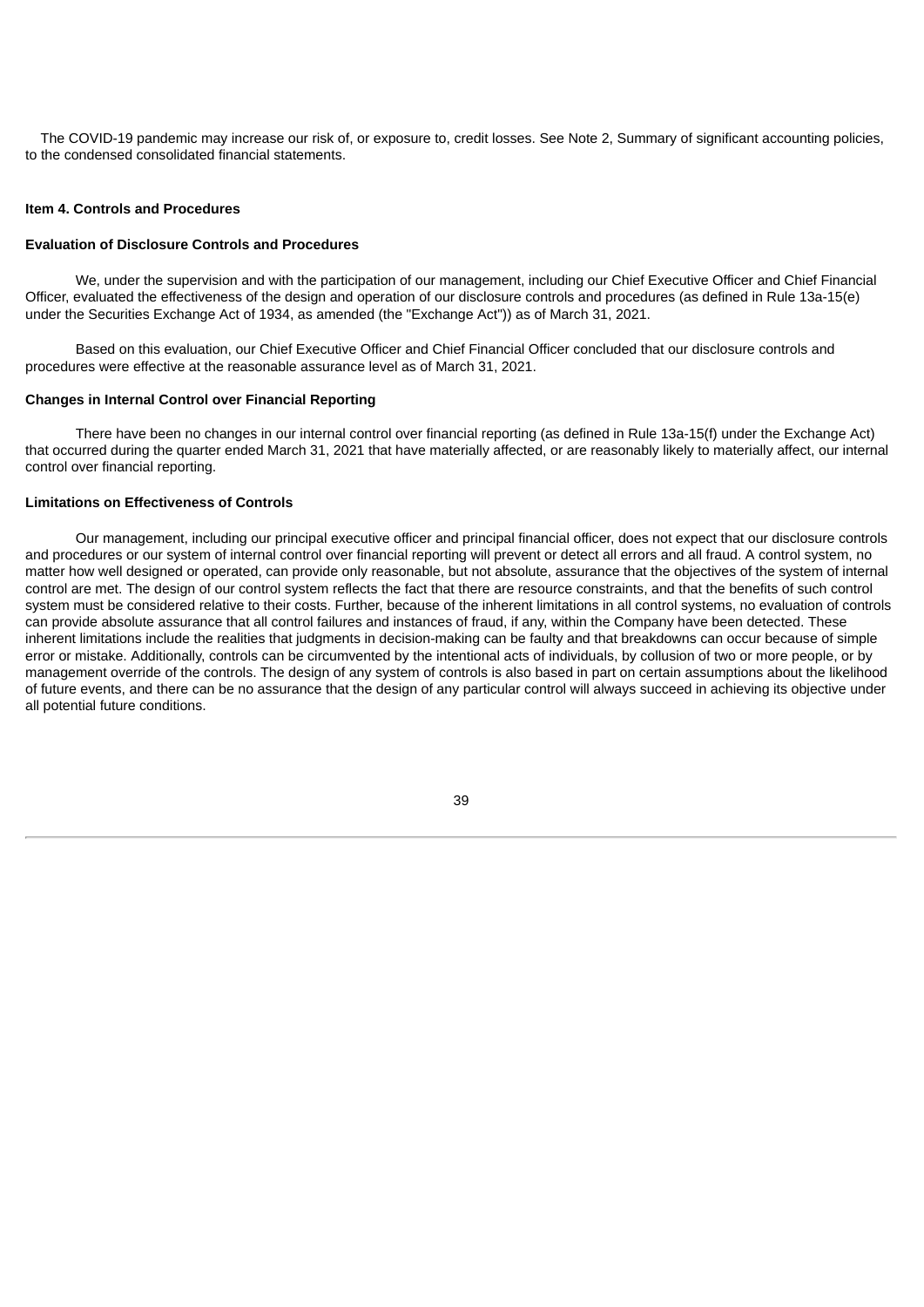# **PART II. OTHER INFORMATION**

## <span id="page-41-0"></span>**Item 1. Legal Proceedings**

The information set forth in Note 14, Commitments and contingencies, to the condensed consolidated financial statements is incorporated by reference herein.

## <span id="page-41-1"></span>**Item 1A. Risk Factors**

There have been no material changes during the quarter ended March 31, 2021 to the risk factors previously disclosed in the 2020 10-K.

## <span id="page-41-2"></span>**Item 2. Unregistered Sales of Equity Securities and Use of Proceeds**

None.

# <span id="page-41-3"></span>**Item 3. Defaults Upon Senior Securities**

None.

# <span id="page-41-4"></span>**Item 4. Mine Safety Disclosures**

Not applicable.

# <span id="page-41-5"></span>**Item 5. Other Information**

<span id="page-41-6"></span>None.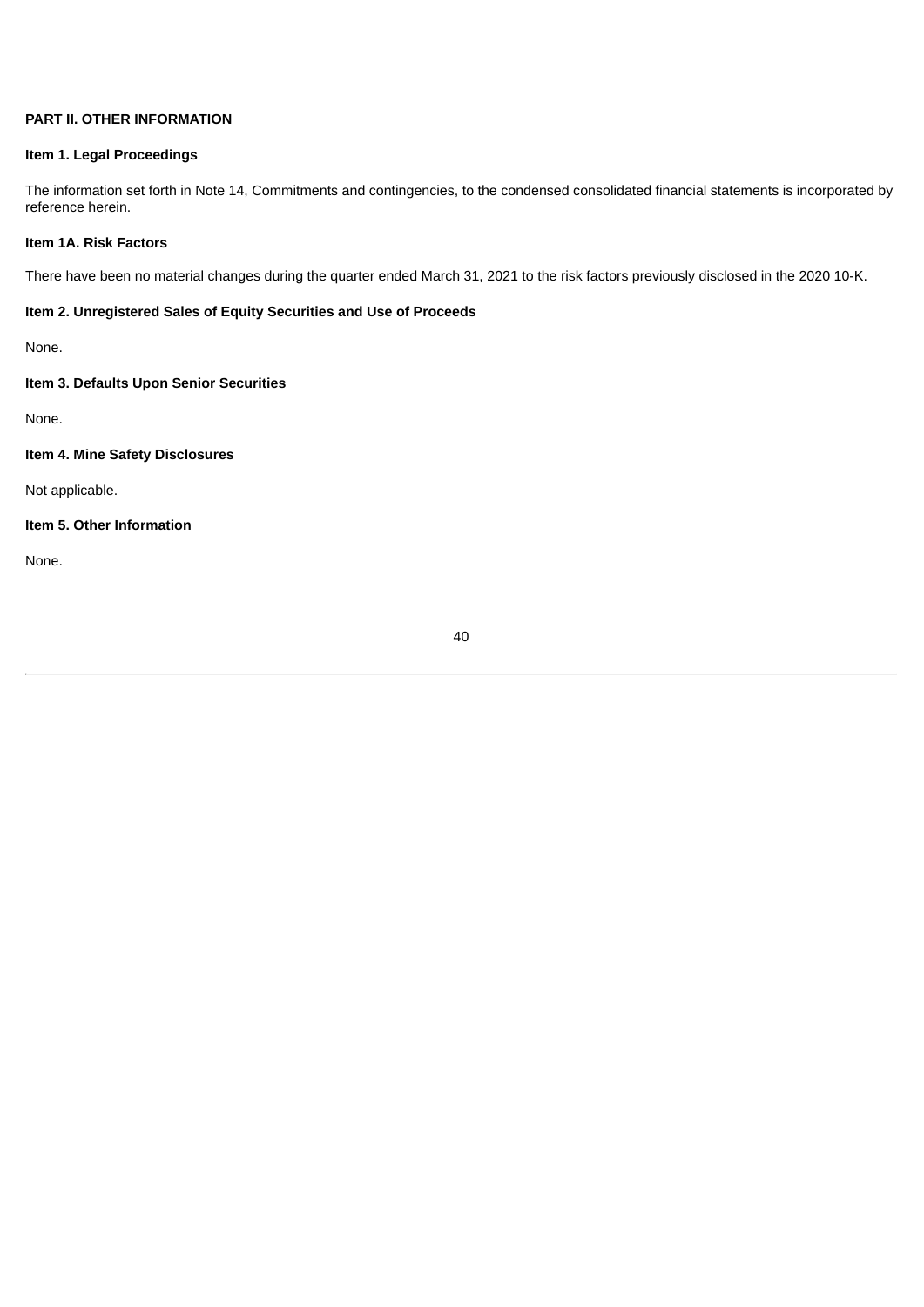## **Item 6. Exhibits and Financial Statement Schedules**

| <b>Exhibit No.</b> | <b>Description of Exhibit</b>                                                                                                                                                                        |                    |
|--------------------|------------------------------------------------------------------------------------------------------------------------------------------------------------------------------------------------------|--------------------|
| 2.1                | Agreement and Plan of Merger, dated February 19, 2021, by and among Quikrete Holdings,<br>Inc., Jordan Merger Sub, Inc. and Forterra, Inc.                                                           | (a)                |
| 31.1               | Certification of Chief Executive Officer pursuant to Section 302 of the Sarbanes-Oxley Act of<br>2002.                                                                                               | $\star$            |
| 31.2               | Certification of Chief Financial Officer pursuant to Section 302 of the Sarbanes-Oxley Act of<br>2002.                                                                                               | $\star$            |
| 32.1               | Certification of Chief Executive Officer and Chief Financial Officer pursuant to Section 906 of the<br>Sarbanes-Oxley Act of 2002.                                                                   | $\Lambda$          |
| 101.INS            | XBRL Instance Document - the instance document does not appear in the Interactive Data File<br>because its XBRL tags are embedded within the Inline XBRL document.                                   | $\star$            |
| 101.SCH            | Inline XBRL Taxonomy Extension Schema Document.                                                                                                                                                      | $\star$            |
| 101.CAL<br>101.DEF | Inline XBRL Taxonomy Calculation Linkbase Document.<br>Inline XBRL Taxonomy Definition Linkbase Document.                                                                                            | $\star$<br>$\star$ |
| 101.LAB            | Inline XBRL Taxonomy Label Linkbase Document.                                                                                                                                                        | $\star$            |
| 101.PRE            | Inline XBRL Taxonomy Presentation Linkbase Document.                                                                                                                                                 | $\star$            |
| 104.1              | Cover page interactive data file - The cover page from the Company's Quarterly Report on Form<br>10-Q for the quarter ended March 31, 2021 is formatted in Inline XBRL (included as Exhibit<br>101). | $\star$            |

\* Filed herewith

^ Exhibit 32.1 shall not be deemed filed with the SEC, nor shall it be deemed incorporated by reference in any filing with the SEC under the<br>Exchange Act or the Securities Act of 1933, as amended, whether made before or af

(a) Previously filed on February 22, 2021 as an exhibit to the Company's Current Report on Form 8-K and incorporated herein by reference.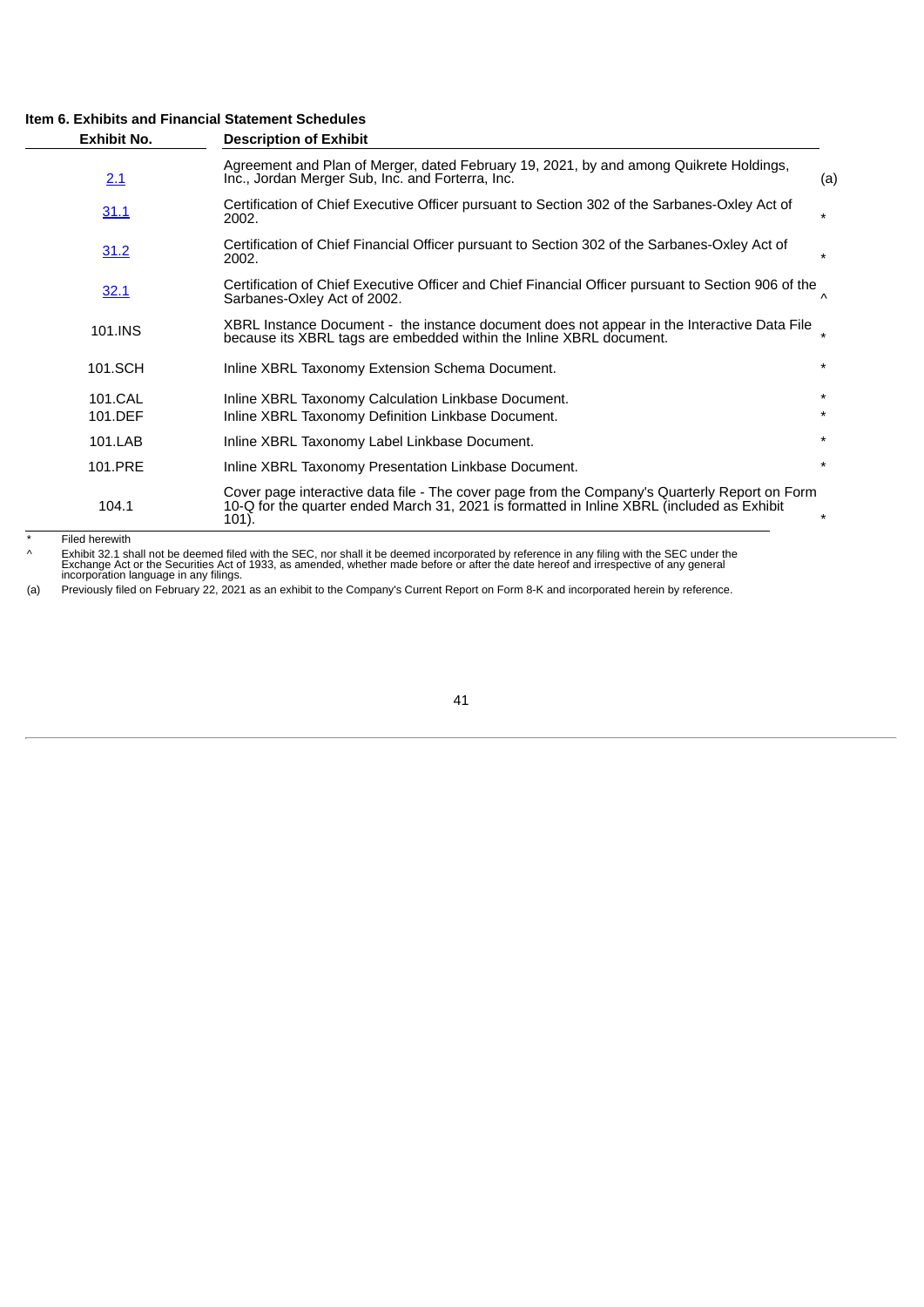## **SIGNATURES**

Pursuant to the requirements of the Securities Exchange Act of 1934, the registrant has duly caused this report to be signed on its behalf by the undersigned thereunto duly authorized.

# **FORTERRA, INC.**

(Registrant)

/s/ Karl Watson, Jr. April 29, 2021

By: Karl Watson, Jr. Chief Executive Officer (Principal Executive Officer)

/s/ Charles R. Brown, II April 29, 2021

By: Charles R. Brown, II Executive Vice President and Chief Financial Officer (Principal Financial Officer)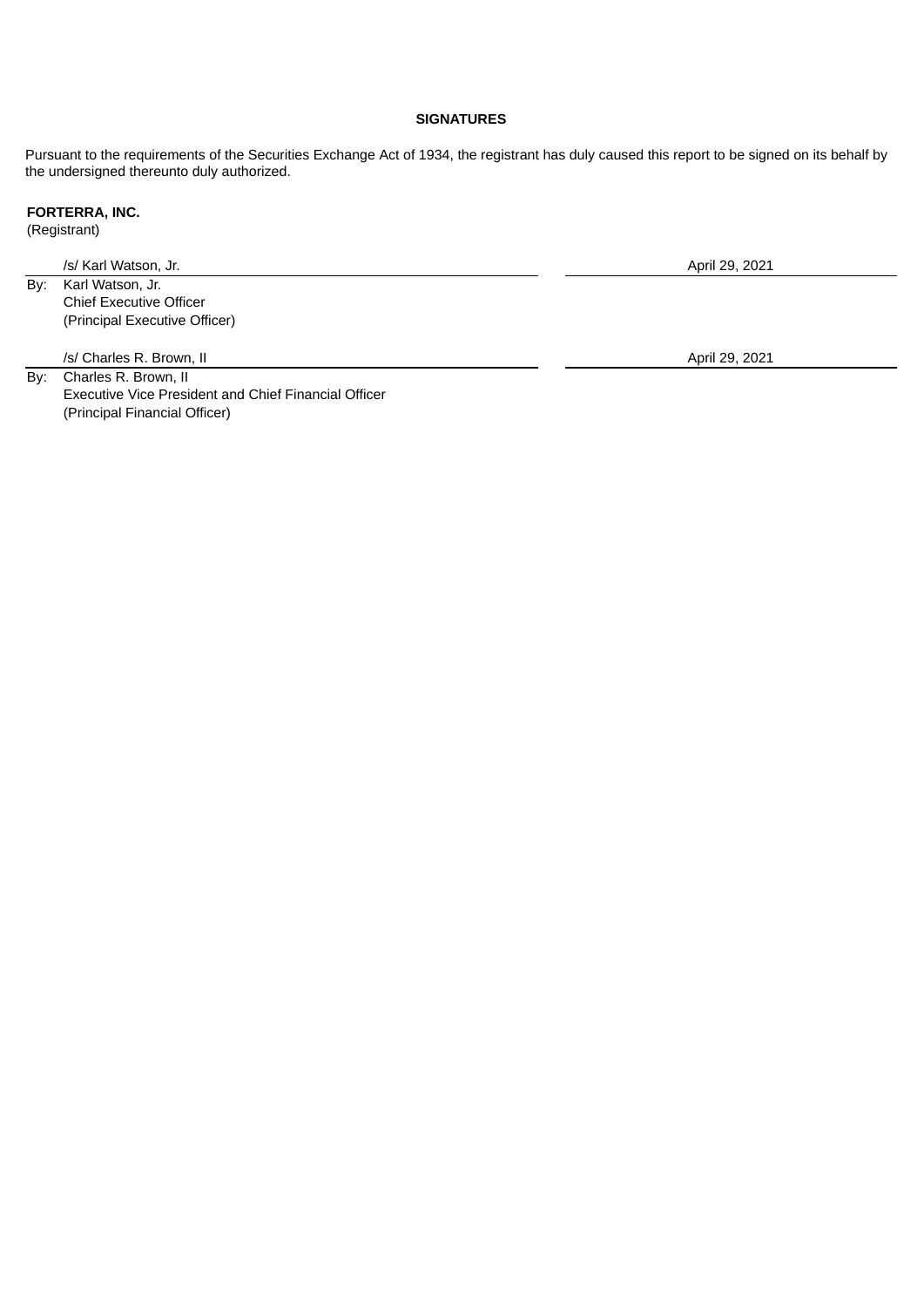## **SECTION 302 CERTIFICATION**

<span id="page-44-0"></span>I, Karl Watson, Jr., certify that:

- 1. I have reviewed this quarterly report on Form 10-Q of Forterra, Inc.;
- 2. Based on my knowledge, this report does not contain any untrue statement of a material fact or omit to state a material fact necessary to make the statements made, in light of the circumstances under which such statements were made, not misleading with respect to the period covered by this report;
- 3. Based on my knowledge, the financial statements, and other financial information included in this report, fairly present in all material respects the financial condition, results of operations and cash flows of the registrant as of, and for, the periods presented in this report;
- 4. The registrant's other certifying officer(s) and I are responsible for establishing and maintaining disclosure controls and procedures (as defined in Exchange Act Rules 13a-15(e) and 15d-15(e)) and internal control over financial reporting (as defined in Exchange Act Rules 13a-15(f) and 15d-15(f)) for the registrant and have:
	- (a) Designed such disclosure controls and procedures, or caused such disclosure controls and procedures to be designed under our supervision, to ensure that material information relating to the registrant, including its consolidated subsidiaries, is made known to us by others within those entities, particularly during the period in which this report is being prepared;
	- (b) Designed such internal control over financial reporting, or caused such internal control over financial reporting to be designed under our supervision, to provide reasonable assurance regarding the reliability of financial reporting and the preparation of financial statements for external purposes in accordance with generally accepted accounting principles;
	- (c) Evaluated the effectiveness of the registrant's disclosure controls and procedures and presented in this report our conclusions about the effectiveness of the disclosure controls and procedures, as of the end of the period covered by this report based on such evaluation; and
	- (d) Disclosed in this report any change in the registrant's internal control over financial reporting that occurred during the registrant's most recent fiscal quarter (the registrant's fourth fiscal quarter in the case of an annual report) that has materially affected, or is reasonably likely to materially affect, the registrant's internal control over financial reporting; and
- 5. The registrant's other certifying officer(s) and I have disclosed, based on our most recent evaluation of internal control over financial reporting, to the registrant's auditors and the audit committee of the registrant's board of directors (or persons performing the equivalent functions):
	- (a) All significant deficiencies and material weaknesses in the design or operation of internal control over financial reporting which are reasonably likely to adversely affect the registrant's ability to record, process, summarize and report financial information; and
	- (b) Any fraud, whether or not material, that involves management or other employees who have a significant role in the registrant's internal control over financial reporting.

Date: April 29, 2021 **but a straight a straight a straight a straight a straight a straight a straight a straight a straight a straight a straight a straight a straight a straight a straight a straight a straight a straigh** 

Karl Watson, Jr. *Chief Executive Officer*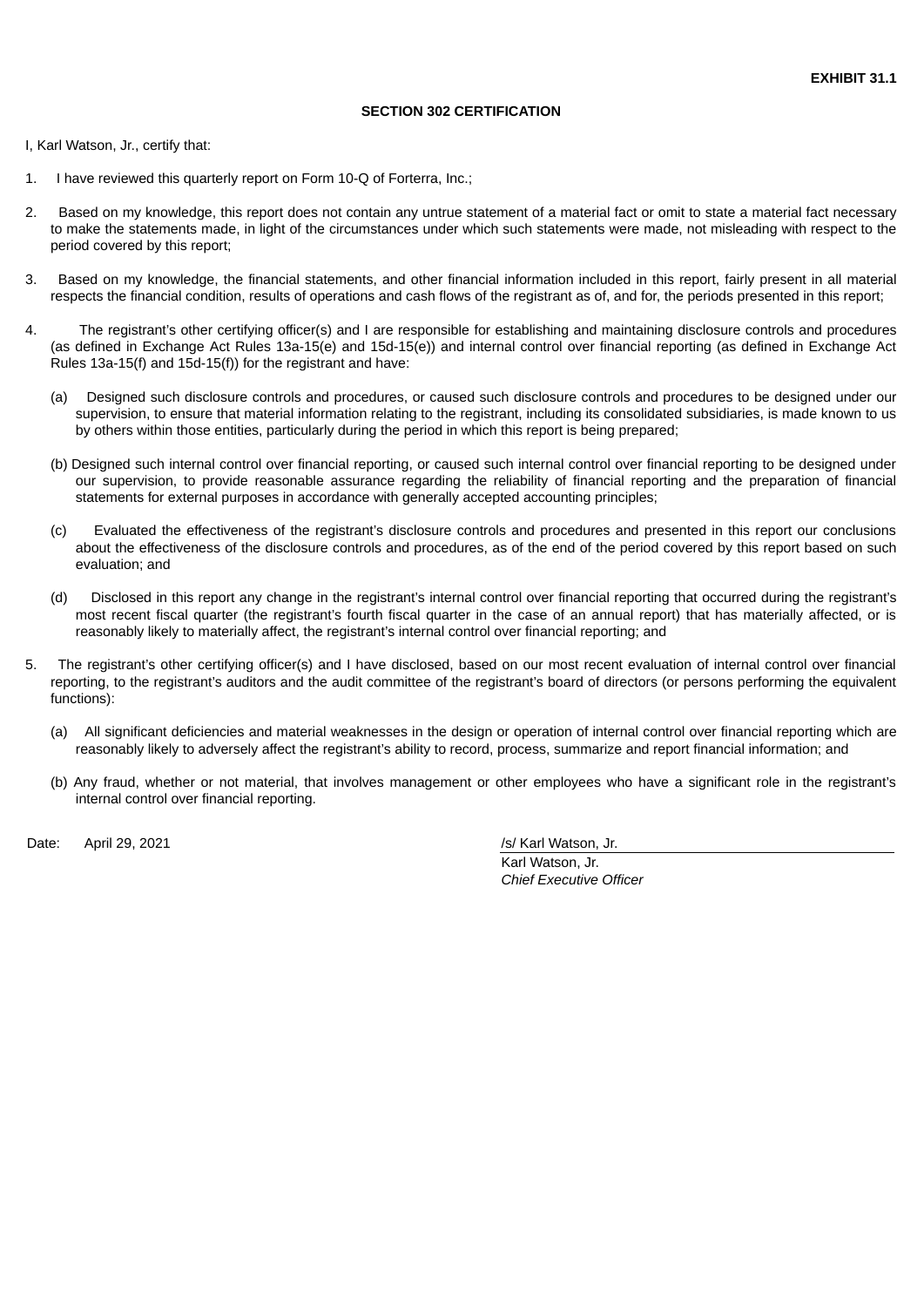## **SECTION 302 CERTIFICATION**

<span id="page-45-0"></span>I, Charles R. Brown II, certify that:

- 1. I have reviewed this quarterly report on Form 10-Q of Forterra, Inc.;
- 2. Based on my knowledge, this report does not contain any untrue statement of a material fact or omit to state a material fact necessary to make the statements made, in light of the circumstances under which such statements were made, not misleading with respect to the period covered by this report;
- 3. Based on my knowledge, the financial statements, and other financial information included in this report, fairly present in all material respects the financial condition, results of operations and cash flows of the registrant as of, and for, the periods presented in this report;
- 4. The registrant's other certifying officer(s) and I are responsible for establishing and maintaining disclosure controls and procedures (as defined in Exchange Act Rules 13a-15e) and 15d-15(e)) and internal control over financial reporting (as defined in Exchange Act Rules 13a-15(f) and 15d-15(f)) for the registrant and have:
	- (a) Designed such disclosure controls and procedures, or caused such disclosure controls and procedures to be designed under our supervision, to ensure that material information relating to the registrant, including its consolidated subsidiaries, is made known to us by others within those entities, particularly during the period in which this report is being prepared;
	- (b) Designed such internal control over financial reporting, or caused such internal control over financial reporting to be designed under our supervision, to provide reasonable assurance regarding the reliability of financial reporting and the preparation of financial statements for external purposes in accordance with generally accepted accounting principles;
	- (c) Evaluated the effectiveness of the registrant's disclosure controls and procedures and presented in this report our conclusions about the effectiveness of the disclosure controls and procedures, as of the end of the period covered by this report based on such evaluation; and
	- (d) Disclosed in this report any change in the registrant's internal control over financial reporting that occurred during the registrant's most recent fiscal quarter (the registrant's fourth fiscal quarter in the case of an annual report) that has materially affected, or is reasonably likely to materially affect, the registrant's internal control over financial reporting; and
- 5. The registrant's other certifying officer(s) and I have disclosed, based on our most recent evaluation of internal control over financial reporting, to the registrant's auditors and the audit committee of the registrant's board of directors (or persons performing the equivalent functions):
	- (a) All significant deficiencies and material weaknesses in the design or operation of internal control over financial reporting which are reasonably likely to adversely affect the registrant's ability to record, process, summarize and report financial information; and
	- (b) Any fraud, whether or not material, that involves management or other employees who have a significant role in the registrant's internal control over financial reporting.

Date: April 29, 2021 /s/ Charles R. Brown, II

Charles R. Brown, II *Executive Vice President and Chief Financial Officer*